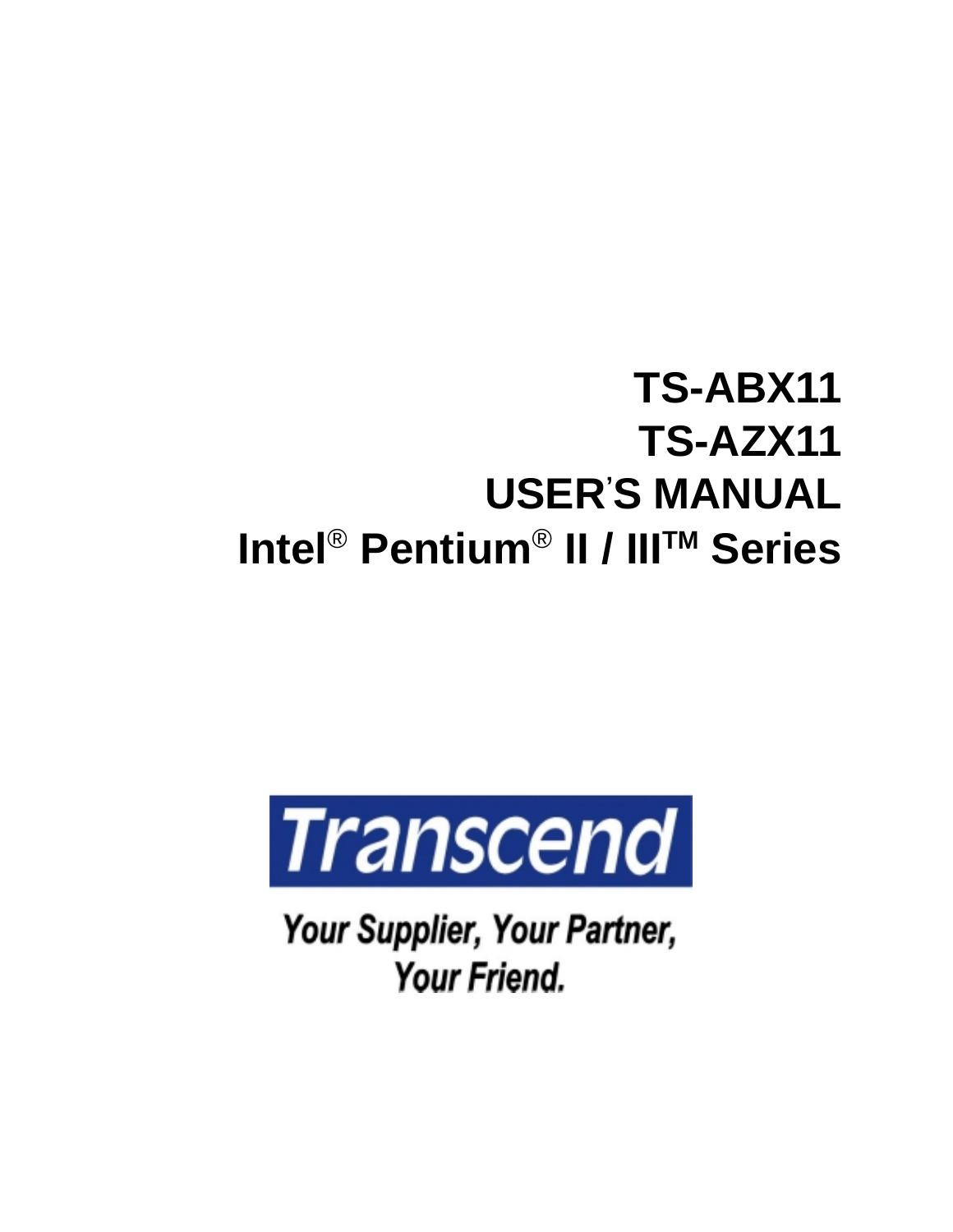## **TS-ABX11/TS-AZX11 Motherboard**

Supporting Intel<sup>®</sup> Slot 1 Celeron<sup>™</sup>, Pentium<sup>®</sup> II, Pentium<sup>®</sup> III Series Processors 66/100 MHz Front Side Bus Frequency

## Intel® 440BX/440ZX Chipset

#### **Welcome !!**

Congratulations on your purchase of this great value motherboard, with its range of special features and innovative onboard functions, built around the advanced architecture of the new Intel® 440BX/440ZX Chipset. More details to follow later in this manual.

#### **Our Website**

Please come and visit us at our website on http://www.transcendusa.com/. You'll find plenty of interesting information about this and many other quality Transcend products.

#### **Your User's Manual**

This User's Manual is designed to help end users and system manufacturers to set up and install the motherboard. All of the information within has been carefully checked for accuracy. However, Transcend Information, Inc. (hereafter referred to as "Transcend") carries no responsibility or liability for any errors or inaccuracies which this manual may contain. This includes references to products and software. In addition, the information and specifications are subject to change without prior notice.

#### **Disclaimer**

Transcend provides this manual "as is" without any warranty of any kind, either expressed or implied, including - but not limited to - the implied warranties, conditions of merchantability or fitness for a particular purpose. Transcend, its management, employees, distributors and agents are in no way liable for any indirect special, incidental or consequential damages, including loss of profits, loss of business and the like. This is even if Transcend has been advised of the possibility of such damages arising from any defect or error in this manual or product.

#### **Trademarks**

All brands, product names and trademarks mentioned in this document are the property of their respective owners or companies and are used solely for identification or explanation. It is Transcend policy to respect all product rights.

#### **Copyright**

This manual may not, in whole or in part, be photocopied, reproduced, transcribed, translated or transmitted, in whatever form or language, without the written consent of the manufacturer, except for copies retained by the purchaser for personal archiving purposes.

Copyright© 1999-2000 Transcend Information, Inc. Manual Version: 3.2 Release Date: May, 2000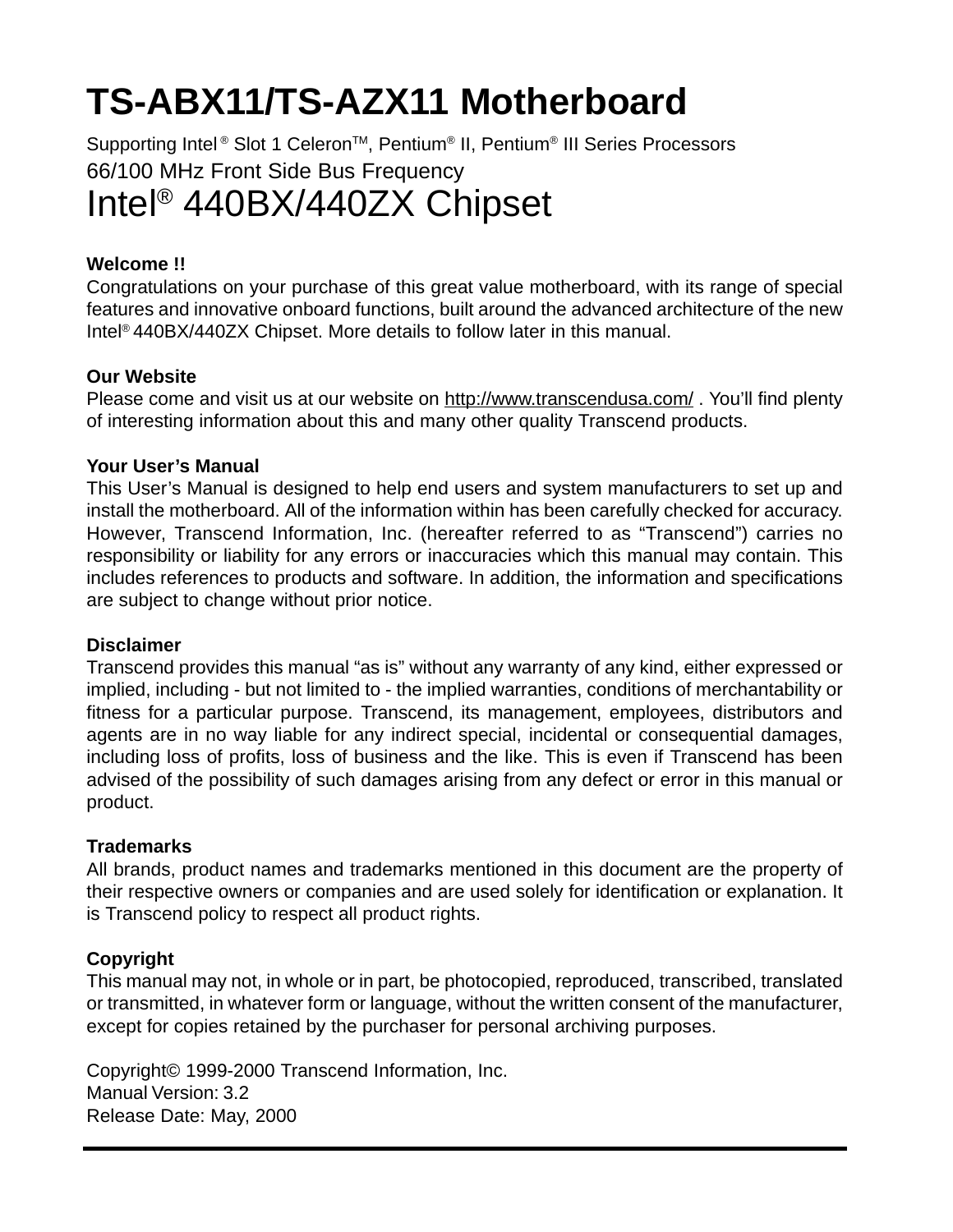## **Table of Contents**

|     |  | <b>CHAPTER 1 INTRODUCTION</b><br>1          |  |
|-----|--|---------------------------------------------|--|
|     |  |                                             |  |
|     |  |                                             |  |
|     |  |                                             |  |
|     |  | <b>CHAPTER 2 HARDWARE INSTALLATION</b><br>3 |  |
|     |  |                                             |  |
|     |  |                                             |  |
|     |  |                                             |  |
| 2.4 |  |                                             |  |
| 2.5 |  |                                             |  |
| 2.6 |  |                                             |  |
| 2.7 |  |                                             |  |
| 2.8 |  |                                             |  |
| 2.9 |  |                                             |  |
|     |  |                                             |  |
|     |  |                                             |  |
|     |  |                                             |  |
|     |  |                                             |  |
|     |  |                                             |  |
|     |  |                                             |  |
|     |  |                                             |  |
|     |  |                                             |  |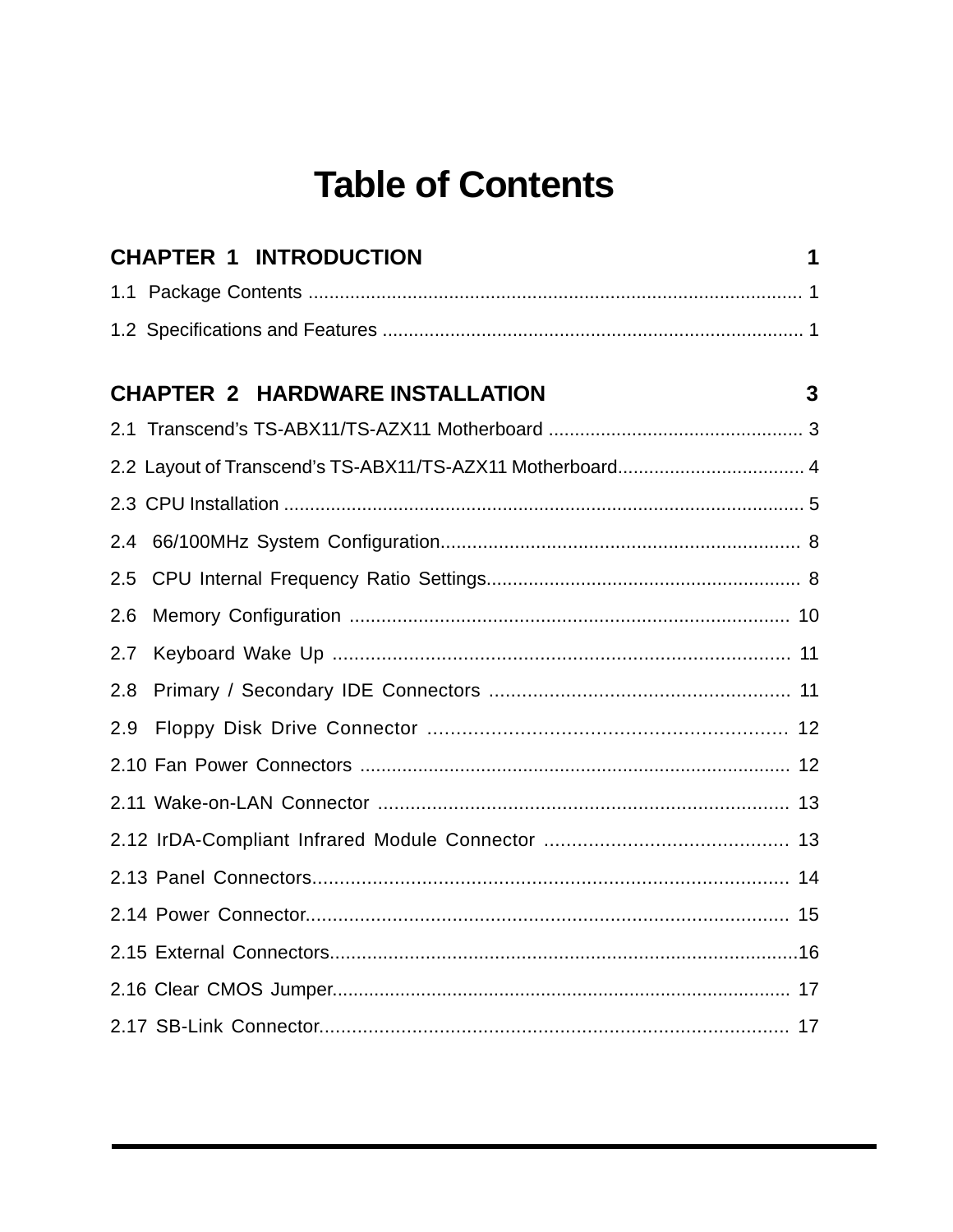### **CHAPTER 3 BIOS SETUP**

| 3.3 |  |
|-----|--|
| 3.4 |  |
| 3.5 |  |
| 3.6 |  |
|     |  |
| 3.8 |  |
| 3.9 |  |
|     |  |
|     |  |
|     |  |
|     |  |
|     |  |
|     |  |

## **CHAPTER 4 BIOS UPGRADE**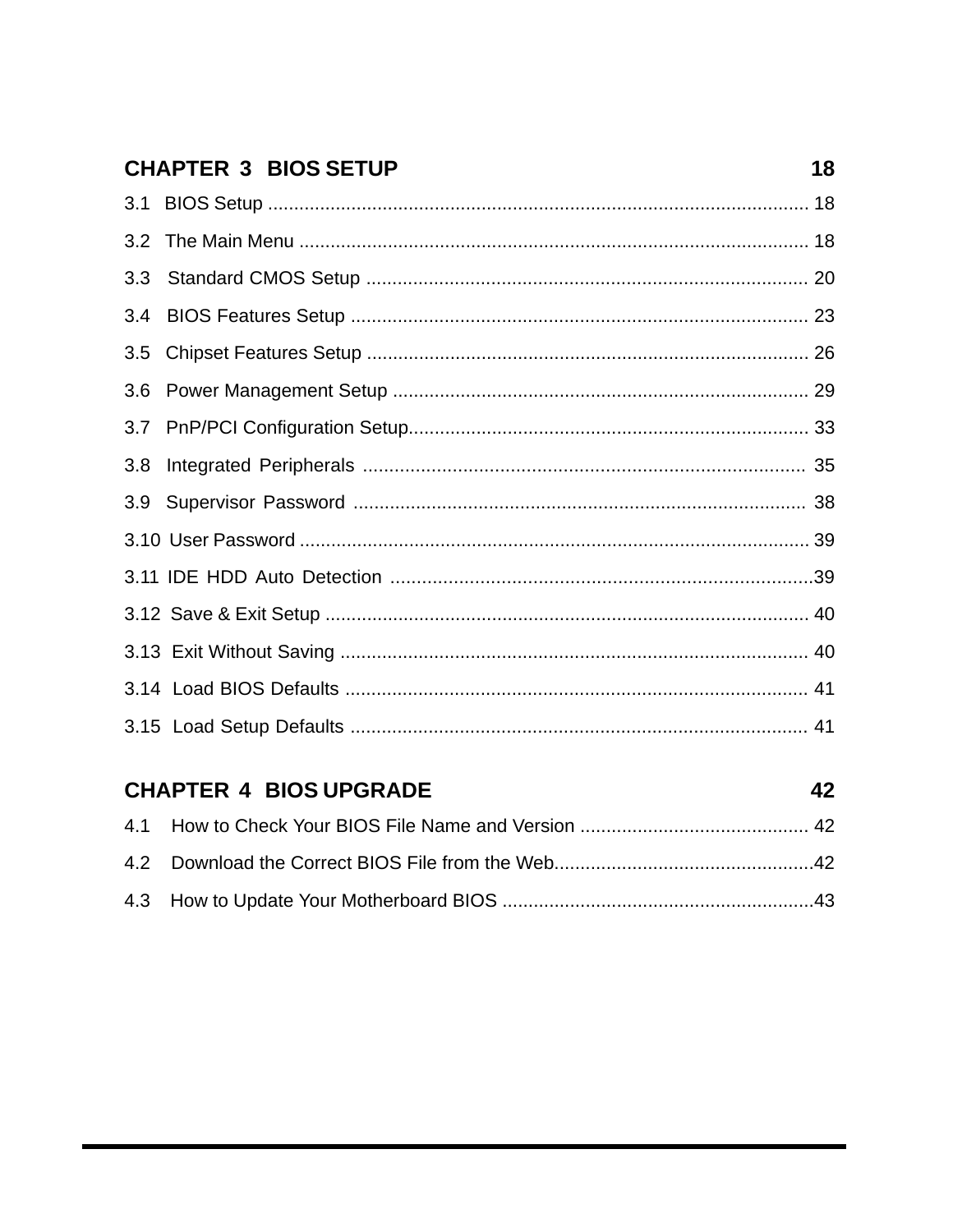## **CHAPTER 1 INTRODUCTION**

## **1.1 Package Contents**

This motherboard package contains the following items. If you discover any damaged or missing items, please contact your retailer.

- 1 TS-ABX11/TS-AZX11 Motherboard
- 2 CD-ROM
- 3 One FDD cable, one IDE cable
- 4 User's Manual

## **1.2 Specifications and Features**

- **CPU**
	- Supports Intel Pentium II 233MHz~450MHz
	- Supports Intel Pentium III 450MHz~533MHz
- **Chipset**
	- Intel 440BX/440ZX AGPset

#### • **DRAM Memory**

- Supports Synchronous DRAM
- 3pcs of 168-pin DIMM module sockets onboard for TS-ABX11 2pcs of 168-pin DIMM module sockets onboard for TS-AZX11
- 8~768MB memory capacity for TS-ABX11
	- 8~256MB memory capacity for TS-AZX11
- 8/16/32/64/128/256MB SDRAM DIMM for TS-ABX11 8/16/32/64/128MB SDRAM DIMM for TS-AZX11
- 64 data bits or 72 data bits (ECC) structure for TS-ABX11 64 data bits structure for TS-AZX11

### • **I/O BUS Slot**

- 1 AGP slot
- 5 Master / Slave PCI-BUS slots (PCI 2.1 compliant) for TS-ABX11
- 4 PCI-BUS slots for TS-AZX11
- 2 ISA BUS slots (one PCI/ISA shared)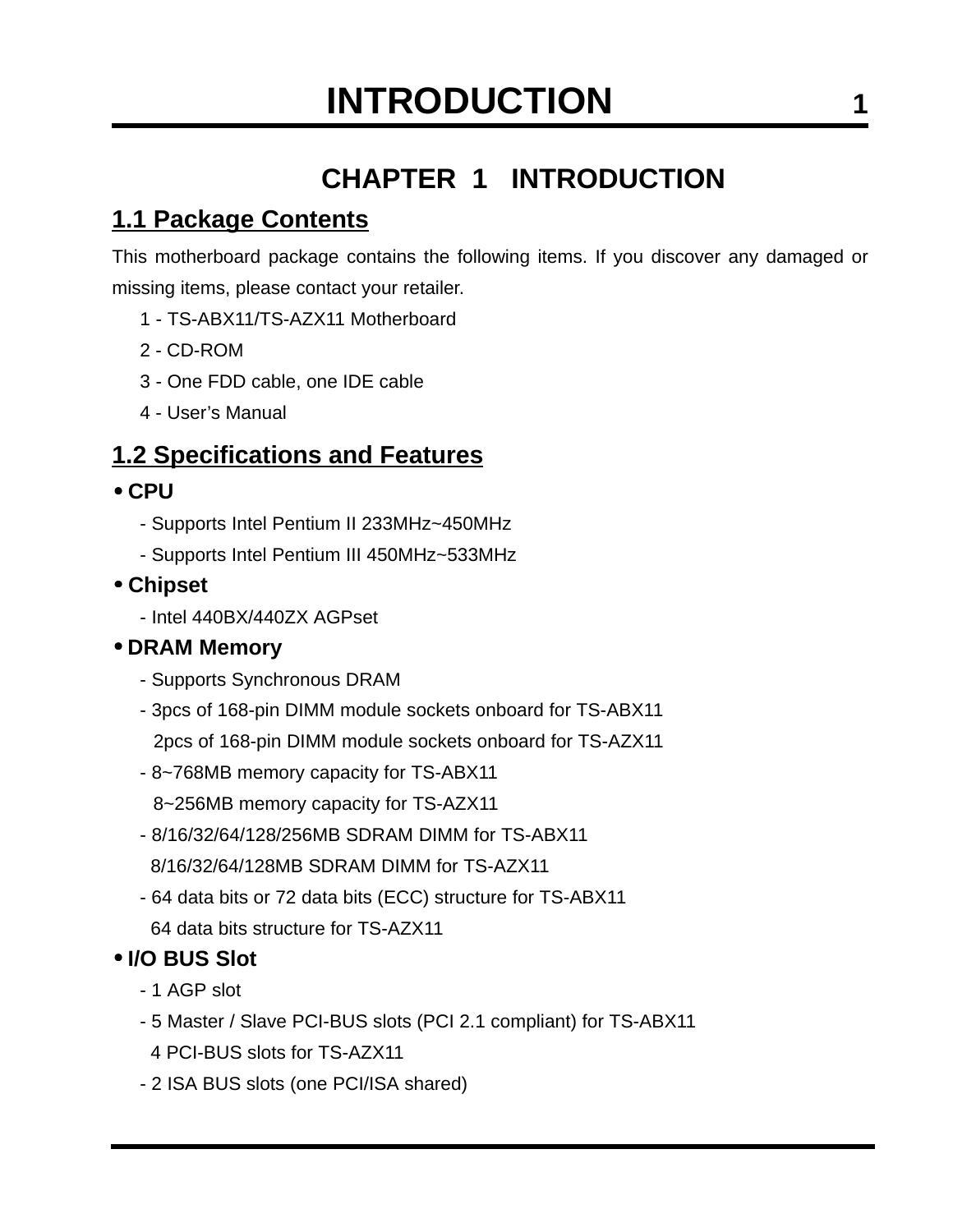## **2 INTRODUCTION**

#### • **I/O Functions**

- Supports PIO Mode 3, 4 ATAPI devices and Ultra DMA/33
- Supports 2 high speed UART 16550 COM Ports
- Supports EPP/ECP LPT Port
- Support s1.44/2.88 MB floppy drive
- Supports PS/2 mouse and PS/2 keyboard
- Supports IrDA port
- Supports 2 Universal Serial Bus Ports
- Supports Creative® SB-LInkTM

#### • **Award BIOS**

- Supports Plug-and-Play, PC98
- Supports ACPI, DMI, Green Feature

#### • **Wake Up Features**

- PS/2 mouse and keyboard Wake Up
- Supports Wake-on-LAN function
- Remote Ring Wake Up

#### • **PCB Dimensions**

- ATX form factor, 4-layer PCB, 20.4cm x 30.5cm (8inch x 12inch)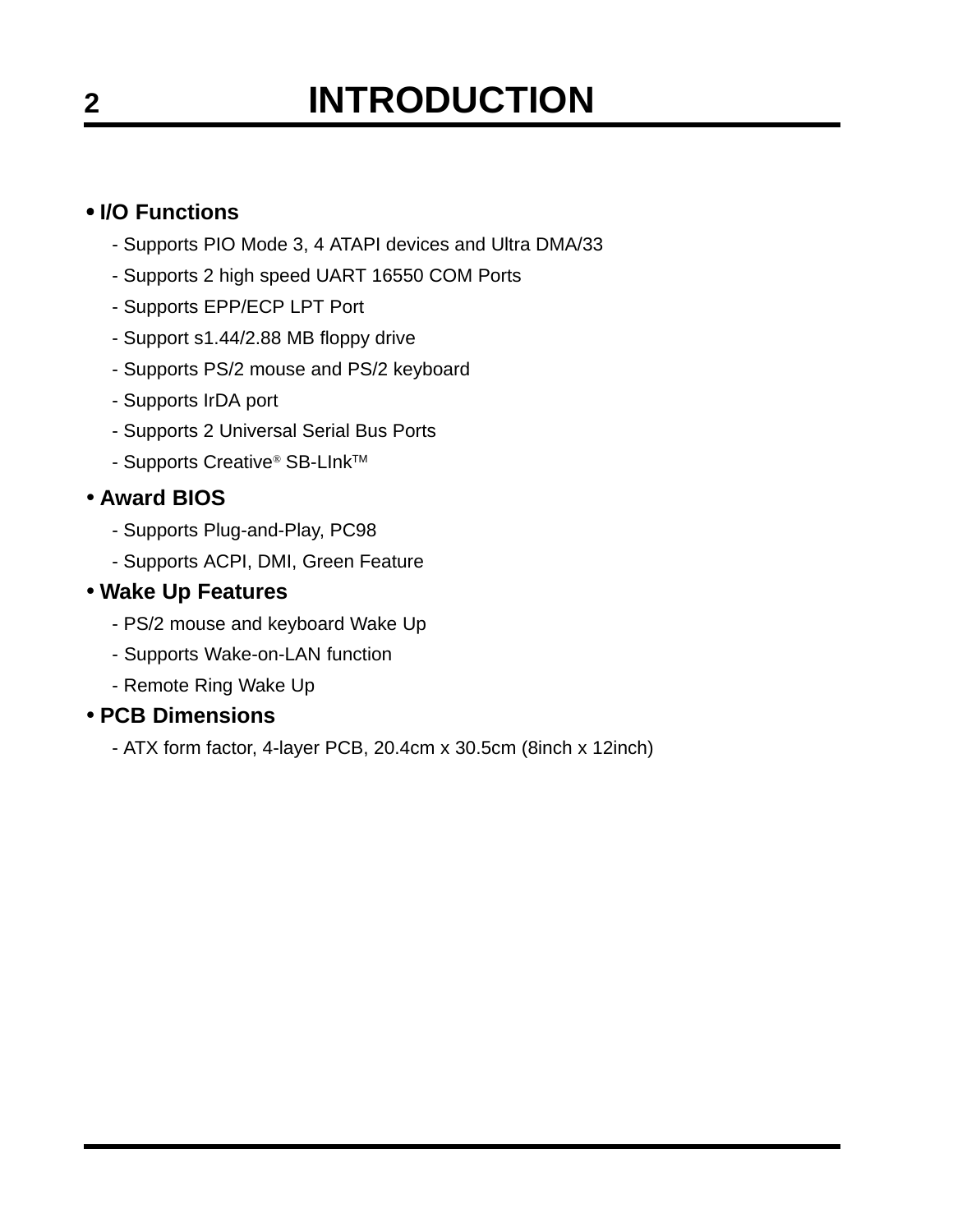## **HARDWARE INSTALLATION 3**

## **CHAPTER 2 HARDWARE INSTALLATION**

## **2.1 Transcend's TS-ABX11/TS-AZX11 Motherboard**



**\* T:Top**

**\*\* B:Bottom**

 **\*\*\* 3 DIMM Sockets for TS-ABX11, 2 DIMM Sockets for TS-AZX11 \*\*\*\* 5 PCI slots for TS-ABX11, 4 PCI slots for TS-AZX11**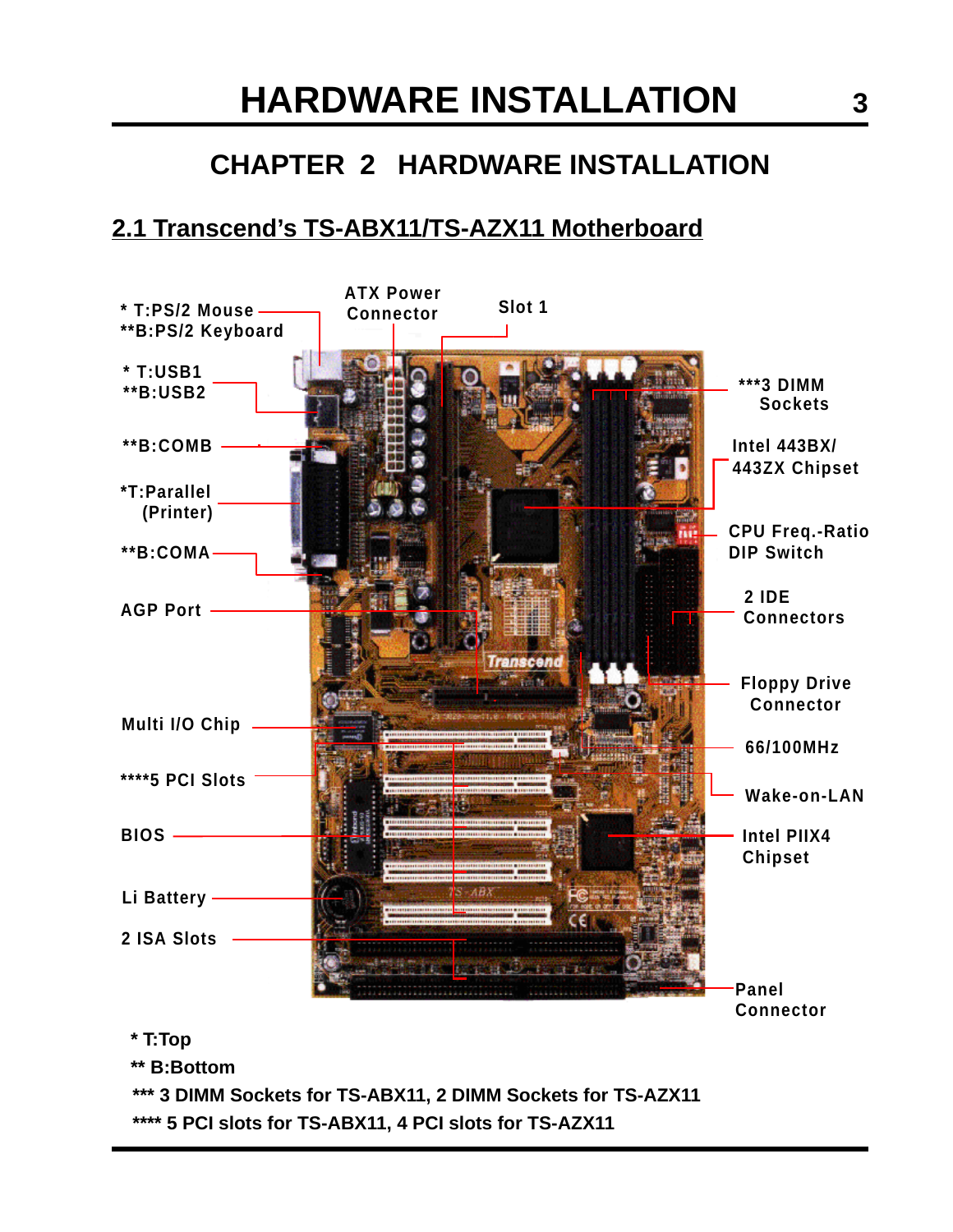**4 HARDWARE INSTALLATION**

### **2.2 Layout of Transcend TS-ABX11/TS-AZX11 Motherboard**



\*72 bits ECC structure is valid for TS-ABX11 only. \*\*PCI slot 5 is present in TS-ABX11 only. \*\*\*DIMM3 is present in TS-ABX11 only.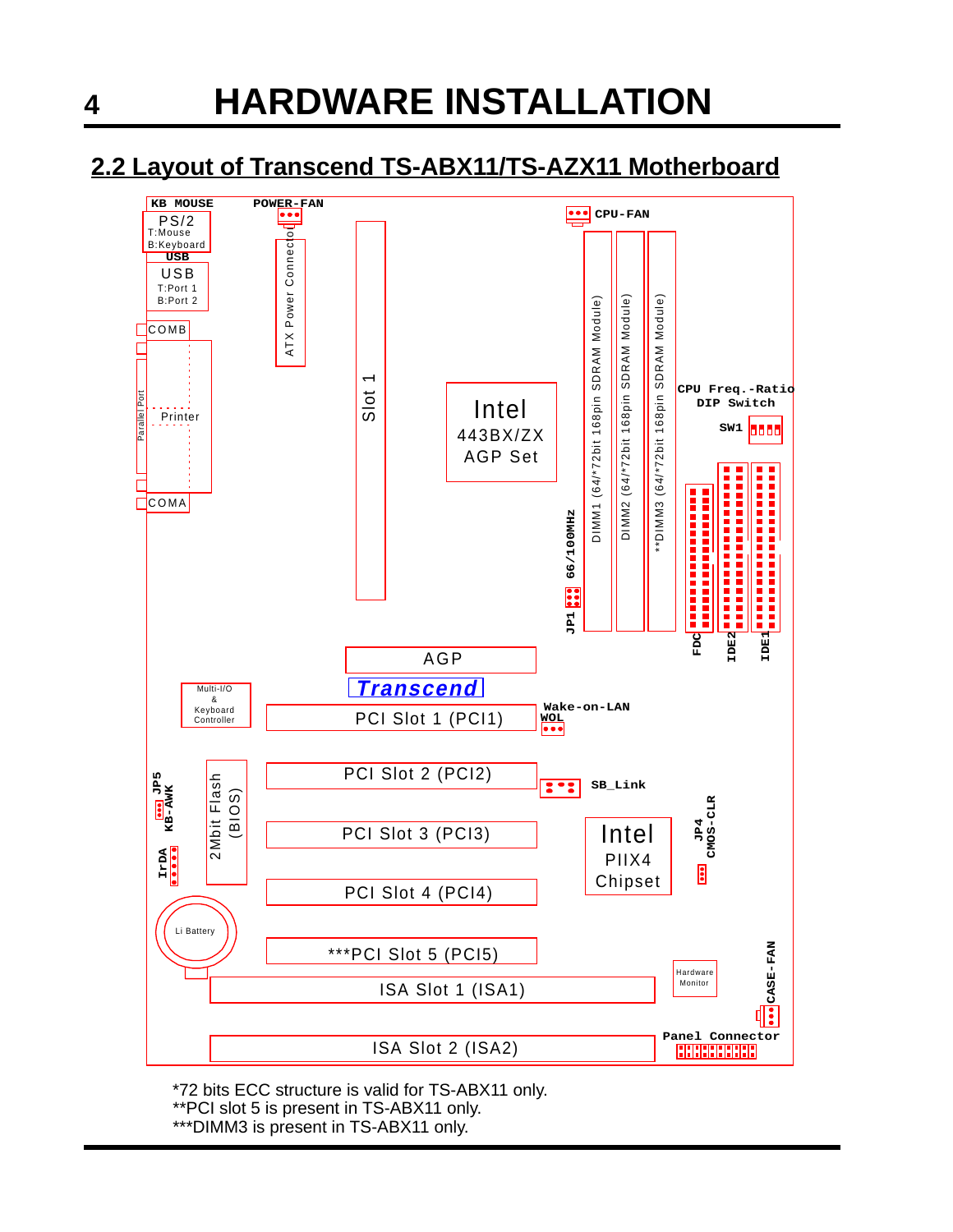#### **2.3 CPU Installation**

#### •**UNIVERSAL RETENTION MODULE (URM) INSTALLATION**

**UNIVERSAL RETENTIO ON MODULE EARLOCK OPEN**

- 2. Insert the BOARDLOCK BODY into the MAIN BODY. Then turn the BOARDLOCK BODY clockwise until it can be turned no more (there is a stopper device on the MAIN BODY). Then the BOARDLOCK BODY is secured on the MAIN BODY.
- 3. Push the BOARDLOCK PINs all the way down. The PINs automatically turn to an angle and lock inside the BOARDLOCK BODYs. Then pull the PIN back up to the stopper in order for the BOARDLOCK BODY to be easily inserted into the PC BOARD. For the ease in installation, BOARDLOCK BODYs should be inserted into the UNIVERSAL RETENTION MODULE before it is installed onto the PC BOARD. Then you only need to push the BOARDLOCK PINs all the way down and the MODULE would be set up tightly on the PC BOARD.

 1. Before installing the UNIVERSAL RETENTION MODULE, pull the supporting EARs 90° outward until you hear a "Click" and both EARs sit upright in the notches of the main body.





4. When the UNIVERSAL RETENTION MODULE is installed on the PC BOARD, move the SLIDER to the LOCK position to lock in the CPU. To remove the CPU, push the SLIDER down to the OPEN position to unlock it.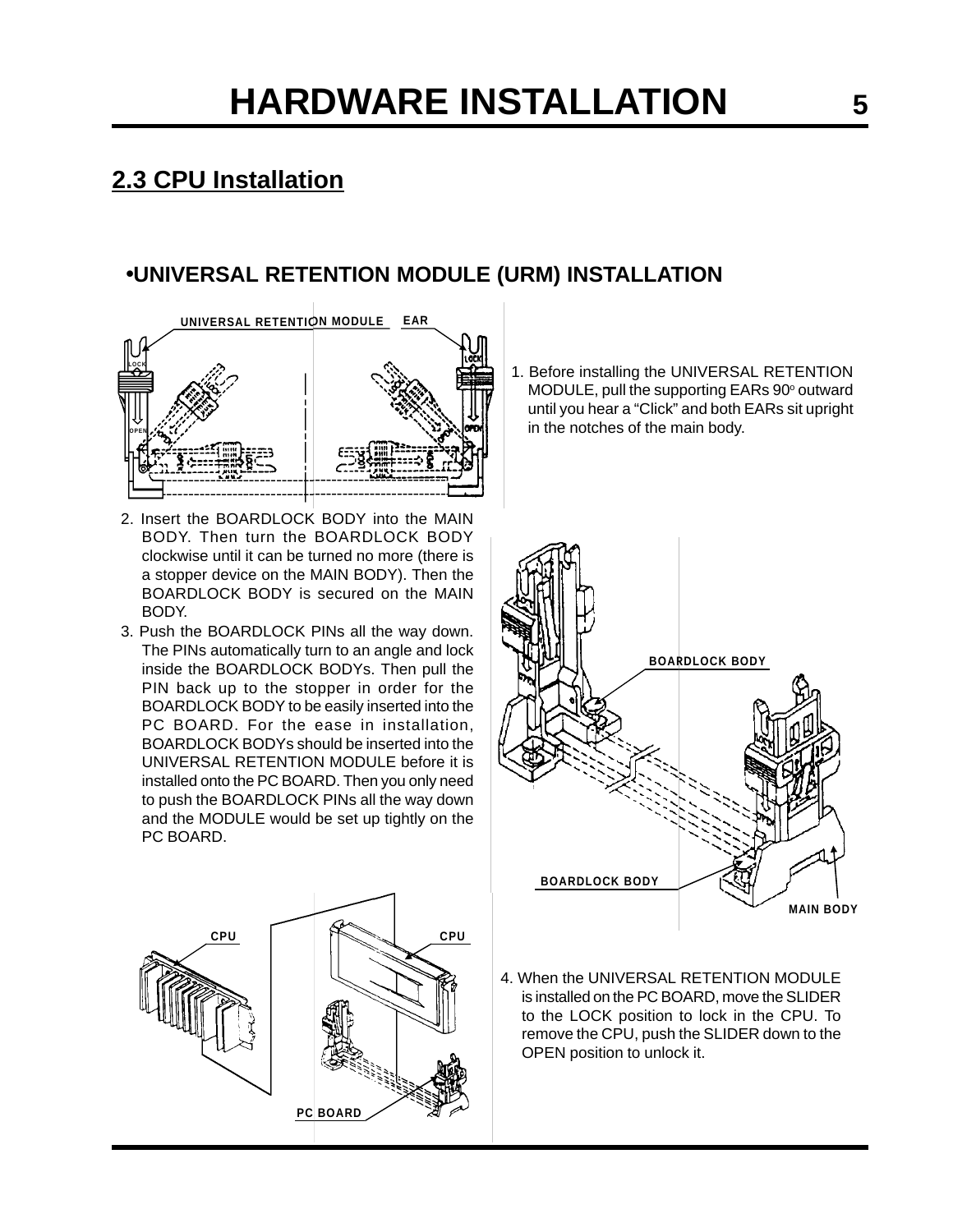#### •**The Intel Processor Type**



 **A-(the Retention Mechanism) B-(the Processor Latches)**

**NOTE:The retention mechanism must support your specific processor. Some retention mechanism may not support all processors. Contact your motherboard retailers or refer to your motherboard documentation if you have any questions.**

**If the Intel Pentium II processor is S.E.C.C package only, push the processor latches [B] in completely to install.**

**Carefully slide the proceessor into the retention mechanism and connector.**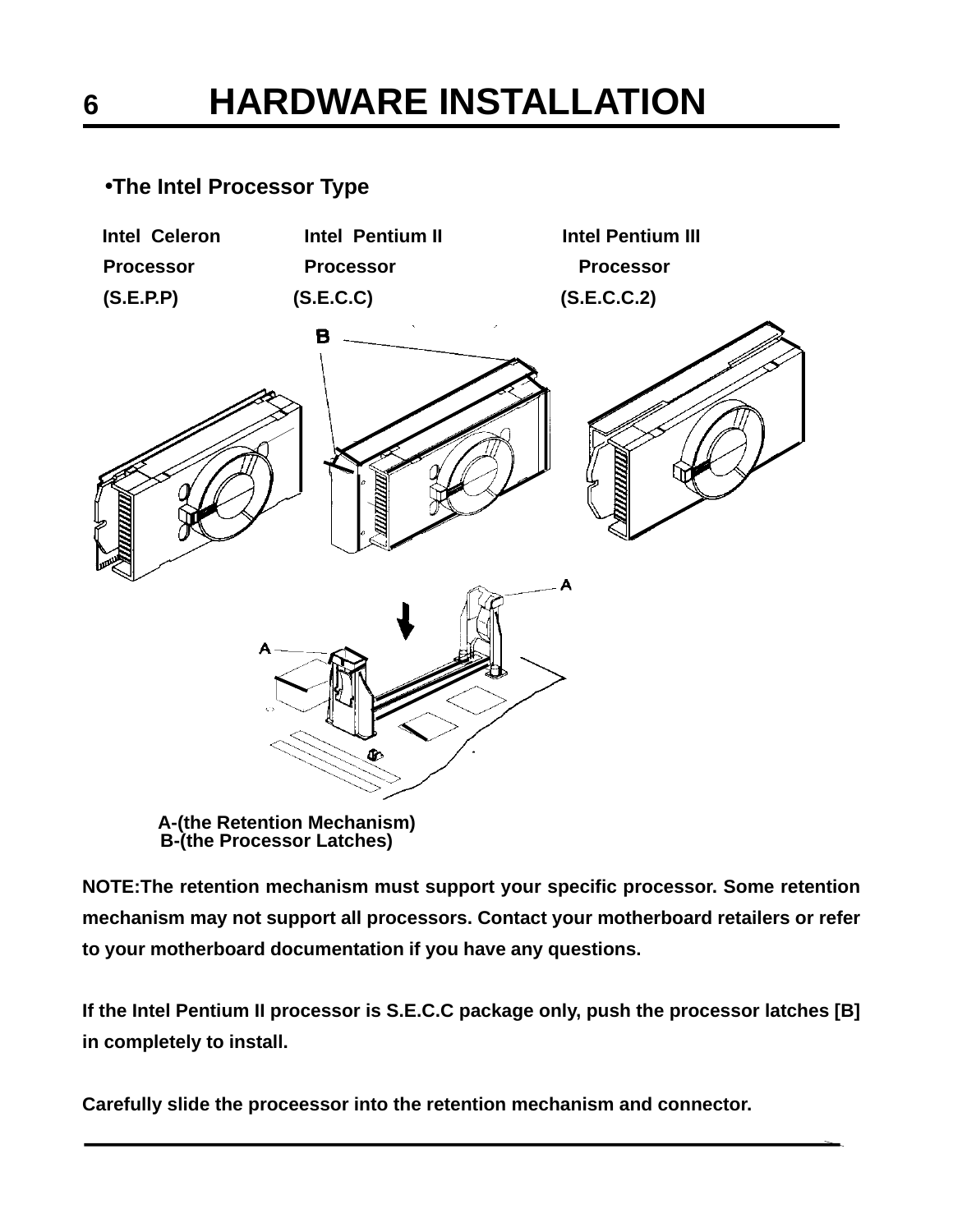## **HARDWARE INSTALLATION 7**

#### •**The Intel Processor Installation**

Step1: Install the Processor in Slot 1

 Slide the processor into the URM assembly and insert it in Slot 1, while making sure that the heat sink assembly is facing towards the chipset, as shown in the figure. Press down firmly on the CPU until it is fully seated in the Slot 1 connector.

**IMPORTANT: The Slot 1 connector is directionally keyed and the processor will not go in unless it is properly oriented. Do Not apply excessive force when installing the CPU.**

Step 2: Lock the CPU in the URM

 Lock the processor into the URM by pushing the top-right and -left latches to the outward position as shown in the illustration.

Step 3: How to Remove the Processor

- (A) Unlock the CPU by pushing the top-right and -left latches inward.
- (B) Push both slides on the URM right and left branches downward.
- (C) Remove the processor by pulling it upward while holding the two slides in the down position.





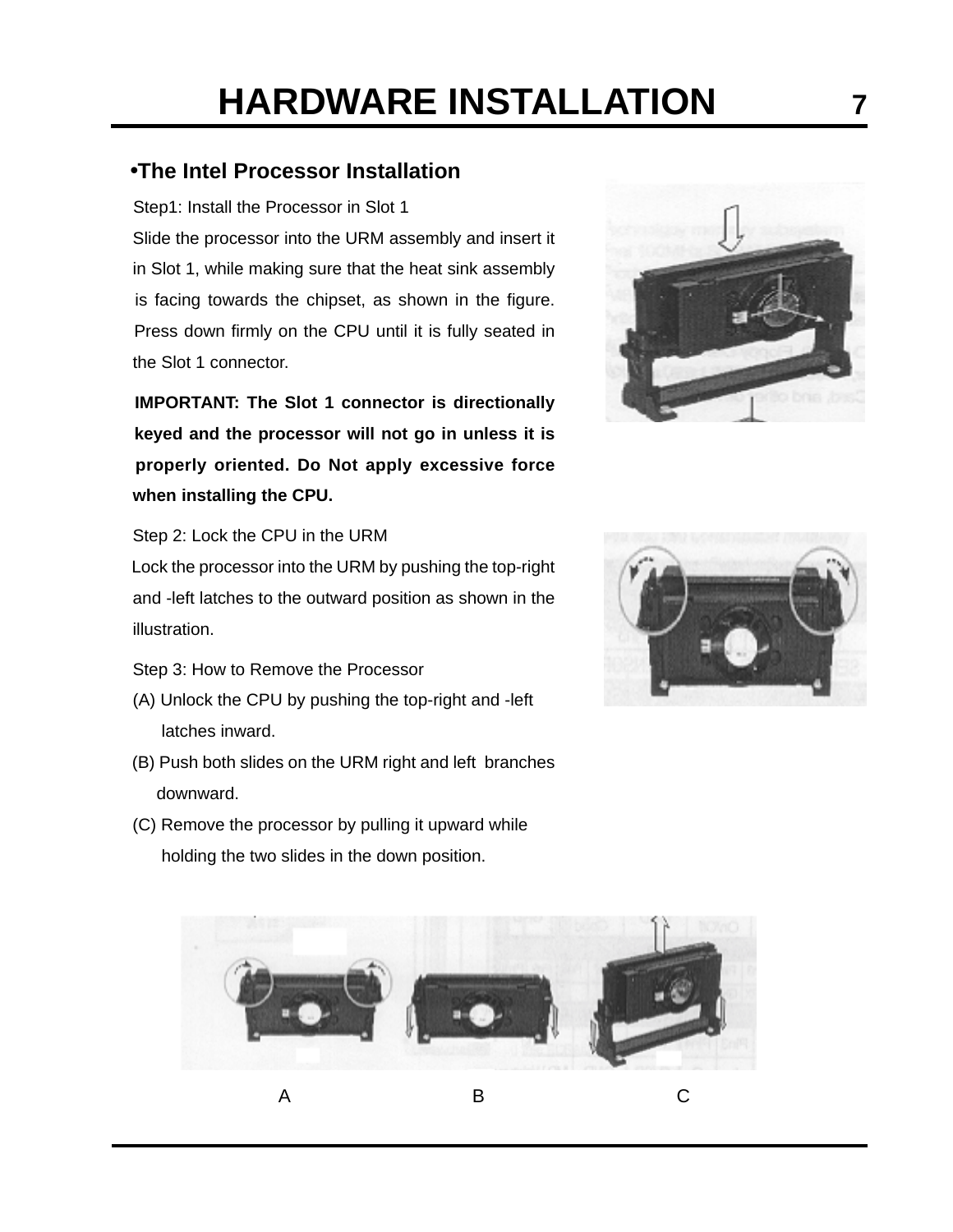## **2.4 66/100MHz System Configuration**

Jumper 1 (JP1) allows you to set the FSB (Front Side Bus) to either 66 or 100MHz configuration. When you set the FSB to 66MHz, you can select a system bus frequency from 66MHz to 83.3MHz through "CPU Host Clock (CPU/PCI)" of "Chipset Features Setup" in BIOS Setup (Please refer to page 26). When you set the FSB to 100MHz, you can select a system bus frequency from 100MHz to 150MHz through "CPU Host Clock (CPU/PCI)" of "Chipset Features Setup" in BIOS Setup (Please refer to page 26).

**NOTE:**If you are not familar with this feature, we recommend you set this jumper to "AUTO"



**TS-ABX11/TS-AZX11 66/100MHz FSB Configuration Jumper Transcend**

## **2.5 CPU Internal Frequency Ratio Setting**

Switch 1 (SW1) is for adjusting the CPU internal frequency ratio. The frequency ratio is shown in the table overleaf. The internal frequency can be calculated by the following formula:

 **CPU internal frequency = frequency ratio x system bus frequency \*** \* System bus frequency is set in "CPU Host Clock (CPU/PCI)" of "Chipset Features Setup" in BIOS Setup (Please refer to page 26).

**NOTE: Because Intel has locked the frequency ratio for new CPUs, setting SW1 to adjust the frequency ratio is useless. However, it is effective for old version CPUs.**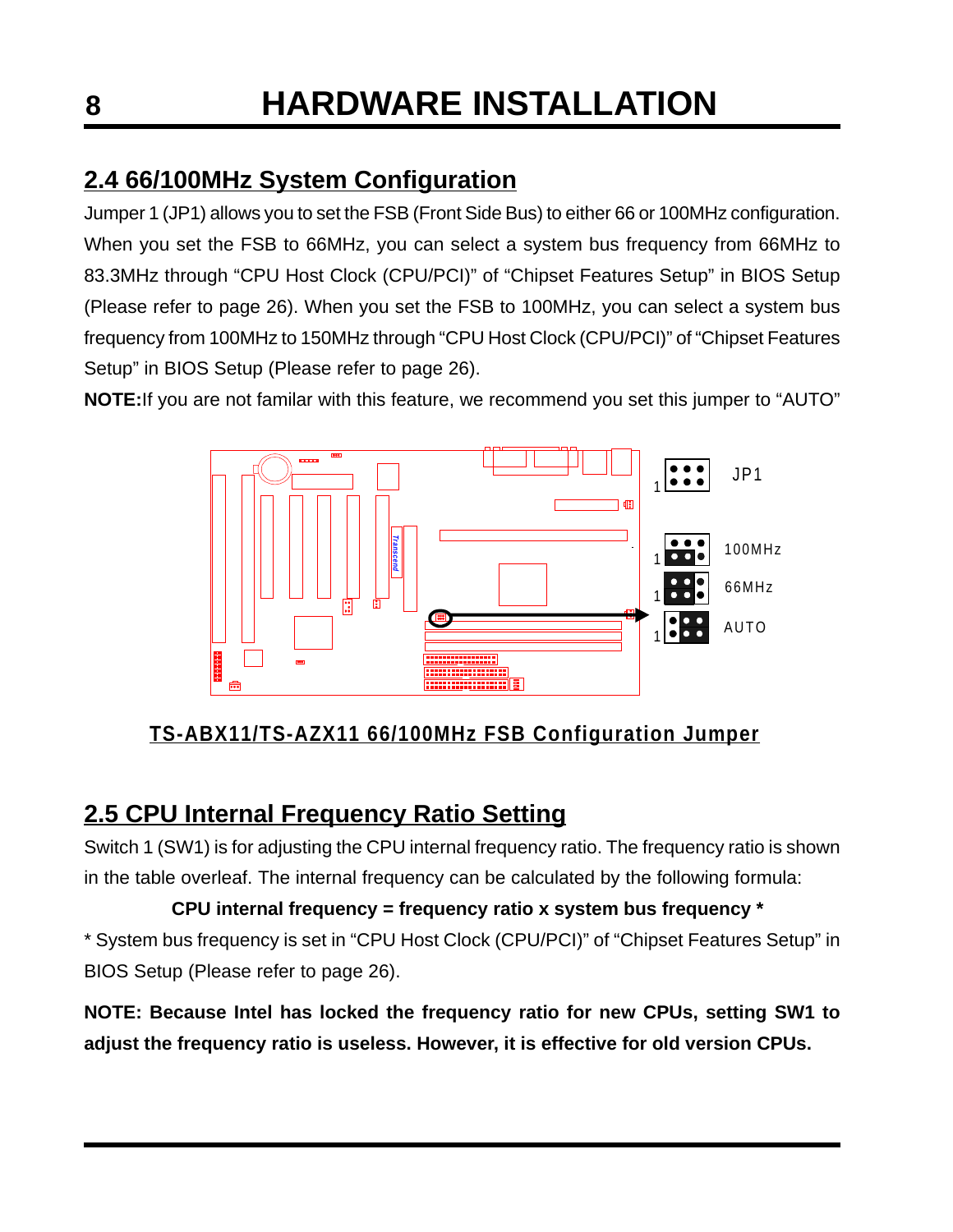| <b>CPU</b> Internal |           |             |   | SW <sub>1</sub> |   |   |
|---------------------|-----------|-------------|---|-----------------|---|---|
| Frequency           | JPI       | Freq.-Ratio | 1 | $\overline{2}$  | 3 | 4 |
| 233/350MHz          | 66/100MHz | x3.5        | O | X               | X | Ω |
| 266/400MHz          | 66/100MHz | $x$ 4.0     | X | O               | O | O |
| 300/450MHz          | 66/100MHz | $x$ 4.5     | X | O               | X | O |
| 333/500MHz          | 66/100MHz | x 5.0       | X | X               | O | Ω |
| 366/550MHz          | 66/100MHz | x 5.5       | X | X               | X | Ω |
| 400/600MHz          | 66/100MHz | x 6.0       | O | O               | Ω | X |
| 433/650MHz          | 66/100MHz | x 6.5       | O | $\Omega$        | X | X |
| 466/700MHz          | 66/100MHz | x 7.0       | O | X               | Ω | X |
| 500/750MHz          | 66/100MHz | x 7.5       | O | X               | X | X |
| 533/800MHz          | 66/100MHz | x 8.0       | X | O               | Ω | X |

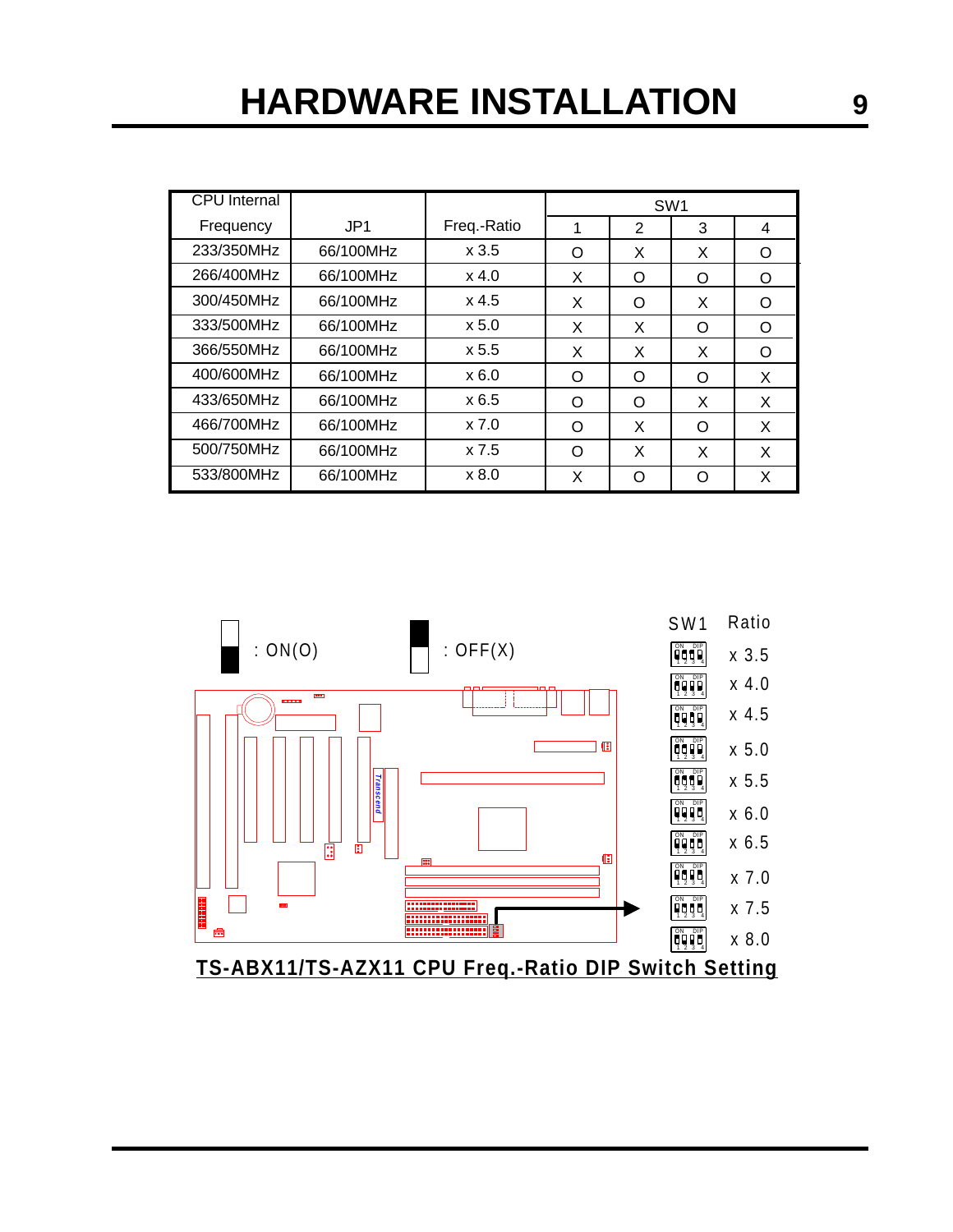## **10 HARDWARE INSTALLATION**

## **2.6 Memory Configuration**

This motherboard must be installed with DIMMs (Dual Inline Memory Modules). The DIMMs must be 3.3 Volt synchronous DRAM modules. It also supports ECC (Error Checking and Correcting), which is valid for TS-ABX11 only.

#### **IMPORTANT: Memory speed setup is required through "Auto Configuration" in BIOS Chipset Features Setup.**

Install memory in any combination as follows:

| <b>DIMM</b> Location | 168-pin DIMM                      |
|----------------------|-----------------------------------|
| DIMM1                | SDRAM 8,16, 32, 64,128, 256MBytes |
| DIMM <sub>2</sub>    | SDRAM 8,16, 32, 64,128, 256MBytes |
| *DIMM3               | SDRAM 8,16, 32, 64,128, 256MBytes |
| **Total Memory       | 768MBytes (max.)                  |

\*DIMM3 is for TS-ABX11only.

\*\*768 MB is maximum for the TS-ABX11, while 256MB is maximum for the TS-AZX11.

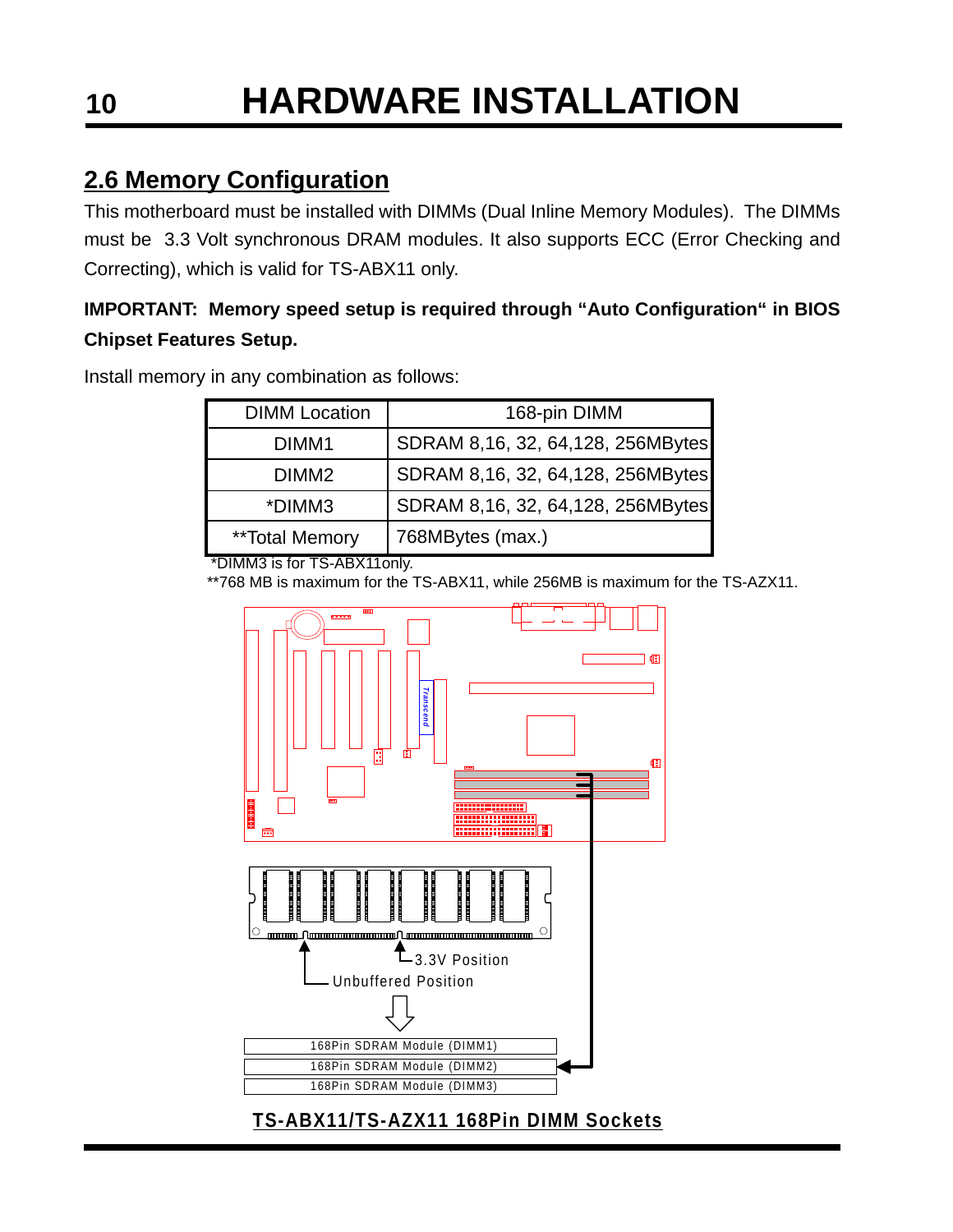## **2.7 Keyboard Wake Up (3-pin KB-AWK)**

This function enables you to use the keyboard to power up the system. Set this jumper to "Enable" if you wish to use your keyboard to power up your computer.



**TS-ABX11/TS-AZX11 Keyboard Wake Up**

## **2.8 Primary / Secondary IDE Connectors (Two 40-pin IDE)**

This motherboard supports two 40-pin IDE connectors marked as IDE1 (primary IDE channel) and IDE2 (secondary IDE channel). Each channel supports two IDE devices which makes a total of four devices. In order to work together, two devices on each channel must be set differently to master and slave modes, either one of which a can be hard disk or CD-ROM. The setting as master or slave mode depends on the jumper on your IDE devices. Please refer to their manual accordingly. Connect your first IDE hard disk to the master mode of the primary channel.

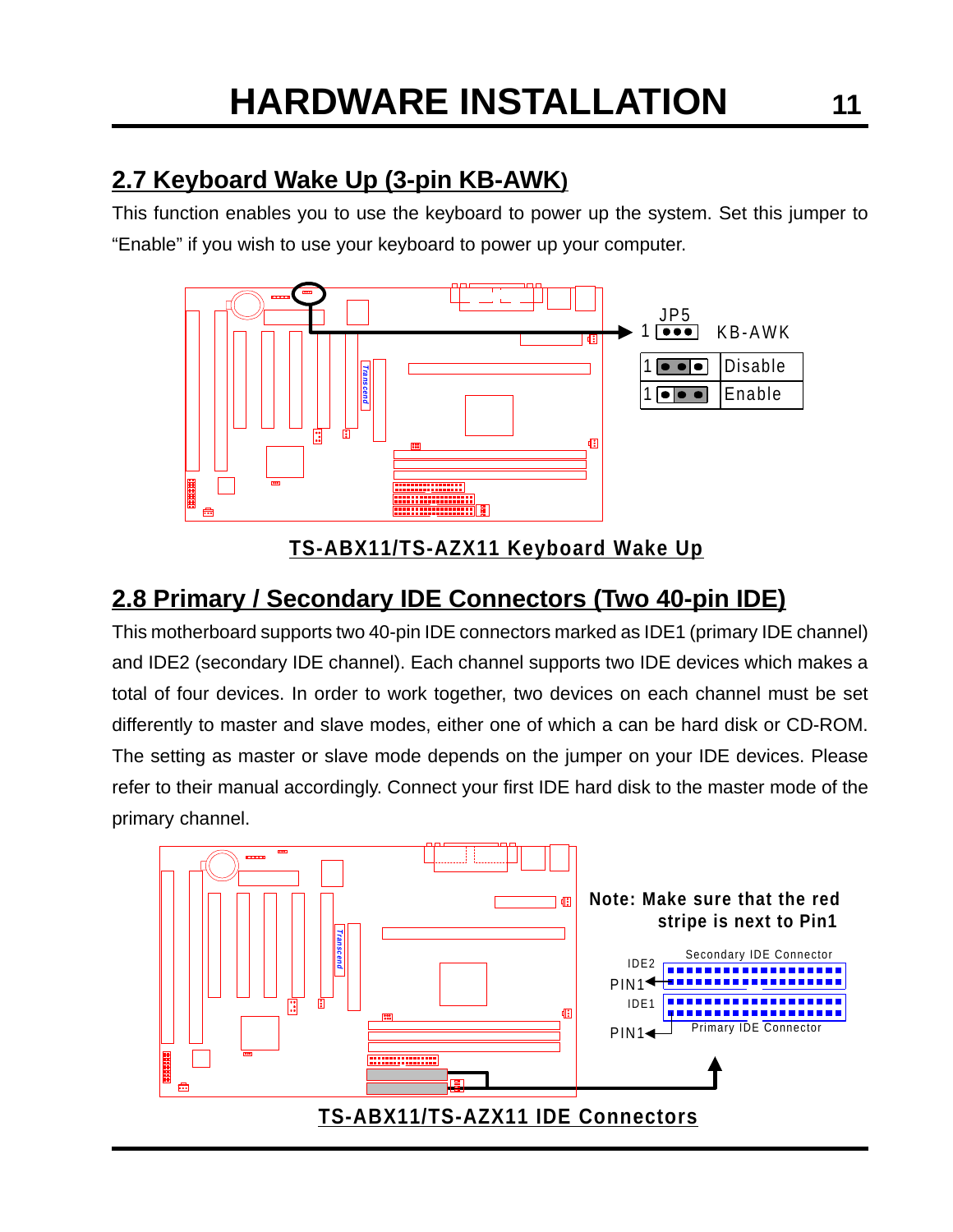## **12 HARDWARE INSTALLATION**

## **2.9 Floppy Disk Drive Connector (34-pin FDC)**

This connector supports the provided floppy disk drive ribbon cable. After connecting the single end to the board, connect the two plugs on the other end to the floppy drives.



**TS-ABX11/TS-AZX11 Floppy Disk Drive Connector**

## **2.10 Fan Power Connectors**

There are three fan power connectors on the motherboard: CPU-FAN, POWER-FAN, and CASE-FAN. Each connector provides +12V power. Make sure it is in the right orientation, or it may cause damage. These connectors support cooling fans of 500mA (6W) or less.

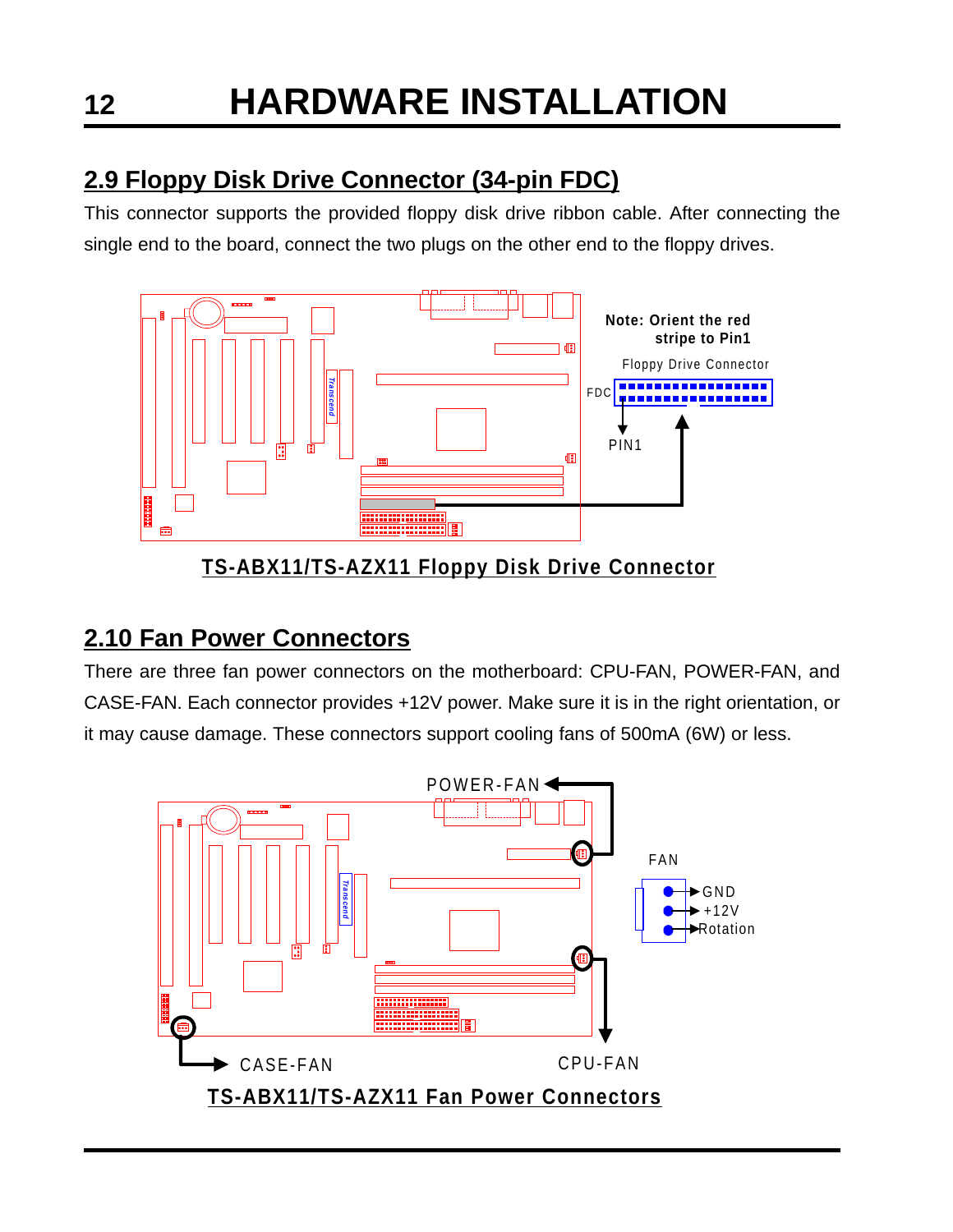## **2.11 Wake-on-LAN Connector (3-pin WOL)**

This connector connects to LAN cards with a Wake-on-LAN output. The system can be powered up when a wakeup packet or signal is received from the LAN card.

**NOTE:This function requires that the Wake-on-LAN Power Up Control is set to "Enabled" and that your system has an ATX power supply with at least 720mA +5V standby power.**



**TS-ABX11/TS-AZX11 Wake-on-LAN Connector**

## **2.12 IrDA-Compliant Infrared Module Connector (5-pin IrDA)**

The IrDA connector can be configured to support a wireless infrared module. With this module and application software such as Laplink or Win95 Direct Cable Connection, users can transfer files to or from laptops, notebooks, PDA and printers.

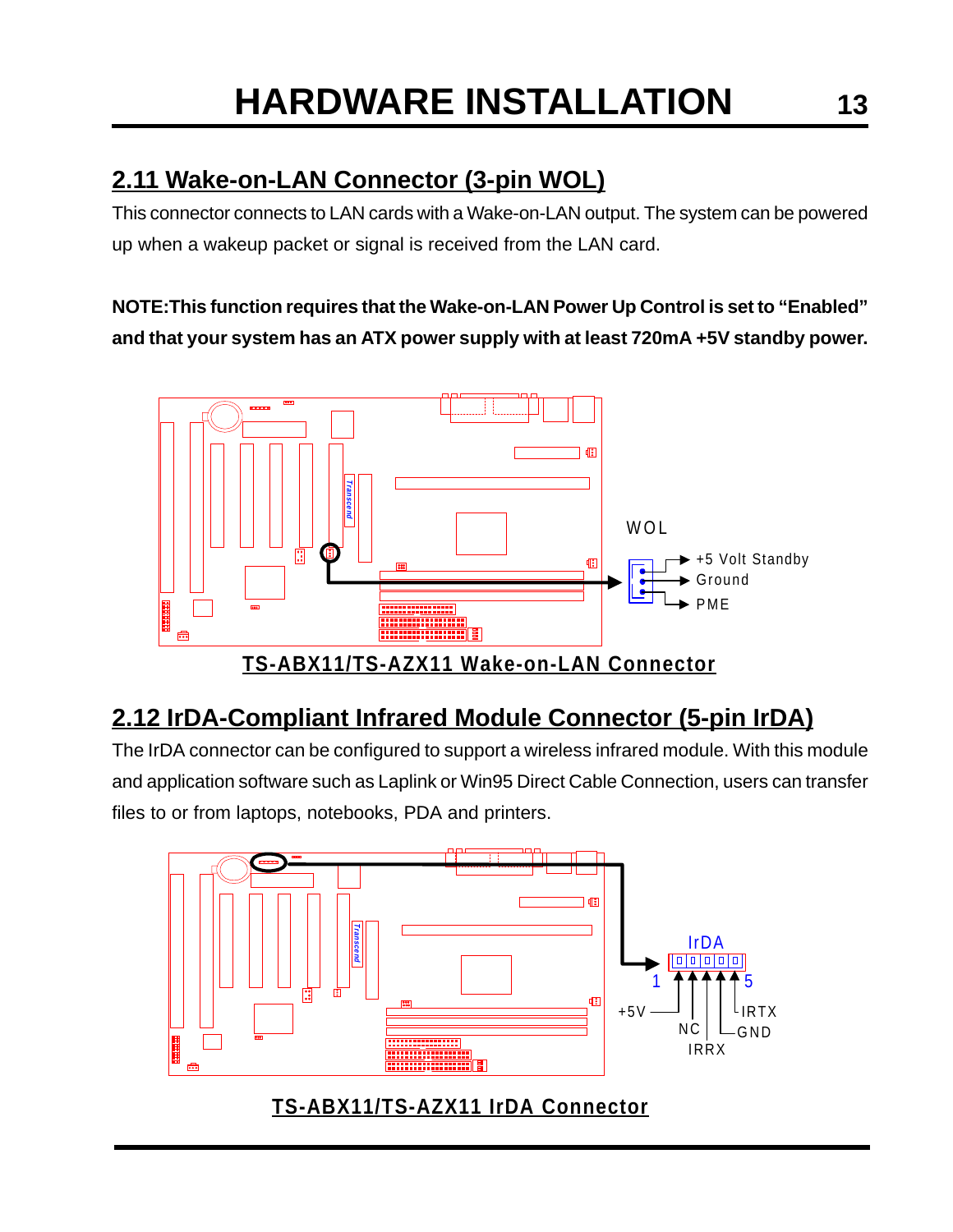### **2.13 Panel Connectors**



#### **Power LED Lead (3-pin KEYLOCK)**

This 3-pin connector attaches to the power LED.

- $Pin1: +5V$
- Pin2 : NC
- Pin3 : GND

#### **Keylock Lead (2-pin KEYLOCK)**

Use the keylock to enable or disable the keyboard.

Pin4 : KEYLOCK

Pin5 : GND

#### **Speaker Lead (4-pin SPEAKER)**

This 4-pin connector connects to the case-mounted speaker.

- Pin7 : +5V
- Pin8 : GND
- Pin9 : NC
- Pin10 : SPK

#### **Suspend Mode LED Lead (2-pin S\_LED)**

The S\_LED will light when the suspend mode works.

Pin11 : +5V Pin12 : GND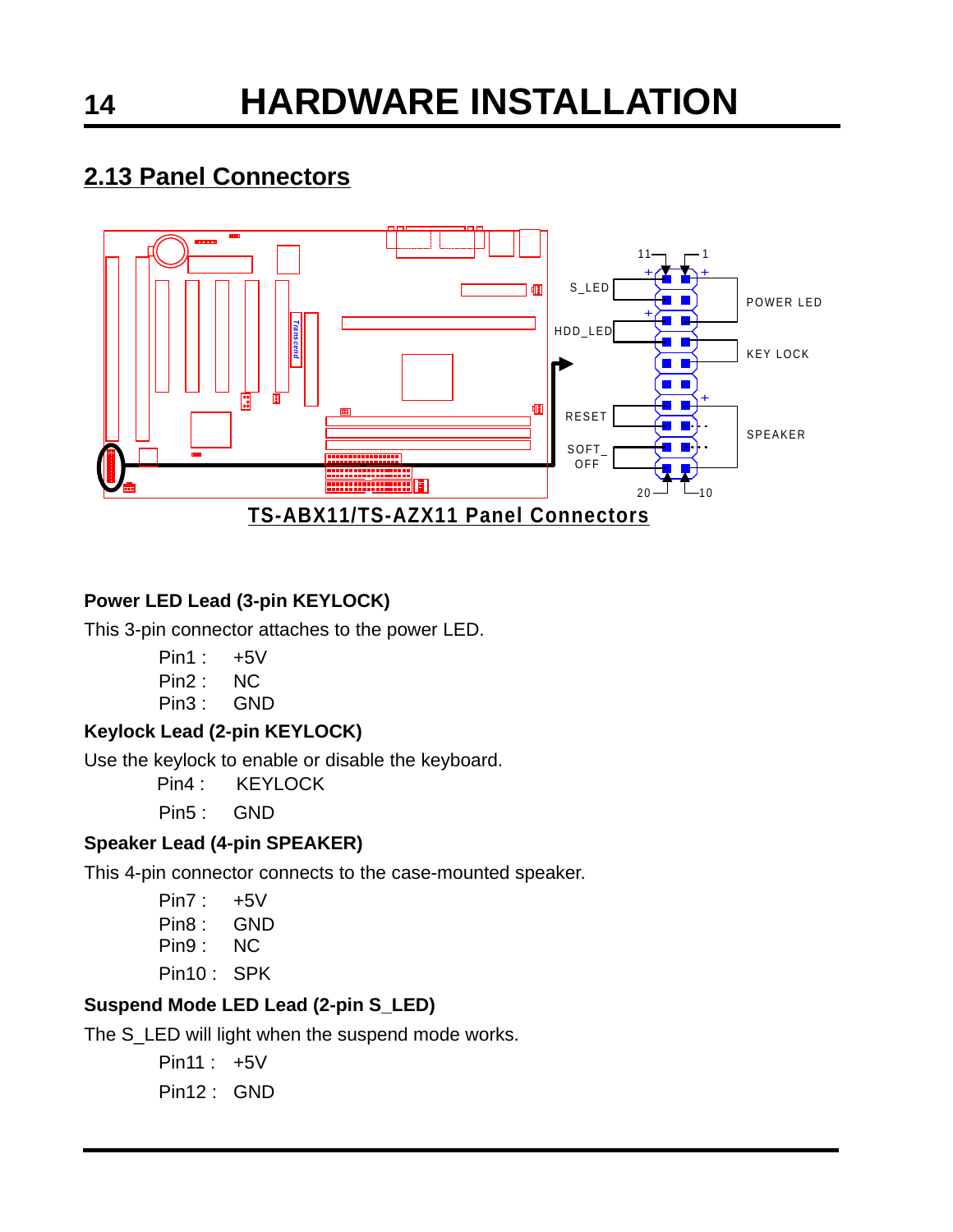#### **Hard disk LED Lead (2-pin HDD\_LED)**

This 2-pin connector connects to LED of hard disk. The LED lights when a HDD is active.

Pin13 : +5V

Pin14 : GND

#### **Reset Switch Lead (2-pin RESET)**

This 2-pin connector connects to the case-mounted reset switch for rebooting your computer without having to turn off your power switch.

Pin17 & Pin18

#### **Software Power-Off Lead (2-pin SOFT\_OFF)**

Attach the SOFT\_OFF Switch of the panel to this connector.

Pin19 & Pin20

## **2.14 Power Connector (20-pin PWR-CONN)**

Make sure to plug the ATX power supply connector in the right direction. The pin definition is shown below. Make sure that your ATX power supply can support at least 720mA on the standby lead.



**TS-ABX11/TS-AZX11 Power Connectors**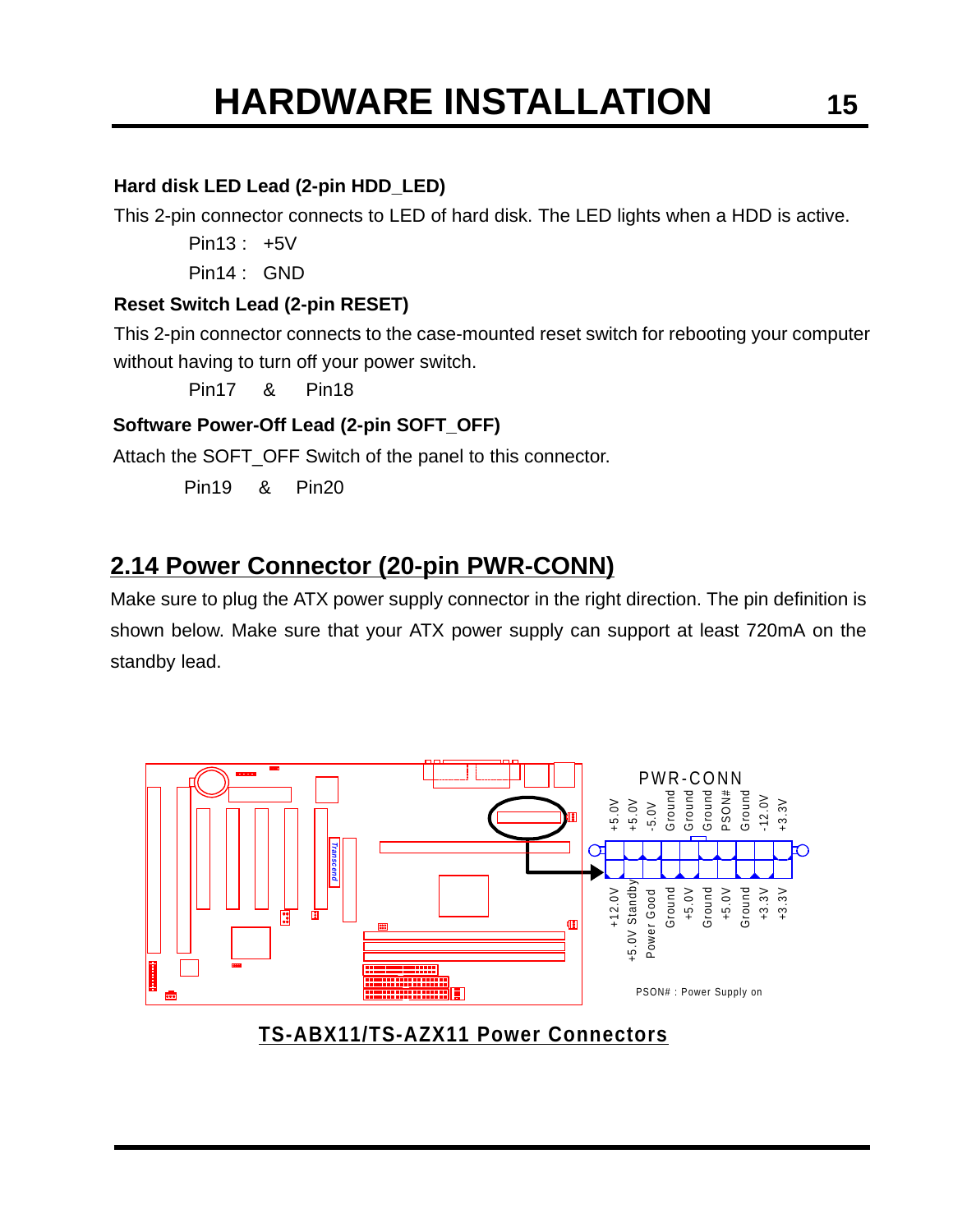## **16 HARDWARE INSTALLATION**

## **2.15 Back Panel I/O Ports**

There are 5 kinds of external connectors on the motherboard. **The view angle of the drawing shown on the next page is from back panel of the housing.**

1. PS/2 Mouse Port (Green, 6-pin MOUSE)

The onboard PS/2 Mouse port is a 6-pin Mini-Din connector marked "MOUSE"

2. PS/2 Keyboard Port (Purple, 6-pin KB)

The onboard PS/2 Keyboard port is a 6-pin Mini-Din connector marked "KB".

- 3. Universal Serial Bus (USB) Ports 1 & 2 (Black, two 4-pin USBs) You can attach USB devices to the USB port. The motherboard contains two USB ports, which are marked as "USB".
- 4. Parallel Port (Burgundy, 25-pin PRN) The onboard printer port is a 25-pin D-type connector marked "PRN".
- 5. Serial Ports (Turquoise, two 9-pin COMA/COMB)

The onboard serial ports are 9-pin D-type connectors on the back panel of motherboard. The serial port 1 is marked as "COMA", and the serial port 2 is marked as "COMB".



**TS-ABX11/TS-AZX11 External Connectors**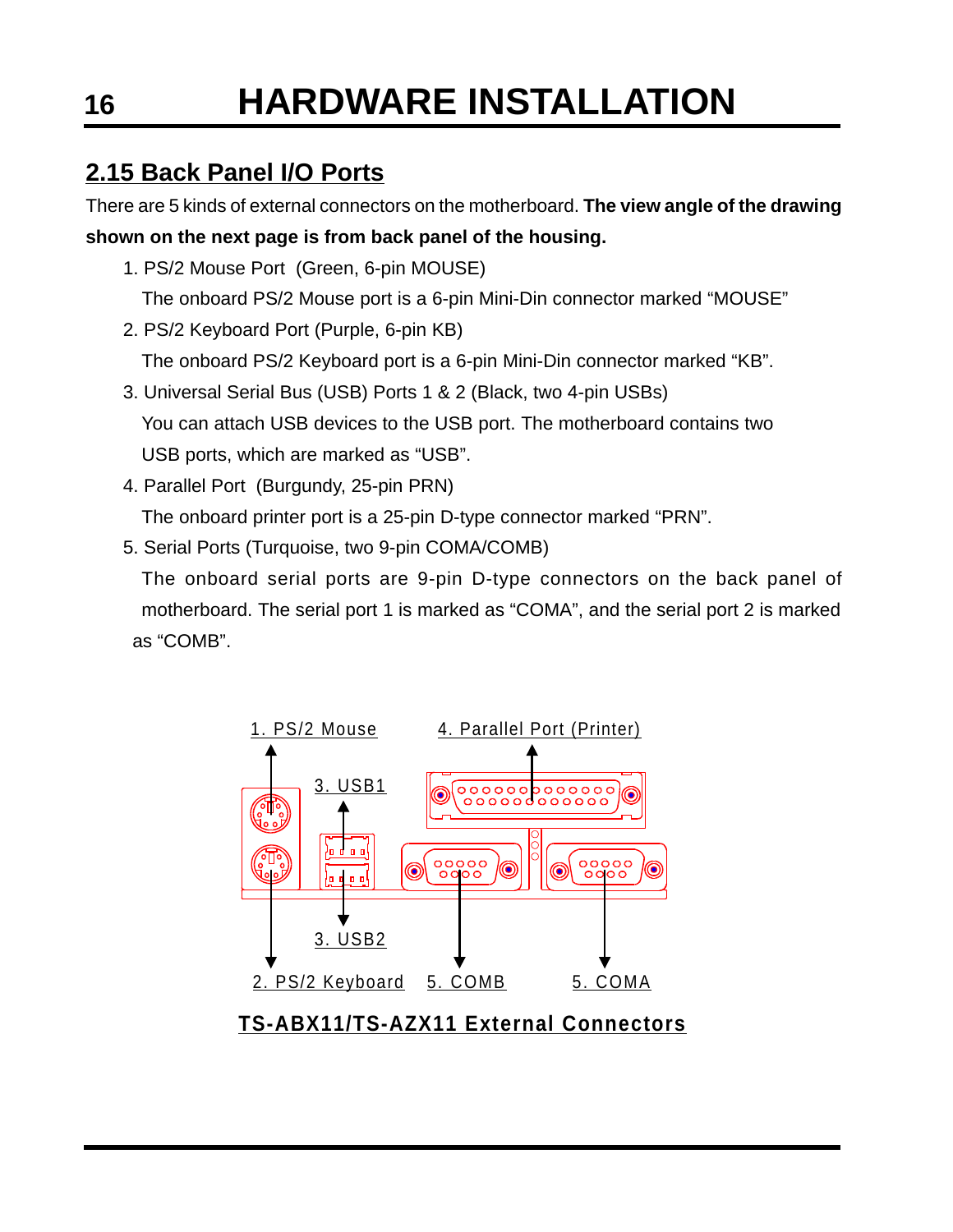## **2.16 Clear CMOS Jumper (3-pin JP4)**

To clear the CMOS data, you should turn off your computer's power and short pin1 and pin2 of JP4.



## **2.17 SB-Link Connector**

The SB-Link connector is used only for Creative® PCI sound cards. If your sound card supports this function, attach the SB-Link cable to this connector.



**TS-ABX11/TS-AZX11 SB-Link Connector**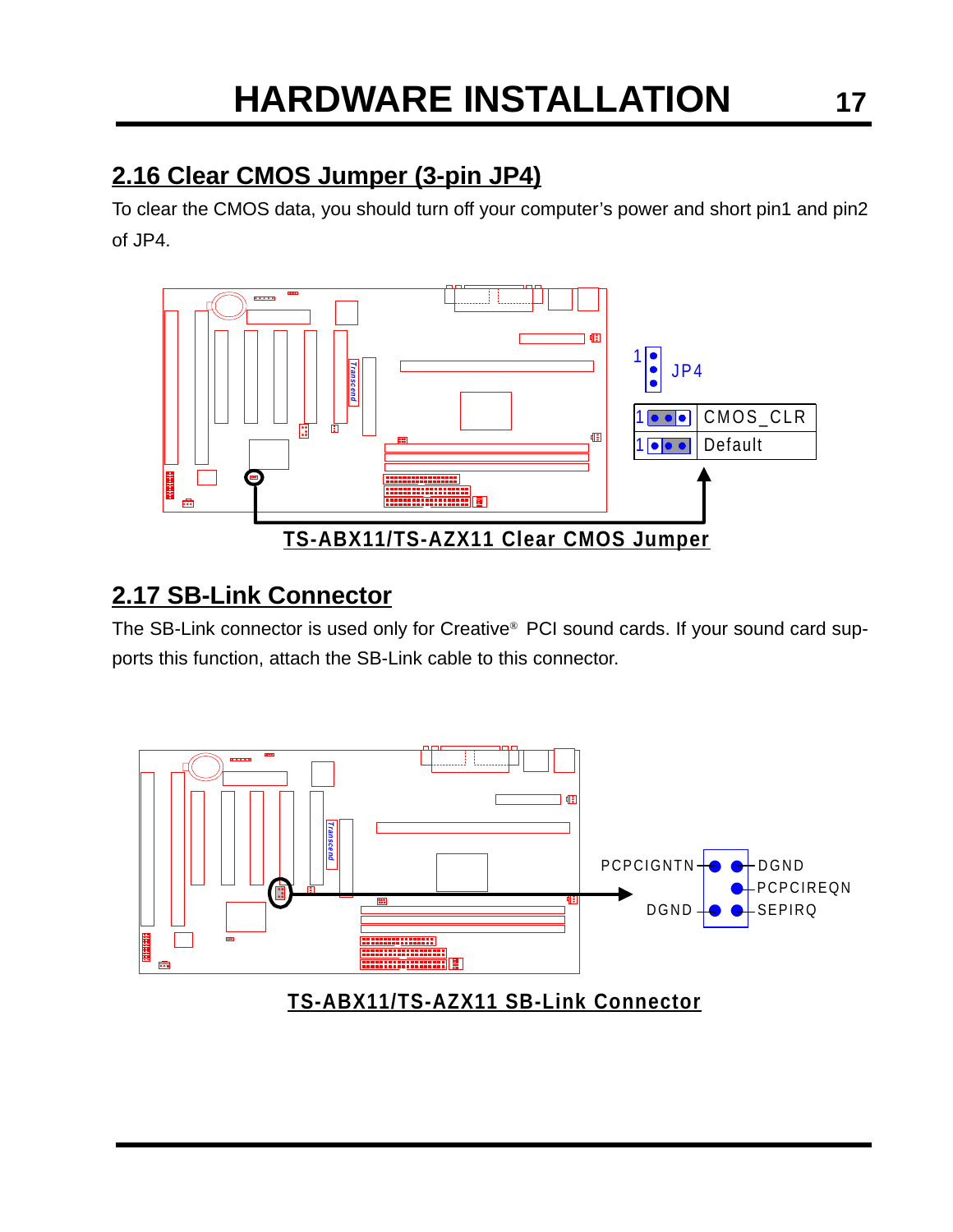## **CHAPTER 3 BIOS SETUP**

## **3.1 BIOS Setup**

Award BIOS has a built-in Setup program that allows users to modify the basic system configuration. This information is stored in CMOS RAM. It can retain the Setup information when the power is turned off. When the battery of CMOS fails, it will cause the data to be lost. If this happens, you should set up your configuration parameters again after replacing the battery.

### **3.2 The Main Menu**

As you turn on or reboot the system, the BIOS is immediately activated. It will read the system configuration information, and check the system through Power On Self Test (POST). During the POST process, press the [Del] key, and you can enter the Award BIOS configuration system. The following screen will appear.

| ROM PCI/ISA BIOS (2A69KTLP)<br>CMOS SETUP UTILITY<br>AWARD SOFTWARE, INC. |                                                                      |  |  |  |  |
|---------------------------------------------------------------------------|----------------------------------------------------------------------|--|--|--|--|
| STANDARD CMOS SETUP                                                       | INTEGRATED PERIPHERALS                                               |  |  |  |  |
| <b>BIOS FEATURES SETUP</b>                                                | SUPERVISOR PASSWORD                                                  |  |  |  |  |
| CHIPSET FEATURES SETUP                                                    | USER PASSWORD                                                        |  |  |  |  |
| POWER MANAGEMENT SETUP                                                    | IDE HDD AUTO DETECTION                                               |  |  |  |  |
| PNP/PCI CONFIGURATION                                                     | SAVE & EXIT SETUP                                                    |  |  |  |  |
| LOAD BIOS DEFAULTS                                                        | EXIT WITHOUT SAVING                                                  |  |  |  |  |
| LOAD SETUP DEFAULTS                                                       |                                                                      |  |  |  |  |
| $ESC$ : Quit<br>F10 : Save & Exit Setup                                   | $\rightarrow$ $\leftarrow$ : Select Item<br>(Shift)F2 : Change Color |  |  |  |  |
| Change/Set/Disable Password                                               |                                                                      |  |  |  |  |

In the Award BIOS system, you can use the arrows  $( \dagger \downarrow \rightarrow \leftarrow )$  to highlight the item, and press the [Enter] key to enter the sub-menu. The following keys help you navigate in Setup.

- [Esc ] Main Menu: Quit and not save changes into CMOS RAM Other pages: Exit current page and return to Main Menu
- [ PgUp ] Increase the numeric value or make changes
- [ PgDn ] Decrease the numeric value or make changes
- [+] Increase the numeric value or make changes
- [ ] Decrease the numeric value or make changes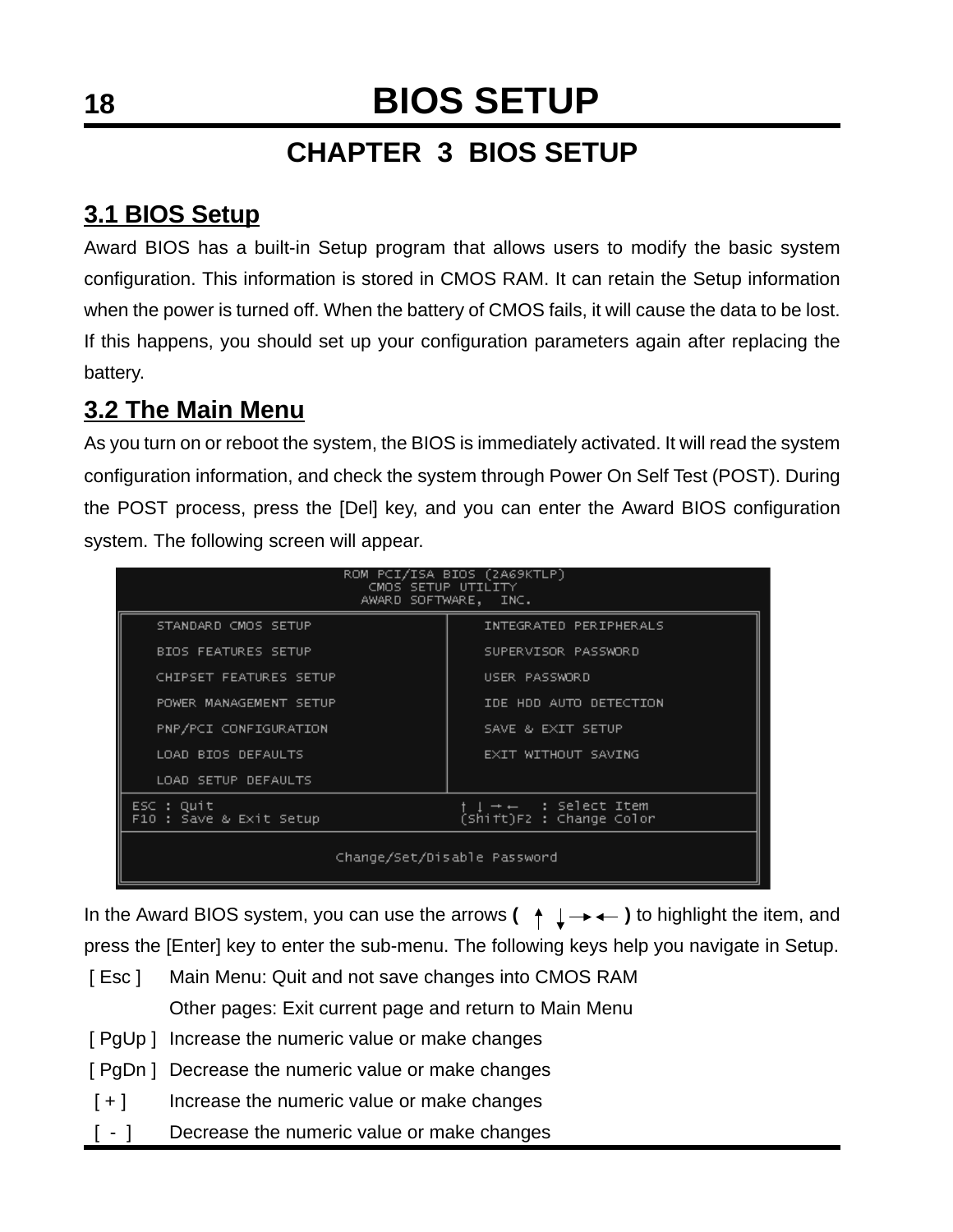- [ F1 ] General help, only for Status Page Setup Menu and Option Page Setup Menu
- [ F2 ] Change color from total 16 colors

[F2] to select color forward

[ Shift ] + [ F2 ] to select color backward

- [ F3 ] Calendar, only for Status Page Setup Menu
- [ F5 ] Restore the previous CMOS value from CMOS, only for Option Page Setup Menu
- [ F6 ] Load the default CMOS RAM value from BIOS default table, only for Option Page Setup Menu
- [ F7 ] Load the default
- [ F10 ] Save all the CMOS changes, only for Main Menu

The following is a brief summary of each setup category.

#### • **STANDARD CMOS SETUP**

Options in the original PC AT-compatible BIOS

#### • **BIOS FEATURES SETUP**

Award enhanced BIOS options

#### • **CHIPSET FEATURES SETUP**

Available options specific to your system Chipset

#### • **POWER MANAGEMENT SETUP**

Advanced Power Management (APM) options

#### • **PNP/PCI CONFIGURATION**

Plug and Play standard and PCI Local Bus configuration options

#### • **LOAD BIOS DEFAULTS**

BIOS defaults are factory settings for the most stable, minimal-performance system operations.

#### • **LOAD SETUP DEFAULTS**

Setup defaults are factory settings for optimal-performance system operations.

#### • **INTEGRATED PERIPHERALS**

I/O subsystems that depend on the integrated peripherals controller in your system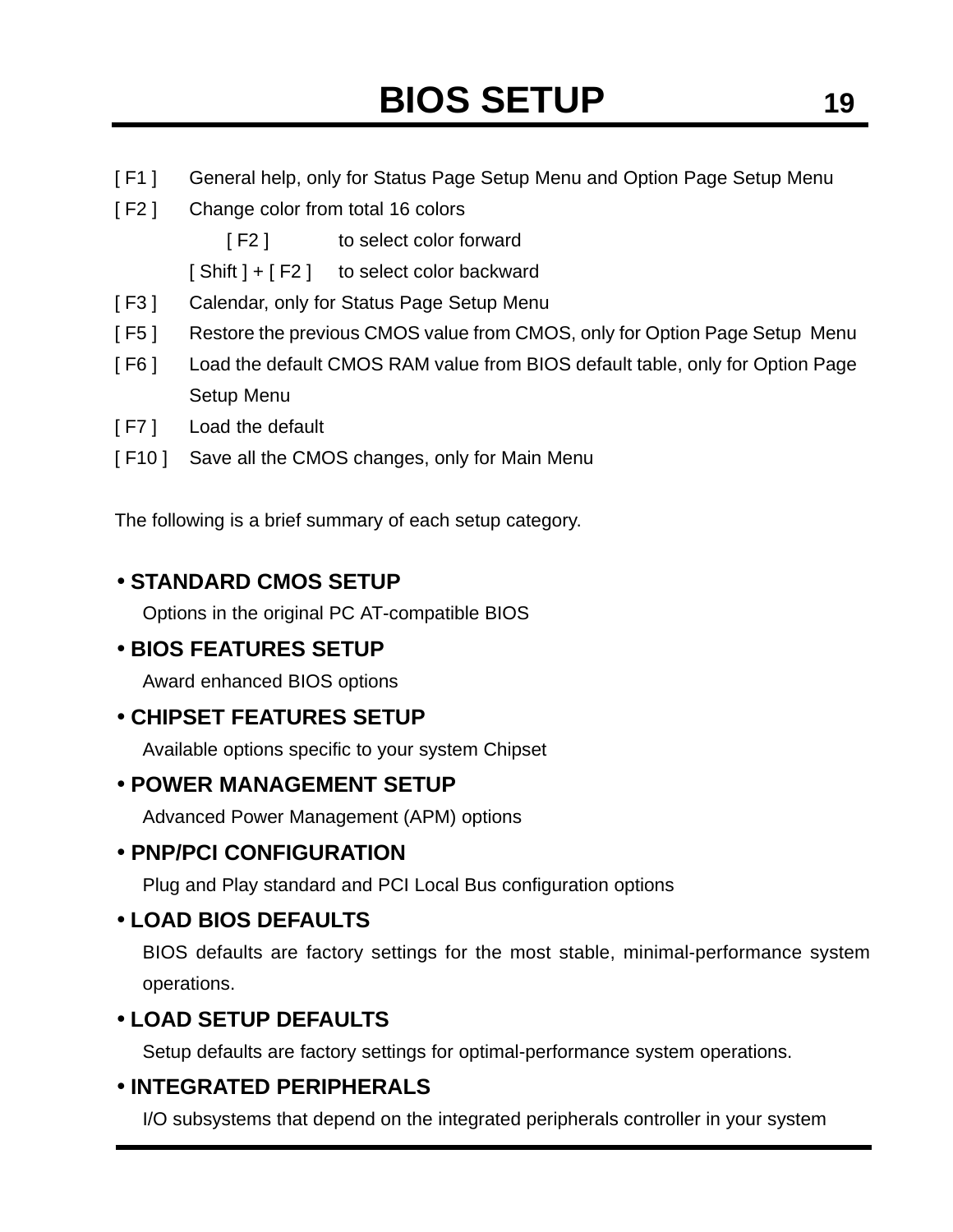#### • **SUPERVISOR / USER PASSWORD**

Change, set, or disable a password. In some BIOS versions that allow separate user and supervisor passwords, only the supervisor password permits access to Setup. The user password generally allows only power-on access.

#### • **IDE HDD AUTO DETECTION**

Automatically detect and configure IDE hard disk parameters.

#### • **SAVE & EXIT SETUP**

Save settings in nonvolatile CMOS RAM and exit Setup.

#### • **EXIT WITHOUT SAVING**

Abandon all changes and exit Setup.

### **3.3 Standard CMOS Setup**

|                                                                                                  | ROM PCI/ISA BIOS (2A69KTLP)<br>STANDARD CMOS SETUP<br>AWARD SOFTWARE, INC. |                |                     |                                         |                                                                                                        |                            |                                      |
|--------------------------------------------------------------------------------------------------|----------------------------------------------------------------------------|----------------|---------------------|-----------------------------------------|--------------------------------------------------------------------------------------------------------|----------------------------|--------------------------------------|
| Date $(mm:dd:yy)$ : Mon, Feb 1 1999<br>Time (hh:mm:ss) : 12 : 00 : 00                            |                                                                            |                |                     |                                         |                                                                                                        |                            |                                      |
| TYPE SIZE CYLS HEAD PRECOMP LANDZ SECTOR<br>HARD DISKS                                           |                                                                            |                |                     |                                         |                                                                                                        |                            | <b>MODE</b>                          |
| Primary Master : Auto = 0 = 0 = 0<br>Primary Slave : Auto 0<br>Secondary Slave : Auto Inc.       | $0<\infty$                                                                 | 0.<br>$\Omega$ | $\circ$<br>$\Omega$ | $0\qquad 0\qquad 0\qquad 0$<br>$\Omega$ | $0 \leq \cdots$<br>0<br>$\begin{array}{cccc} 0 & 0 & \underline{\hspace{1cm}} \end{array}$<br>$\Omega$ | $\mathbf{0}$               | - AUTO<br>0 AUTO<br>0 AUTO<br>0 AUTO |
| Drive A : $1.44M$ , $3.5$ in.<br>Drive B : None<br>Video : EGA/VGA<br>Halt on: All, But Keyboard |                                                                            |                |                     | Extended Memory: 31744K                 | Base Memory:                                                                                           | 640K<br>Other Memory: 384K |                                      |
|                                                                                                  |                                                                            |                |                     |                                         |                                                                                                        | Total Memory: 32768K       |                                      |
| $ESC$ : Quit<br>: Help<br>F1 I                                                                   | † l → ←   : Select Item<br>(Shift)F2 : Change Color                        |                |                     |                                         |                                                                                                        | $PU/PD/+/-$ : Modify       |                                      |

### • **Date (mm:dd:yy) / Time (hh:mm:ss)**

Highlight the items and use PageUp/PageDown to change the value of Date/Time.

## • **Primary Master / Primary Slave / Secondary Master / Secondary Slave**

This motherboard can support four IDE devices. We recommend that you select type "AUTO" for all drives. The BIOS can automatically detect the specifications and optimal operating mode of almost all IDE hard drives. When you select type "AUTO" for a hard drive, the BIOS detects its specifications during POST while the system boots. If you do not want to select drive type "AUTO", other methods of selecting the drive type are also available.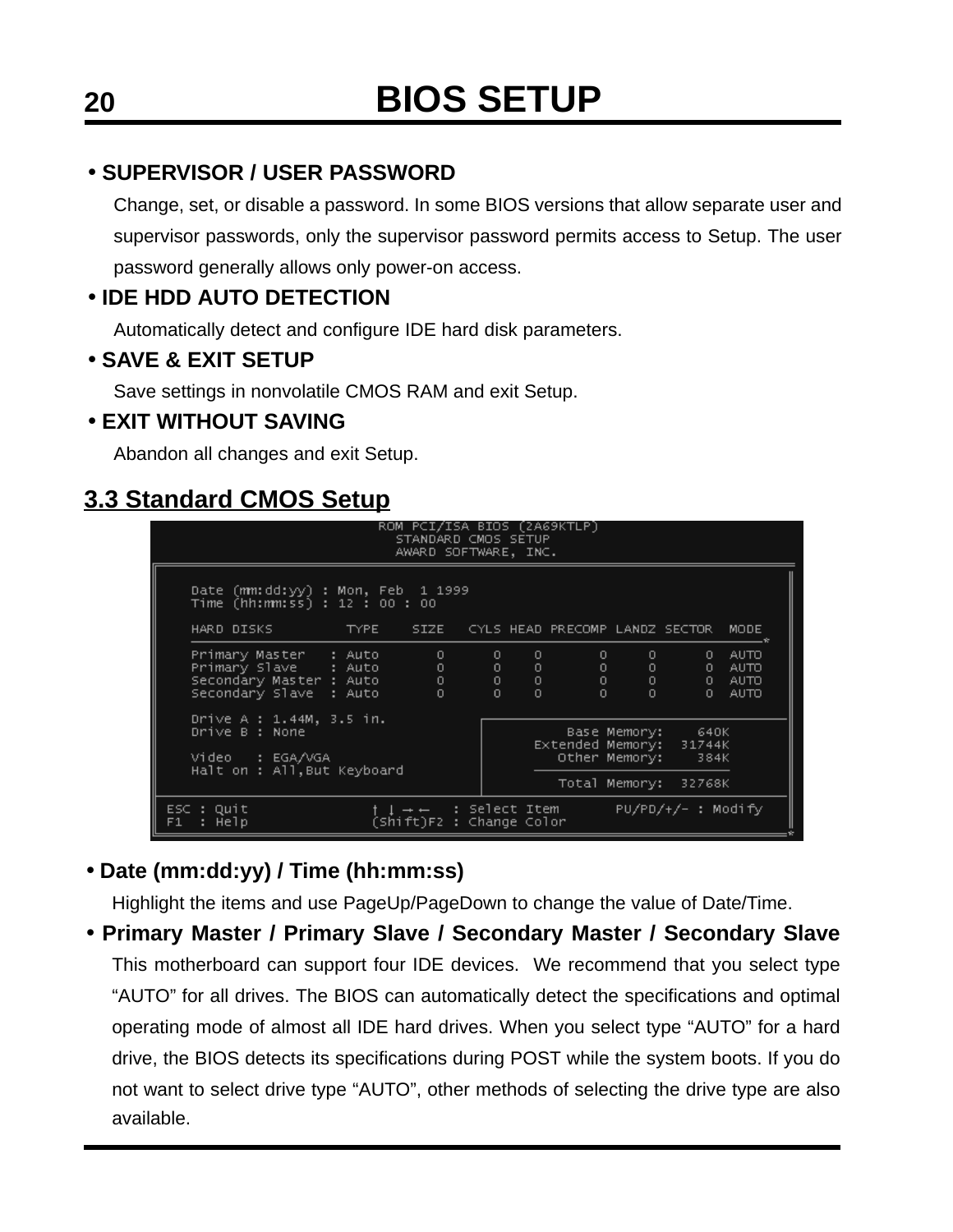- 1. Match the specifications of your installed IDE hard drive(s) with the preprogrammed values for drive type 1 through 45.
- 2. Select "USER" and enter values into each drive parameter field.
- 3. Use the "IDE HDD AUTO DETECTION" function in Main Menu.
- Here are brief explanations of the drive specifications.
- \* TYPE : The BIOS contains a table of pre-defined drive types. Each defined drive type has a specified number of cylinders, number of heads, write precompensation factor, landing zone, and number of sectors. Drives whose specifications do not accommodate any pre-defined type are classified as type "USER".
- \* SIZE : Disk drive capacity (approximately). Note that this size is usually slightly greater than the size of formatted disk given by a disk-checking program.
- \* CYLS : Number of cylinders
- \* HEAD : Number of heads
- \* PRECOMP : Write precompensation cylinder
- \* LANDZ : Landing zone
- \* SECTOR : Number of sectors
- \* MODE : AUTO, NORMAL, LARGE, or LBA
	- AUTO : The BIOS automatically determines the optimal mode.
	- NORMAL : Maximum number of cylinders, heads, and sectors supported are 1024, 16, and 63 respectively.
	- LARGE : For drives that do not support LBA and have more than 1024 cylinders.
	- LBA (Logical Block Addressing) : During drive access, the IDE controller transforms

 the data address described by sector, head, and cylinder number into a physical block address. This will significantly improve data transfer rates for drives with greater than 1024 cylinders.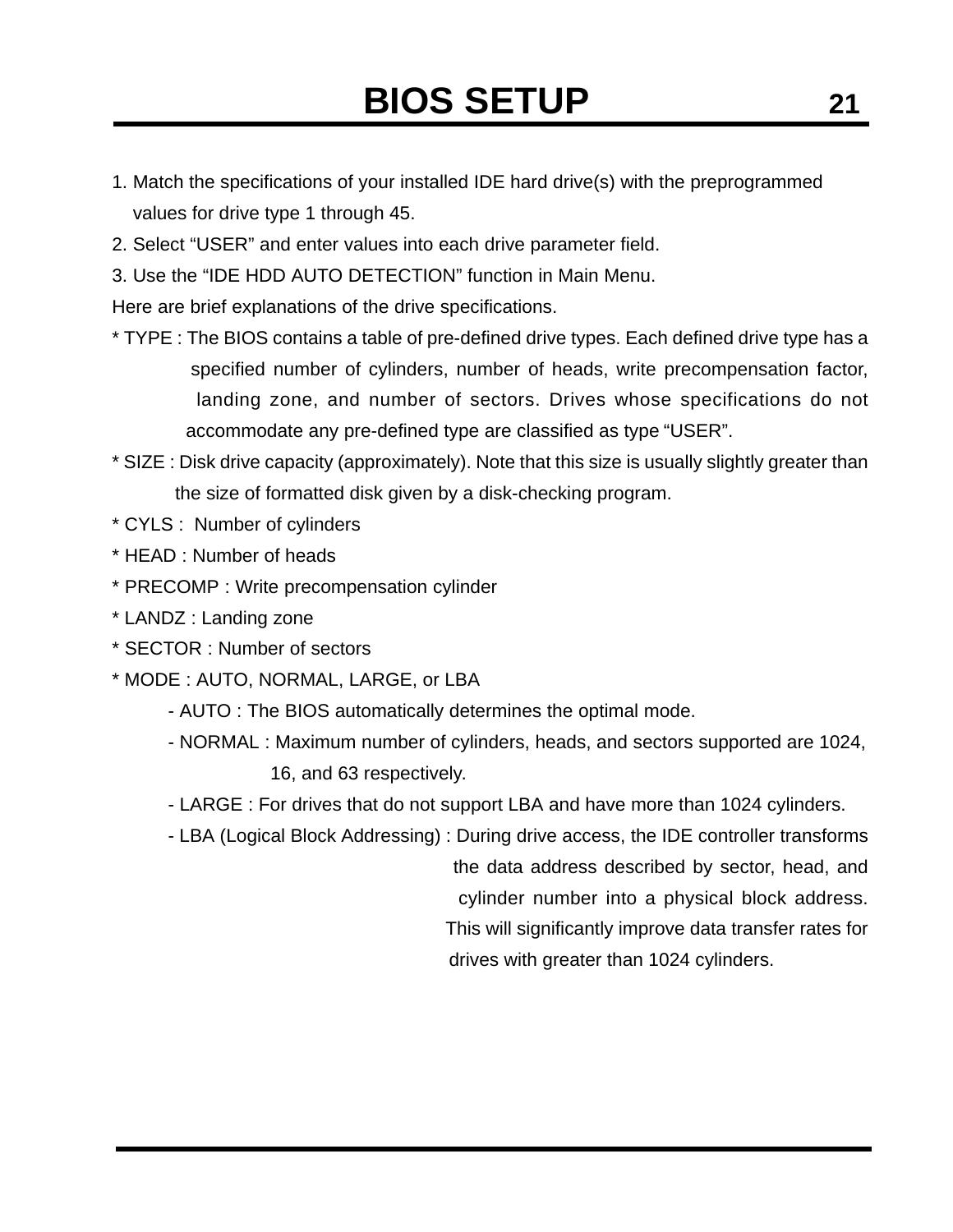## **22 BIOS SETUP**

#### • **Drive A / Drive B**

Select the correct specifications for the diskette drive(s) installed in the computer.

- None : No diskette drive installed
- 360K, 5.25 in" : 5-1/4 inch PC-type standard drive; 360 kilobyte capacity
- 1.2M, 5.25 in" : 5-1/4 inch AT-type high-density drive; 1.2 megabyte capacity
- 720K, 3.5 in" : 3-1/2 inch double-sided drive; 720 kilobyte capacity
- 1.44M, 3.5 in" : 3-1/2 inch double-sided drive; 1.44 megabyte capacity
- 2.88M, 3.5 in" : 3-1/2 inch double-sided drive; 2.88 megabyte capacity

#### • **Video**

Select the type of primary video subsystem in your computer. The BIOS usually detects the correct video type automatically. The BIOS supports a secondary video subsystem, but do not select it in this Setup.

- EGA/VGA : Enhanced Graphics Adapter/Video Graphics Array. For EGA, VGA, SEGA, SVGA or PGA monitor adapters.
- CGA 40 : Color Graphics Adapter, powers up in 40-column mode
- CGA 80 : Color Graphics Adapter, powers up in 80-column mode
- MONO : Monochrome adapter, includes high resolution monochrome adapters

#### • **Halt On**

During the Power On Self Test (POST), the computer stops if the BIOS detects a hardware error. You can set the BIOS to ignore certain errors during POST and continue the boot-up process. The followings are the selections.

- No Errors : POST does not stop for any error.
- All Errors : If the BIOS detects any non-fatal error, POST stops and prompts you to take corrective action.
- All, But Keyboard : If the BIOS detects any non-fatal error except keyboard, POST stops and prompts you to take corrective action.
- All, But Diskette : If the BIOS detects any non-fatal error except floppy disk drive, POST stops and prompts you to take corrective action.
- All, But Disk / Key : If the BIOS detects any non-fatal error except floppy disk drive or keyboard, POST stops and prompts you to take corrective action.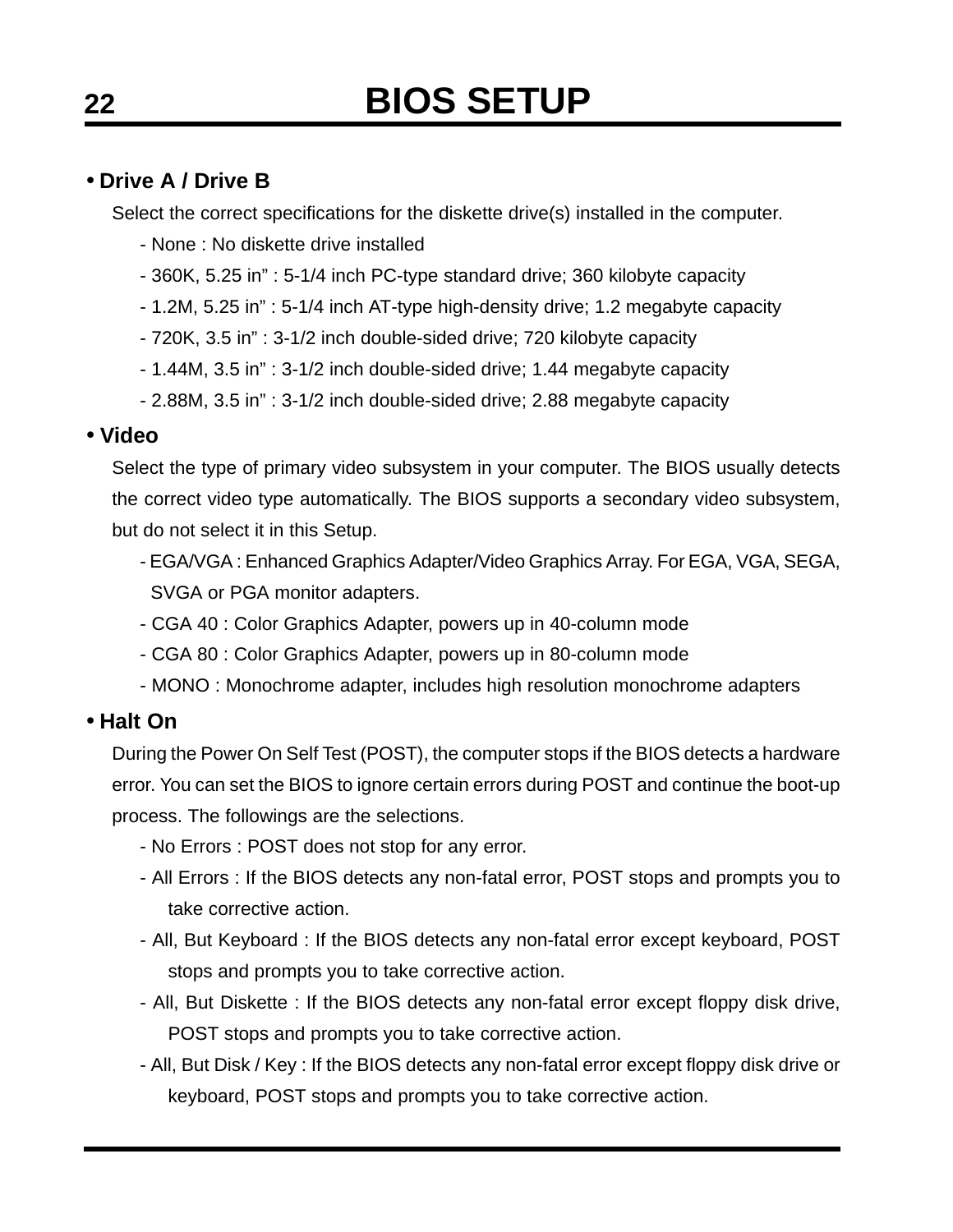## **3.4 BIOS Features Setup**

This "BIOS FEATURES SETUP" option allows you to improve your system performance and set up system features according to your preference.

|                                                                                                                                                                                                                                                                                                                                                                                                                   | BIOS FEATURES SETUP<br>AWARD SOFTWARE, INC.                                                                                                                                                                                          | ROM PCI/ISA BIOS (2A69KTLP)                                                                                                                                                                                                                   |
|-------------------------------------------------------------------------------------------------------------------------------------------------------------------------------------------------------------------------------------------------------------------------------------------------------------------------------------------------------------------------------------------------------------------|--------------------------------------------------------------------------------------------------------------------------------------------------------------------------------------------------------------------------------------|-----------------------------------------------------------------------------------------------------------------------------------------------------------------------------------------------------------------------------------------------|
| Virus Warning<br>CPU Internal Cache in the Cache<br>External Cache<br>CPU L2 Cache ECC Checking<br>Pcocessor Number Feature : Enable<br>Quick Power On Self Test<br>Boot Sequence<br>Boot Sequence<br>Swap Floppy Drive<br>Boot Up Floppy Seek : Enabled<br>Boot Up Numlock Status<br>Gate A20 Option - ------ : Fast<br>Typematic Rate Setting : Disabled<br>Typematic Rate (Char/Sec)<br>Typematic Delay (Msec) | : Disabled<br>: Enabled<br>and the second second second second second second second second second second second second second second seco<br>: Enabled<br>: Disable<br>: A, C, SCST<br>: Disabled<br>: On<br>$\mathbf{1}$ 6<br>: 250 | : Enabled<br>Video BIOS Shadow<br>: Disabled<br>C8000-CBFFF Shadow<br>: Disabled<br>CC000-CFFFF Shadow<br>: Disabled<br>D0000-D3FFF Shadow<br>D4000-D7FFF Shadow : Disabled<br>D8000-DBFFF Shadow : Disabled<br>DC000-DFFFF Shadow : Disabled |
| Security Option (Security Option)<br>PCI/VGA Palette Snoop (Bisabled)<br>OS Select for DRAM > 64MB : Non-OS2<br>HDD S.M.A.R.T. Capability : Disabled<br>Report No FDD For WIN 95                                                                                                                                                                                                                                  | : Yes                                                                                                                                                                                                                                | ESC : Quit<br>†i→←: Select Item∥<br>PU/PD/+/- : Modify<br>F1 : Help<br>F5 : Old Values (Shift)F2 : Color<br>Defaults<br>F6 : Load BIOS<br>F7<br>: Load Setup<br>Defaults                                                                      |

#### • **Virus Warning**

When the function is enabled, you will receive a warning message if a program (specifically, a virus) attempts to write to the boot sector or the partition table of the hard disk drive. You should then run an anti-virus program. Keep in mind that this feature protects the boot sector only, not the entire hard drive.

**NOTE: Many disk diagnostic programs that access the boot sector table can trigger the virus warning message. If you plan to run such a program, we recommend that you first disable the virus warning.**

#### • **CPU Internal Cache / External Cache**

Cache memory is additional memory that is much faster than conventional DRAM (system memory). CPUs from 486-type or up contain internal cache memory. Most, but not all, modern PCs have additional (external) cache memory. When the CPU requests data, the system transfers the requested data from the main DRAM into cache memory for even faster access by the CPU. The External Cache field may not appear if your system does not have external cache memory.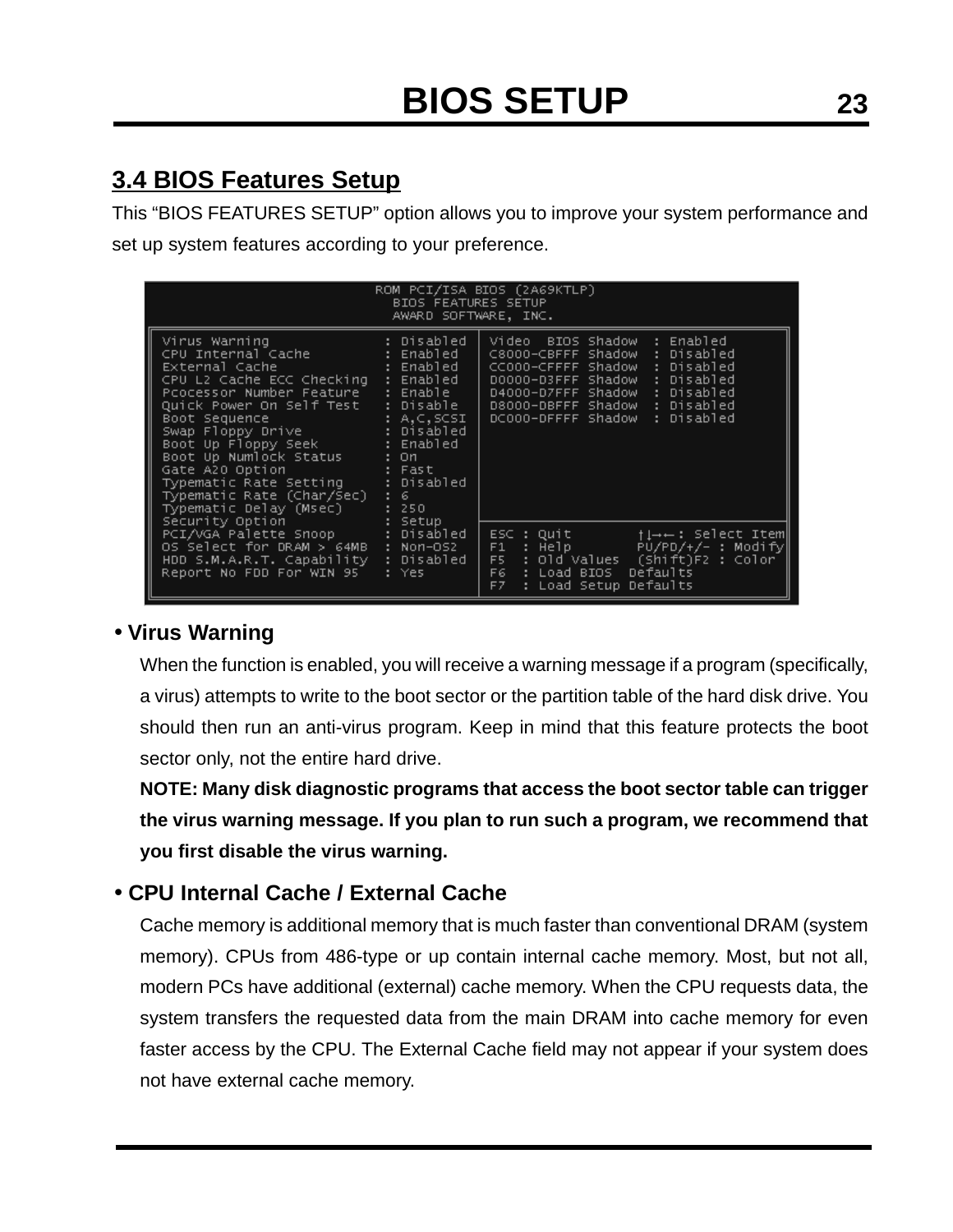#### • **Processor Number Feature**

This option is for the Intel Pentium III CPU. End users can choose to open or close it

#### • **CPU L2 Cache ECC Checking**

Select "Enabled" to make sure of data accuracy.

#### • **Quick Power On Self Test**

Select "Enabled" to reduce the amount of time required to run the Power On Self Test (POST). A quick POST skips certain steps. We recommend that you normally disable Quick POST. It's better to find a problem during POST than to lose data during your work.

#### • **Boot Sequence**

The original IBM PCs loaded the DOS operating system from drive A (floppy disk). So, IBM PC-compatible systems are designed to search for an operating system first on drive A, and then on drive C (hard disk). However, the BIOS now offers 11 different boot sequence options. In addition to the traditional drives A and C, options include IDE hard drives D, E, and F; plus a SCSI hard drive, a LS/ZIP drive and a CD-ROM drive.

#### • **Swap Floppy Drive**

This field is effective only in systems with two floppy drives. Selecting "Enabled" assigns physical drive B to logical drive A, and physical drive A to logical drive B.

#### • **Boot Up Floppy Seek**

While enabled, the BIOS will seek drive A once.

#### • **Boot Up NumLock Status**

Toggle between On and Off to control the state of the NumLock key when the system boots. When toggled On, the numeric keypad generates numbers instead of controlling cursor operations.

#### • **Gate A20 Option**

Choose "Fast" (default) or "Normal". "Fast" allows RAM access above 1MB to use the fast gate A20 line.

#### • **Typematic Rate Setting**

When this function is disabled, the following two items (Typematic Rate and Typematic Delay) are irrelevant. Keystrokes repeat at a rate determined by the keyboard controller in your system. When this function is enabled, you can select a typematic rate and typematic delay.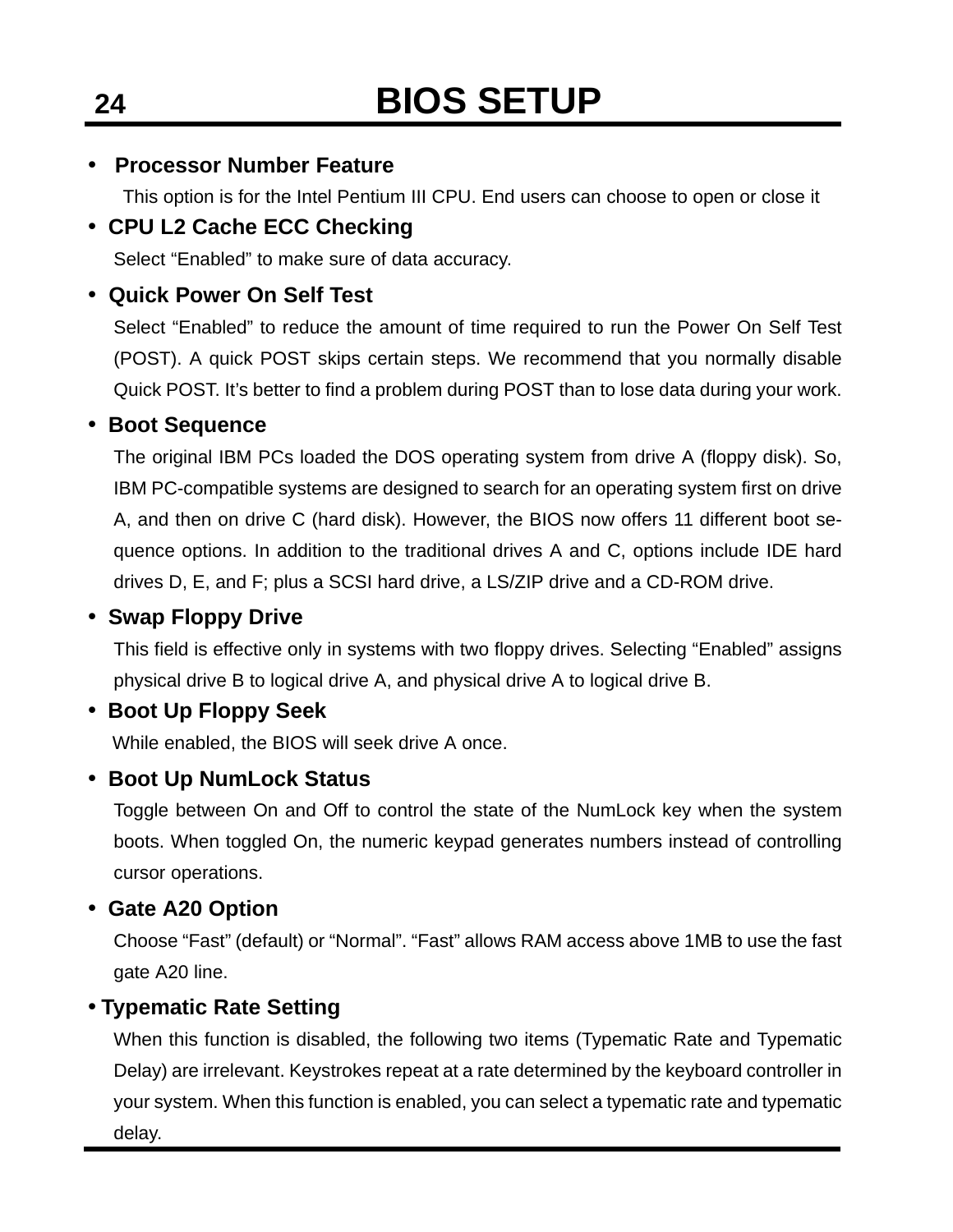#### • **Typematic Rate (Chars / Sec)**

When the typematic rate setting is enabled, you can select a typematic rate (the rate at which character repeats) when you hold down a key of 6, 8, 10,12, 15, 20, 24 or 30 characters per second.

#### • **Typematic Delay (Msec)**

When the typematic delay setting is enabled, you can select a typematic delay (the delay before key strokes begin to repeat) of 250, 500, 750 or 1000 milliseconds.

#### • **Security Option**

If you have set a password, select whether the password is required while the system boots, or only when you enter "Setup".

#### • **PCI/VGA Palette Snoop**

This function is used to prevent conflict when a MPEG card or some capture cards use the same palette address. Enable this to make the cards work normally.

#### • **OS Select for DRAM > 64MB**

Select "OS2" only if you are running OS/2 operating system with greater than 64 MB of RAM on your system.

#### • **HDD S.M.A.R.T capability**

S.M.A.R.T. (Self-Monitoring Analysis and Reporting)

If your hard disk supports this function, select "Enabled".

#### • **Report No FDD For WIN95**

Select "Yes" to report when there is no floppy disk drive under the Windows 95 operating system.

#### • **Video BIOS Shadow**

Software that resides in a read-only memory (ROM) chip on a device is called firmware. The Award BIOS permits shadowing of firmware such as the system BIOS, video BIOS, and similar operating instructions that come with some expansion peripherals, such as a SCSI adapter. Shadowing copies firmware from ROM into system RAM, where the CPU can read it through the 64-bit DRAM bus. Firmware not shadowed must be read by the system through the 8-bit or 16-bit X-bus. Shadowing improves the performance of the system BIOS and similar ROM firmware for expansion peripherals, but it also reduces the amount of high memory (640KB to 1MB) available for loading device drivers, etc. Enable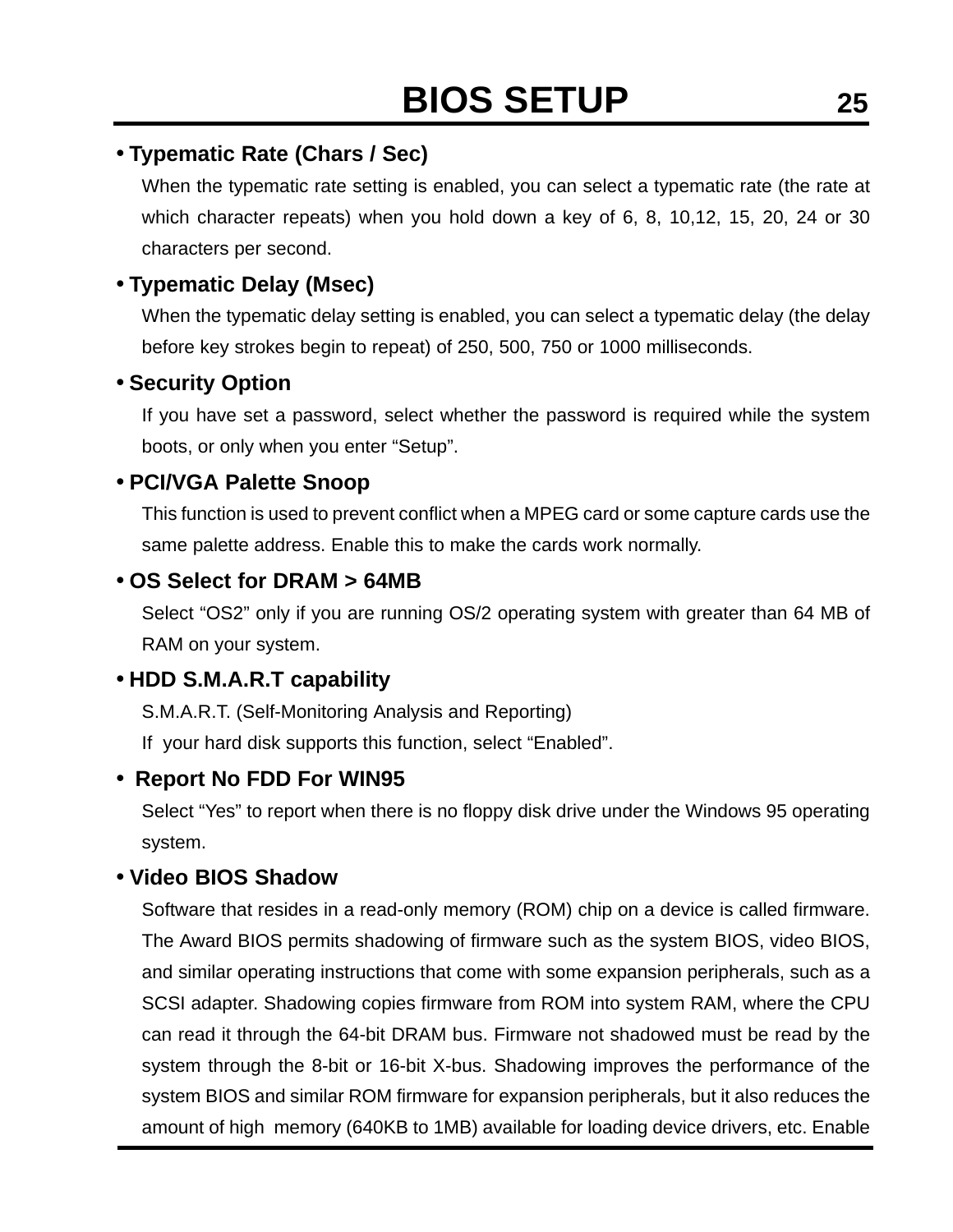## **26 BIOS SETUP**

shadowing into each section of memory separately. Many system designers hardwire shadowing of the system BIOS and eliminate a System BIOS Shadow option. Video BIOS shadows into memory area C0000-C7FFF. The remaining areas shown on the "BIOS Features Setup" screen may be occupied by other expansion card firmware. If an expansion peripheral in your system contains ROM-based firmware, you need to know the address range the ROM occupies to shadow it into the correct area of RAM.

## **3.5 Chipset Features Setup**

This option will change the values of the chipset registers and the system setting will alter. Do not change any values if you are not familiar with the chipset.

| CHIPSET FEATURES SETUP<br>AWARD SOFTWARE, INC.                                                                                                                                                                                                                                                                                                                                                                                                                                                                 | ROM PCI/ISA BIOS (2A69KTLP)                                                                                                                                                                                                                                                                                                               |
|----------------------------------------------------------------------------------------------------------------------------------------------------------------------------------------------------------------------------------------------------------------------------------------------------------------------------------------------------------------------------------------------------------------------------------------------------------------------------------------------------------------|-------------------------------------------------------------------------------------------------------------------------------------------------------------------------------------------------------------------------------------------------------------------------------------------------------------------------------------------|
| Auto Configuration : Enabled<br>EDO DRAM Speed Selection : 60ns<br>EDO CASX# MA Wait State : 2<br>EDO RASX# Wait State : 2<br>SDRAM RAS-to-CAS Delay : 3<br>SDRAM RAS Precharge Time : 3<br>SDRAM CAS Latency Time : 3<br>SDRAM Precharge Control : Disabled<br>DRAM Data Integrity Mode : Non-ECC<br>System BIOS Cacheable : Disable<br>Video BIOS Cacheable : Disable<br>Video RAM Cacheable : Disable<br>8 Bit I/O Recovery Time   : 1<br>16 Bit I/O Recovery Time : 1<br>Memory Hole At 15M-16M : Disabled | CPU Host/PCI Clock : Default<br>CPU Warning Temperature : Disabled<br>Current CPU Temperature : 31°C/ 87°F<br>Current Power Fan Speed : 0 RPM<br>Current CPU Fan Speed :<br>O RPM<br>Current Case Fan Speed : 0 RPM<br>Vcore: 2.01 V $VTT$ : 1.48 V<br>+3.3V: 3.36 V +5V: 5.02 V<br>$+12V$ : 11.85 V $-12V$ : -12.37 V<br>$-SV := 5.29$ V |
| Passive Release : Enabled<br>Delayed Transaction : Disabled<br>AGP Aperture Size (MB) : 32                                                                                                                                                                                                                                                                                                                                                                                                                     | $ESC$ : Quit<br>$\dagger \rightarrow - :$ Select Item<br>$F1$ : Help $P0/PD/+/-$ : Modify<br>: Old Values (Shift)F2 : Color<br>F5<br>Defaults<br>: Load BIOS<br>F6<br>FZ.<br>: Load Setup Defaults                                                                                                                                        |

### • **Auto Configuration**

Auto configuration selects predetermined optimal values of chipset parameters. When this function is disabled, chipset parameters revert to setup information stored in CMOS. Many fields in this screen are not available when Auto Configuration is enabled.

#### • **EDO DRAM Speed Selection**

The value in this field depends on performance parameters of the installed EDO memory chips (DRAM). Do not change the value from the factory setting unless you install new memory that has a different performance rating than the original DRAMs.

#### • **EDO CASx# MA Wait State / EDO RASx# MA Wait State**

Because the normal DRAM access speed is lower, CPU must wait for DRAM, this function could set up DRAM Memory Access wait state.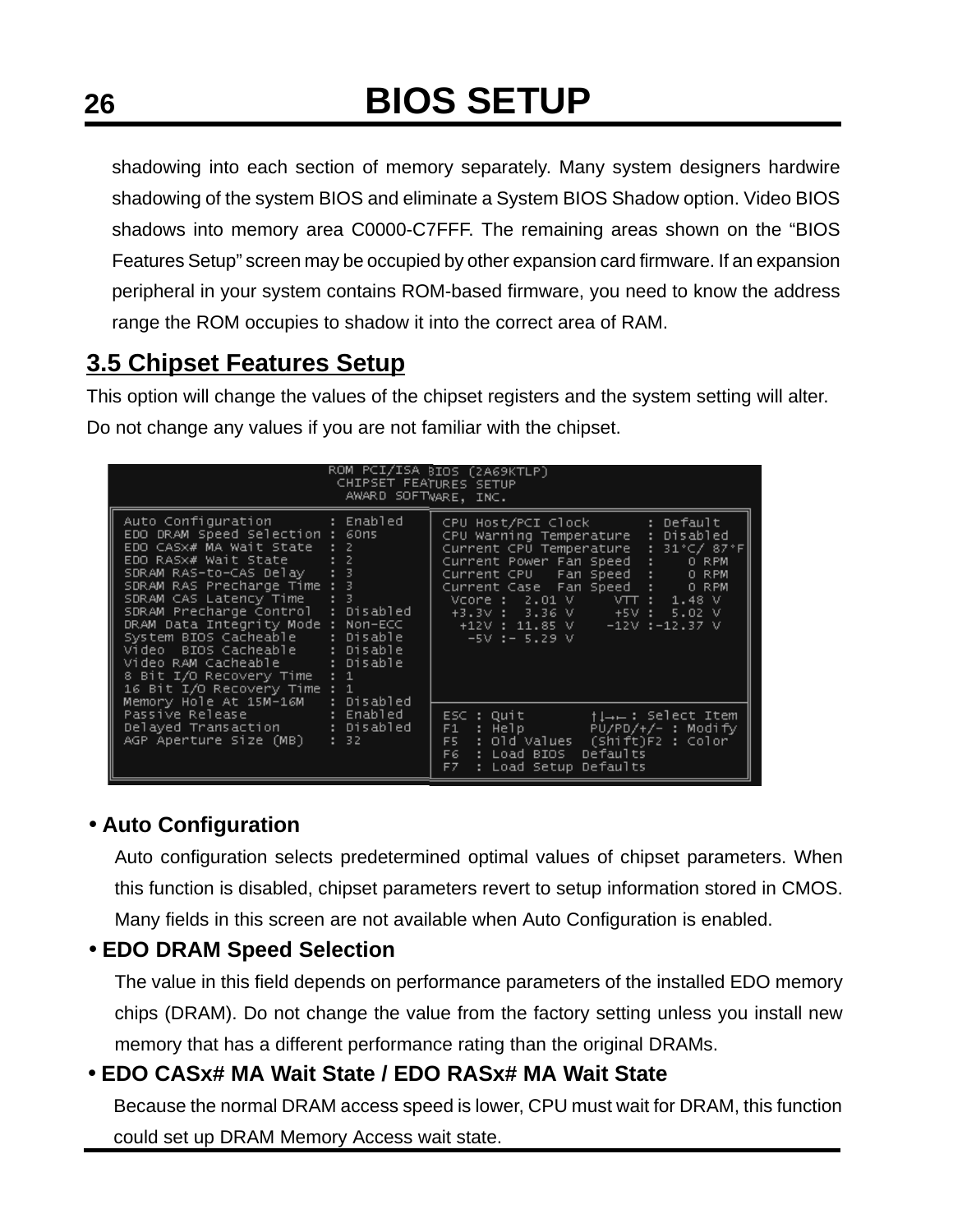#### • **SDRAM RAS-to-CAS Delay**

This controls the latency between SDRAM active command and the read/write command. Leave on default setting.

#### • **SDRAM RAS Precharge Time**

This controls the idle clocks after issuing a precharge command to SDRAM. Leave on default setting.

#### • **SDRAM CAS Latency Time**

This controls the SDRAM performance, default is 3 clocks. If your SDRAM DIMM specification is 2 CAS latency, change 3 to 2 for better performance.

#### • **SDRAM Precharge Control**

This option is to determine the number of clocks required to deassert RAS and the timing for SDRAM to do precharge before next RAS can be issued.

#### • **DRAM Data Integrity Mode**

NON-ECC : Disable Error Correct Check function.

ECC : Enable Error Correct Check Function.

#### • **System BIOS Cacheable**

Selecting "Enabled" allows caching of the system BIOS. This action can increase system performance.

#### • **Video BIOS Cacheable**

Selecting "Enabled" allows caching of the video BIOS. This action can increase system performance.

#### • **Video RAM Cacheable**

Selecting "Enabled" allows caching of the video RAM, which results in better system performance. However, if any program writes to this memory area, a system error may occur.

#### • **8 Bit I/O Recovery Time**

Recovery time is needed for old 8-bit ISA cards. Default setting is 1 ISA clock. If you find any unstable 8-bit ISA card, you may try to extend the I/O recovery time.

#### • **16 Bit I/O Recovery Time**

Recovery time is needed for 16-bit ISA cards. Default setting is 1 ISA clock. If you find any unstable 16-bit ISA cards, you may try to extend the I/O recovery time.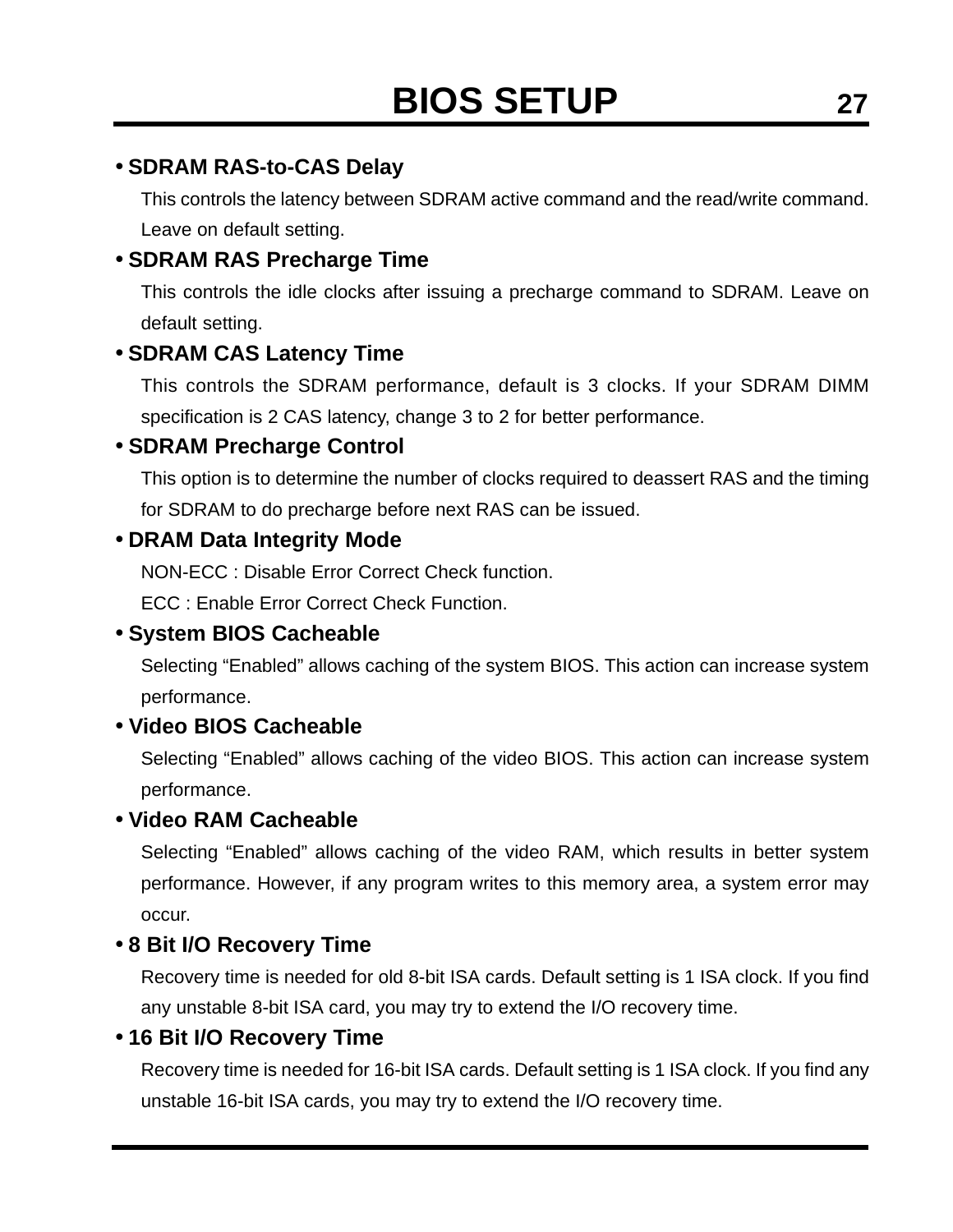#### • **Memory Hold At 15M-16M**

Enabling this feature reserves memory address space from 15MB to 16MB to ISA expansion cards that specifically require this setting. This makes the memory from 15MB and up unavailable to the system. Expansion cards can only access memory up to 16MB. The default is "Disabled".

#### • **Passive Release**

ISA access speed is lower than PCI access speed. While power on, the ISA interface would release master bus control. The master bus control will go back ISA until other device accesses data.

#### • **Delayed Transaction**

PCI access speed is faster than ISA. So PCI would release master bus to ISA interface for accessing data. Then the master bus control would go back to PCI again.

#### • **AGP Aperture Size (MB)**

Select the size of the Accelerated Graphics Port (AGP) aperture.The aperture is a portion of the PCI memory address range dedicated to graphics memory address space. Host cycles that hit the aperture range are forwarded to the AGP without any translation. For more information, please refer to **www.agpforum.org** for AGP information.

### • **CPU Host/PCI Clock (CPU/PCI)**

This function allows you to set the FSB frequency of the CPU and the speed of PCI bus. When JP2 is set to 66MHz, then default FSB is 66MHz, and there are several options under 100MHz available. When JP2 is set to 100MHz, then the default FSB is 100MHz, and there are also several options above 100MHz available for you to choose.

#### • **CPU Warning Temperature**

Enable this item to protect the CPU from overheating.

#### • **Current CPU Temperature**

This item will show the current CPU temperature.

#### • **Current Power FAN Speed**

This item will show the fan speed of the power supply in RPM.

#### • **Current CPU FAN Speed**

This item will show the fan speed of the CPU in RPM.

#### • **Current CASE FAN Speed**

This item will show the fan speed of the case in RPM.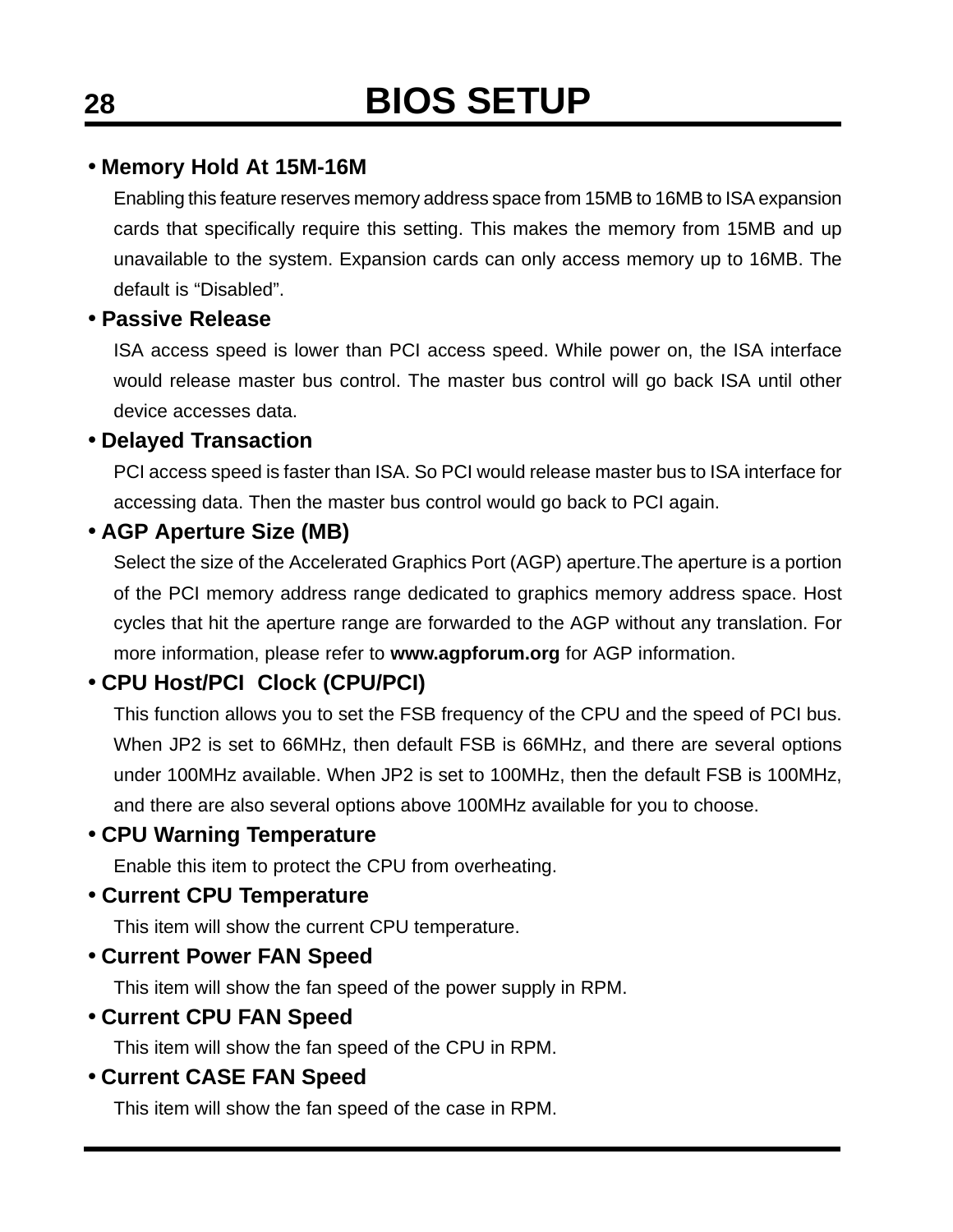### **3.6 Power Management Setup**

The Power Management Setup allows you to configure your system to save energy most effectively while operating in a manner consistent with your own style of computer use.

|                                                                                                                                                                                                                                                                                                                                                         | POWER MANAGEMENT SETUP<br>AWARD SOFTWARE, INC. | ROM PCI/ISA BIOS (2A69KTLP)                                                                                                                                                                                                                                                                                                                  |
|---------------------------------------------------------------------------------------------------------------------------------------------------------------------------------------------------------------------------------------------------------------------------------------------------------------------------------------------------------|------------------------------------------------|----------------------------------------------------------------------------------------------------------------------------------------------------------------------------------------------------------------------------------------------------------------------------------------------------------------------------------------------|
| ACPI Funtcion i Enabled<br>Power Management : User Define<br>PM Control by APM = : Yes = = = = =<br>Video Off Method : V/H SYNC+Blank<br>Video Off After : Standby<br>HDD Power Down : Disable<br>Throttle Duty Cycle : 62.5%<br>PCI/VGA Act-Monitor : Disable<br>Soft-Off by PWR-BTTN : Instant-Off<br>LAN Wake Up : Enabled<br>Ring Wake Up : Enabled |                                                | ** Reload Global Timer Events **<br>$IRQ[3-7, 9-15]$ , NMI : Disabled<br>Primary IDE 0 : Disabled<br>Primary IDE 1 : Disabled<br>Secondary IDE 0 : Disabled<br>Secondary IDE 1 : Disabled<br>Floppy Disk : Disabled<br>Stabdby Mode : Disable   Serial Port : Enabled<br>Suspend Mode ______: Disable _______   Parallel Port ____: Disabled |
| Time Wake Up [15] : Disabled                                                                                                                                                                                                                                                                                                                            |                                                | F5 : Old Values (Shift)F2 : Color<br>F6 : Load BIOS Defaults<br>F7 : Load Setup Defaults                                                                                                                                                                                                                                                     |

#### • **ACPI function**

This item allows you to enable/disable the Advanced Configuration and Power Management (ACPI). **The choice: Enabled, Disabled.**

#### • **Power Management**

This category allows you to select the type (or degree) of power saving and is directly related to the following modes.

- 1. Doze Mode
- 2. Standby Mode
- 3. Suspend Mode
- 4. HDD Power Down

There are three selections for Power Management. Three of which have fixed mode settings.

1. Disable (Default) : No power management. Disable all four modes.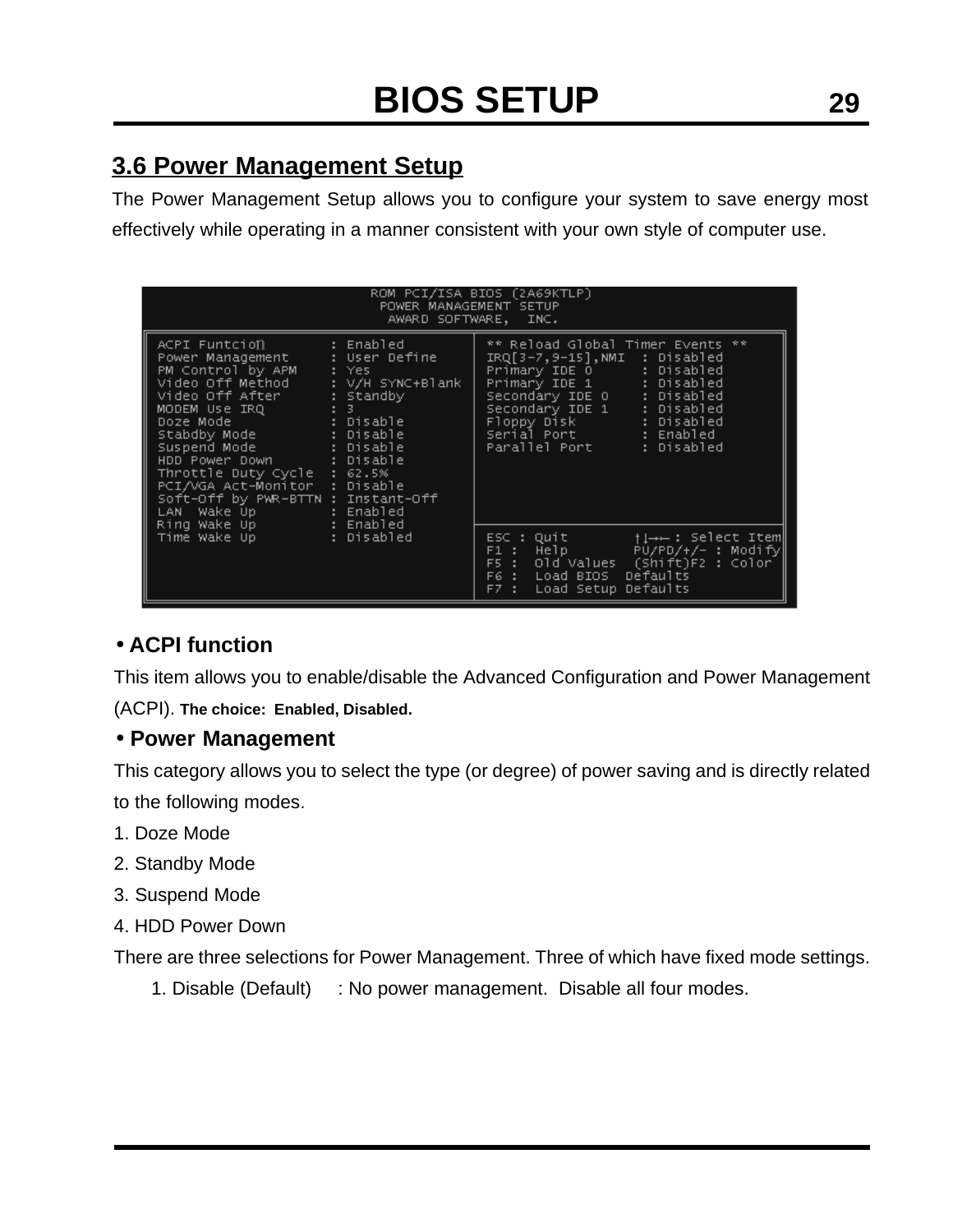## **30 BIOS SETUP**

2. Min. Power Saving : Minimum power management mode. Inactivity peroid is

defined as below.

Doze Mode  $= 1$  hr.

Standby Mode = 1 hr.

Suspend Mode = 1 hr.

HDD Power Down = 15 min.

3. Max. Power Saving : Maximum power management mode. Inactivity period is defined

as below.

Doze Mode = 1 min. Standby Mode = 1 min. Suspend Mode  $= 1$  min. HDD Power Down = 1 min.

4. User Defined : Allows you to set each mode individually. Select time-out period for each mode shown above.

#### • **PM Control by APM**

When enabled, an Advanced Power Management device will be activated to enhance the Max. Power Saving mode and stop the CPU internal clock.

If the Max. Power Saving is not enabled, this will be preset to "No".

#### • **Video Off Method**

Determine the manner in which the monitor is blanked.

|                 | -V/H SYNC+BLANK : System turns off vertical and horizontal synchronization and ports |
|-----------------|--------------------------------------------------------------------------------------|
|                 | and writes blanks to the video buffer.                                               |
| -DPMS:          | Select this option if your monitor supports the Display Power                        |
|                 | Management Signaling (DPMS) standard of the Video Electronics                        |
|                 | Standards Association (VESA). Use the software supplied for                          |
|                 | your video subsystem to select video power management values.                        |
| - Blank Screen: | System only writes blanks to the video buffer.                                       |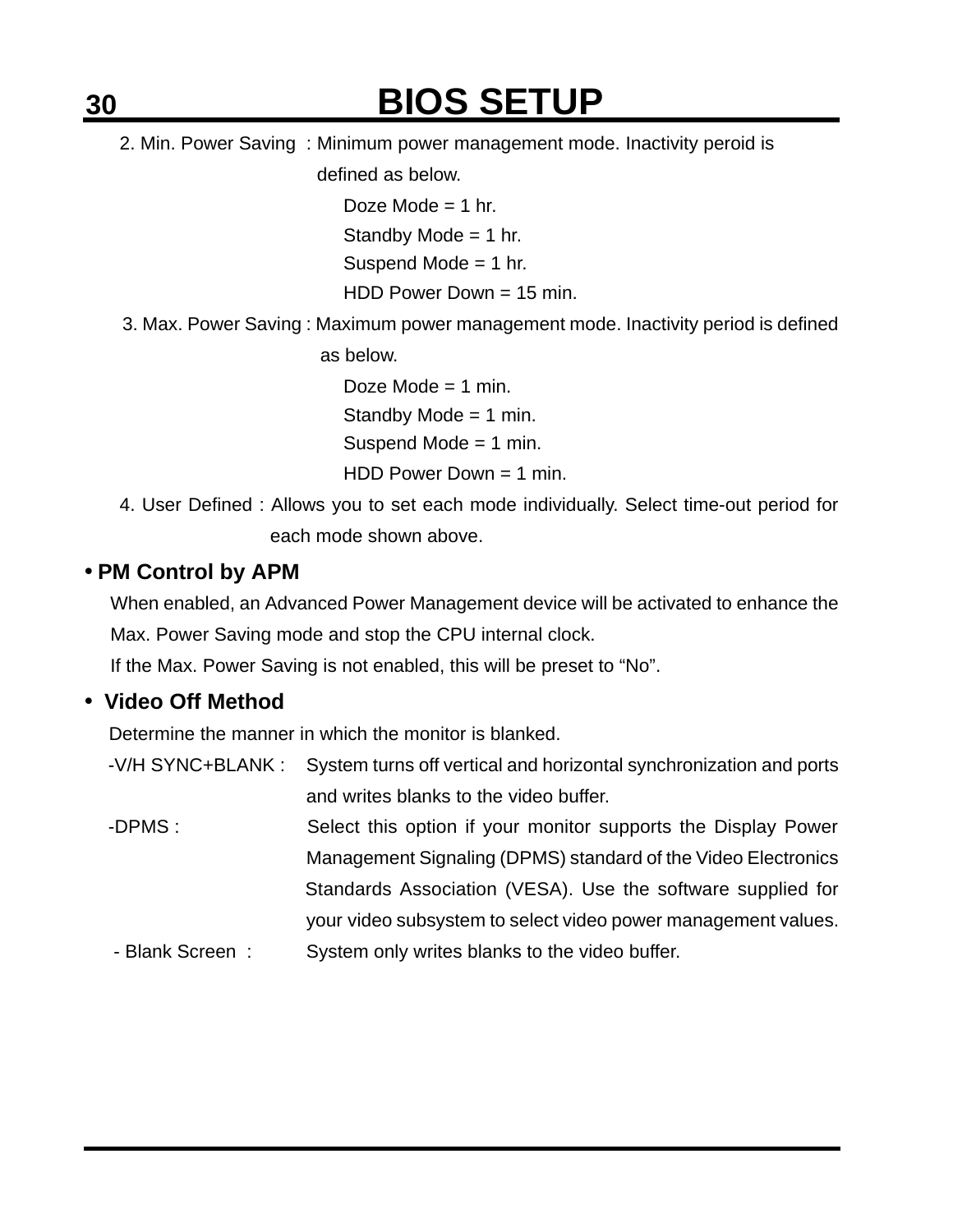#### • **Video Off After**

Select the power-saving modes during which the monitor goes blank.

Doze : Monitor remains "on" during Doze modes.

Suspend : Monitor blanked when system enters Suspend mode.

N/A : It is default. When system enters power-saving mode, it does not do the video off action.

#### • **MODEM Use IRQ**

You can select one of the following interrupt resources for modem use: 3.4.5.7.9.10.11.There are three Green PC power saving functions. They are user-configurable only during User Defined Power Management mode.

#### • **Doze Mode**

 After the selected period of system inactivity (1 minute to 1 hour), the CPU clock runs at slower speed while all other devices still operate at full speed.

#### • **Standby Mode**

 After the selected period of system inactivity (1 minute to 1 hour), the fixed disk drive and the video shut off while all other devices still operate at full speed.

#### • **Suspend Mode**

 After the selected period of system inactivity (1 minute to 1 hour), all devices except the CPU shut off.

#### • **HDD Power Down**

After the selected period of system inactivity (1 to 15 minutes), the hard disk drive powers down while all other devices remain active.

#### • **Throttle Duty Cycle**

When the system enters Doze mode, the CPU clock runs only part of the time. You may select the percent of time that the clock runs.

#### • **PCI/VGA Active Monitor**

When enabled, any video activity restarts the global timer for Standby Mode.

#### • **Soft-Off by PWR-BTTN**

When set to "Instant-off", the ATX switch can be used as a normal system power off button. When set to "Delay 4 seconds", you need to hold the ATX switch for more than 4 seconds if you want to power off the system.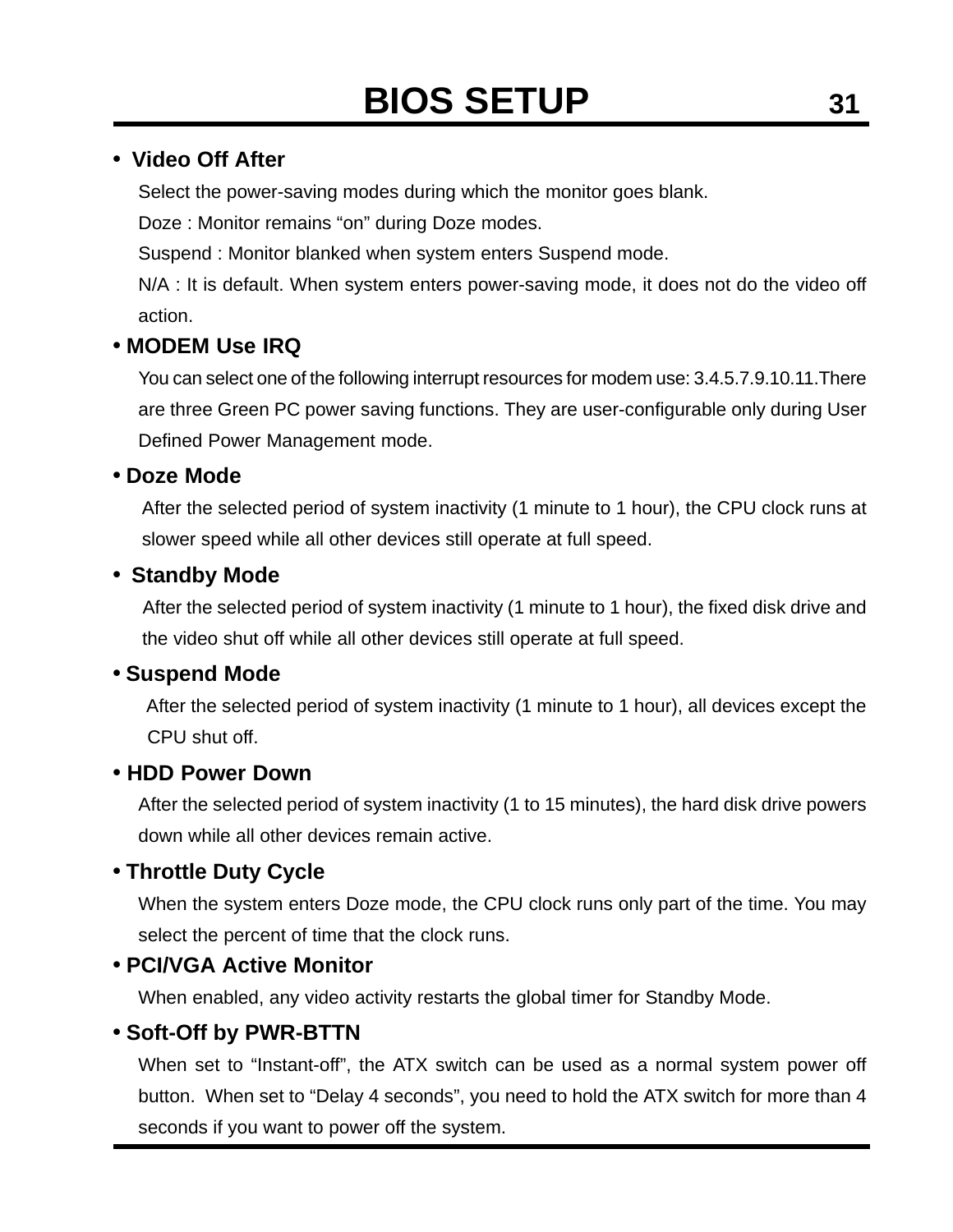## **32 BIOS SETUP**

#### • **LAN Wake Up**

This allows you to remotely power up your system through your network by sending a wake up frame or signal.

**NOTE: This feature requires a network interface and an ATX power supply with at least 720mA +5 V standby power.**

#### • **Ring Wake Up**

This allows either setting of "Enabled" or "Disabled" for powering up the computer when the modem receives a call and the computer is in the soft-off mode.

#### • **Time Wake Up**

This function can power on your computer at a time you have selected.

#### • **Reload Global Timer Events**

When enabled, an event occurring on each device listed below restarts the global timer for Standby mode.

IRQ[3-7, 9-15], NMI

Primary IDE 0 Primary IDE 1 Secondary IDE0 Secondary IDE1 Floppy Disk Serial Port Parallel port

To enable or disable the detection of IRQ 3-7, IRQ 9-15 or NMI interrupt events for powering down state transition.

These items enable or disable the detection of IDE, floppy, serial and parallel port activities for powering down state transition.Actually it detects the read/write to/from I/O ports.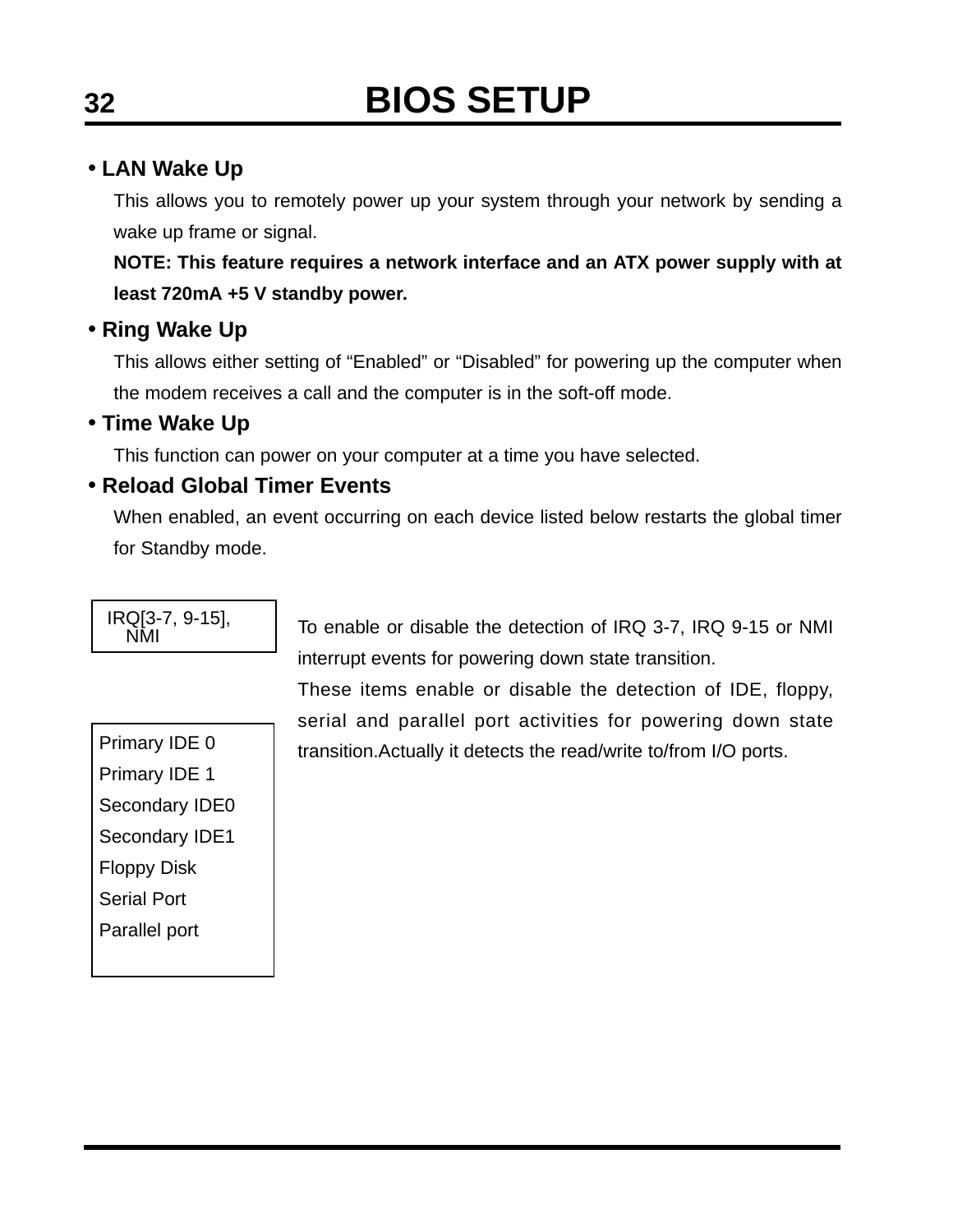## **3.7 PnP/PCI Configuration Setup**

This section describes configuring the PCI bus system. PCI (Personal Computer Interconnect) is a system which allows I/O devices to operate at speeds nearing the speed that CPU itself uses when communicating with its own special components. This section covers some very technical items and it is strongly recommended that only experienced users make any changes.

| ROM PCI/ISA BIOS (2A69KTLP)<br>PNP/PCI COIFIGURATION<br>AWARD SOFTWARE, INC.                                                                                                                                                                                                                                                                                                                                                                                                                                                                      |                                                                                                                                                                       |  |  |  |  |
|---------------------------------------------------------------------------------------------------------------------------------------------------------------------------------------------------------------------------------------------------------------------------------------------------------------------------------------------------------------------------------------------------------------------------------------------------------------------------------------------------------------------------------------------------|-----------------------------------------------------------------------------------------------------------------------------------------------------------------------|--|--|--|--|
| PNP OS Installed<br>$\sim$ $\sim$ $\sim$ $\sim$ $\sim$ $\sim$<br>Resources Controlled By  : Manual<br>Reset Configuration Data : Disabled<br>Assigned to : PCI/ISA PnP<br>$IRQ-3$<br>Assigned to : PCI/ISA PnP<br>$IRQ-4$<br>IRQ-5 Assigned to: PCI/ISA PnP<br>IRQ-7 Assigned to: PCI/ISA PnP<br>IRQ-9 Assigned to: PCI/ISA PnP<br>IRQ-10 Assigned to: PCI/ISA PnP<br>IRQ-11 Assigned to: PCI/ISA PnP<br>IRQ-12 Assigned to: PCI/ISA PnP<br>IRQ-14 Assigned to: PCI/ISA PnP<br>IRQ-15 Assigned to : PCI/ISA PnP<br>DMA-0 Assigned to: PCI/ISA PnP | PCI 1 Use IRQ No.<br>: Auto<br>PCI 2 Use IRQ No.<br>: Auto<br>PCI 3 Use IRQ No.<br>: Auto<br>PCI 4 Use IRQ No.<br>: Auto<br>Used MEM BAse Addr<br>: N/A               |  |  |  |  |
| DMA-1 Assigned to: PCI/ISA PnP<br>DMA-3 Assigned to: PCI/ISA PnP<br>DMA-5 Assigned to: PCI/ISA PnP<br>Assigned to: PCI/ISA PnP<br>DMA-6<br>Assigned to: PCI/ISA PnP<br>$DMA - 7$                                                                                                                                                                                                                                                                                                                                                                  | ESC : Quit<br>†l→←: Select Item<br>F1 : Help PU/PD/+/- : Modify<br>F5 : Old Values (Shift)F2 : Color<br>Defaults<br>F6 : Load BIOS<br>: Load Setup<br>Defaults<br>F7. |  |  |  |  |

#### • **PNP OS Installed**

This field allows you to use a Plug-and-Play (PnP) operating system to configure the PCI bus slots instead of using the BIOS. Thus interrupts may be reassigned by the OS when "Yes" is selected. When a non-PnP OS is installed in order to prevent reassigning of interrupt settings, select the default setting of "No".

#### • **Resource Controlled by**

The Award Plug and Play BIOS can automatically configure all the boot and Plug and Play(PnP) compatible devices. If you select "Auto", all the interrupt request (IRQ) and DMA assignment fields disappear, as the BIOS automatically assigns them. The choice: Auto and Manual.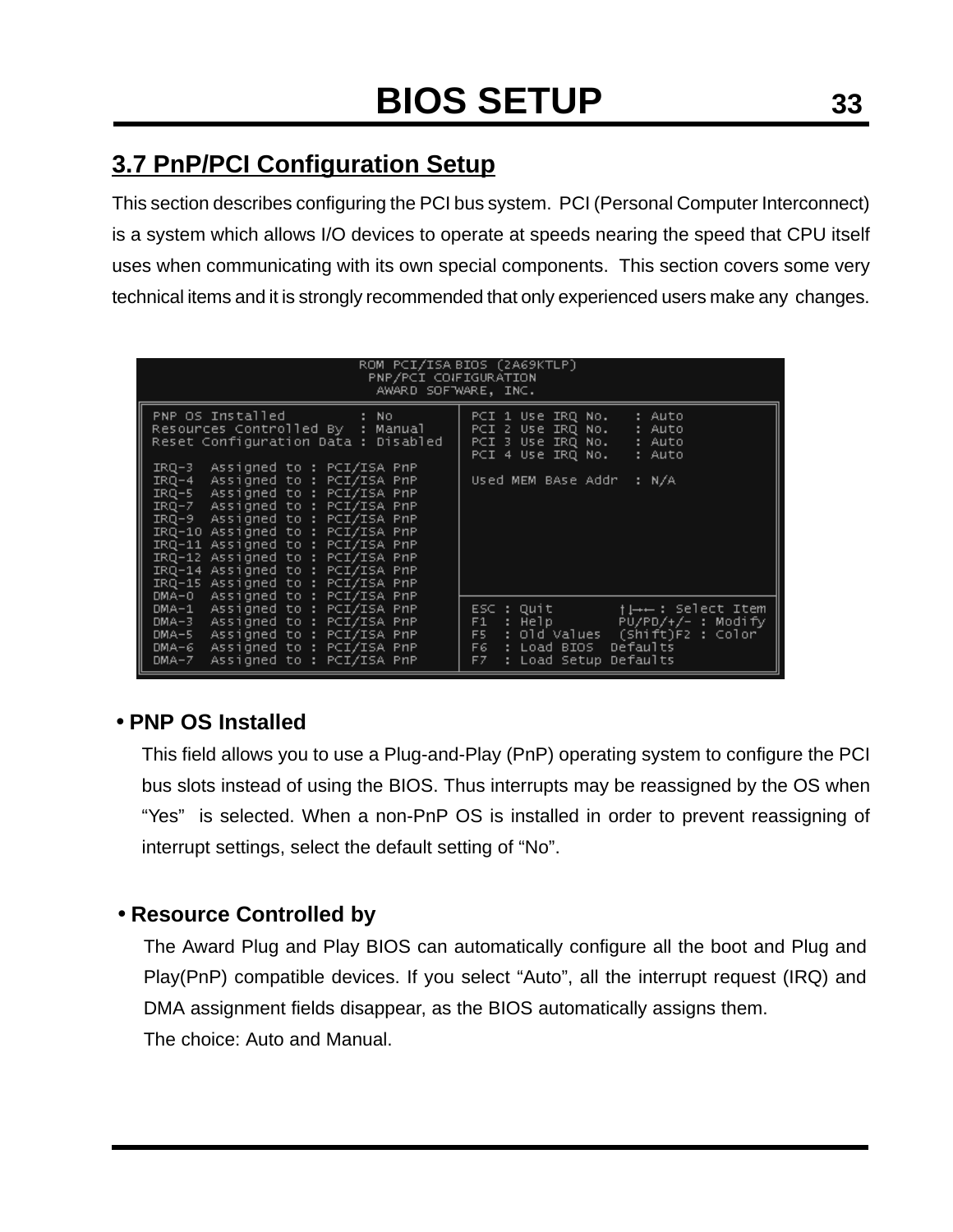#### • **Reset Configuration Data**

Normally, you leave this field "Disabled". Select "Enabled" to reset Extended System Configuration Data (ESCD) when you exit "Setup", if you have installed a new add-on and the system reconfiguration has caused such a serious conflict that the operating system cannot boot.

#### • IRQ-n Assigned to

When resources are controlled manually, assign each system interrupt as one of the following types, depending on the type of device using the interrupt.

- Legacy ISA Devices, requiring a specific interrupt (such as IRQ4 for serial port1), compliant with the original PC AT bus specification.
- PCI/ISA PnP devices, whether designed for PCI or ISA bus architecture, compliant with the Plug and Play standard.

#### • **DMA-n Assigned to**

When resources are controlled manually, assign each system DMA channel as one of the following types, depending on the type of device using the DMA.

- Legacy ISA Devices, requiring a specific DMA channel, compliant with the original PC AT bus specification,
- PCI/ISA PnP devices, whether designed for PCI or ISA bus architecture, compliant with the Plug and Play standard.

#### • **PCI 1,2,3,4 Use IRQ No.**

These fields set how IRQ use is determined for each PCI slot. The default setting for each field is "Auto", which uses auto-routing to determine IRQ used. The other options are manual settings of NA, 5, 7, 9, 10, 11, 12, 14 or 15 for each slot.

#### • **Used MEM Base Addr**

This field allows you to set the base address and block size of a legacy ISA card that uses any memory segment within the C800H and DFFFH address range. If you have more than one legacy ISA card in your system that requires to use this address range, you can increase the block size to either 8K, 16K, 32K or 64K.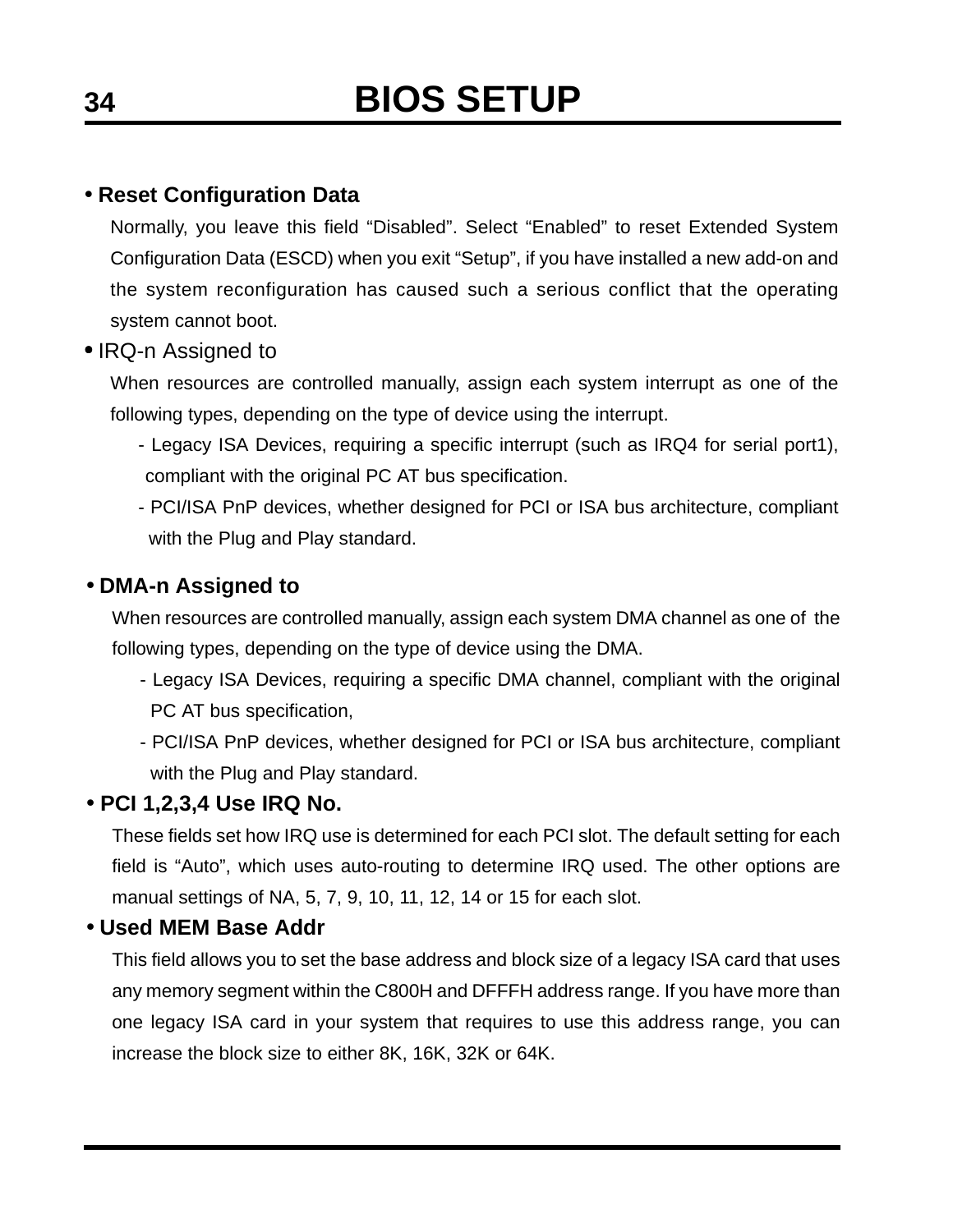## **3.8 Integrated Peripherals**

This option will load the default BIOS values. Choose the option and the following message appears.

| ROM PCI/ISA BIOS (2A69KTLP)<br>INTEGRATED PERIPHERALS<br>AWARD SOFTWARE, INC.                                                                                                                                                                                                                                                                                                              |                                                                                                                                                                                                  |                                     |  |  |  |
|--------------------------------------------------------------------------------------------------------------------------------------------------------------------------------------------------------------------------------------------------------------------------------------------------------------------------------------------------------------------------------------------|--------------------------------------------------------------------------------------------------------------------------------------------------------------------------------------------------|-------------------------------------|--|--|--|
| IDE HDD Block Mode : Enabled<br>IDE Primary Master PIO : Auto<br>IDE Primary Slave PIO : Auto                                                                                                                                                                                                                                                                                              | Onboard Serial Port 2<br>UART Mode Select                                                                                                                                                        | : 2F8/IRQ3<br>: Norma               |  |  |  |
| IDE Secondary Master PIO : Auto<br>IDE Secondary Slave PIO : Auto<br>IDE Primary Master UDMA : Auto<br>IDE Primary Slave UDMA : Auto<br>IDE Secondary Master UDMA: Auto<br>IDE Secondary Slave UDMA: Auto<br>On-Chip Primary PCI IDE: Enabled<br>On-Chip Secondary PCI IDE: Enabled<br>USB Keyboard Support : Disabled<br>Init Display First : PCI Slot<br>POWER ON Function : BUTTON ONLY | Onboard Parallel Port<br>Parallel Port Mode<br>ECP Mode Use DMA 3<br>EPP Mode Select in the select that the select that the select that the select that the select that the select               | : 378/IRQ7<br>: ECP+EPP<br>: EPP1.7 |  |  |  |
| KBC Input Clock : 8MHz<br>Onboard FDC Controller : Enabled<br>Onboard Serial Port 1<br>: $3F8/IRQ4$                                                                                                                                                                                                                                                                                        | ESC : Quit $\frac{1}{1}$ + + : Select Item<br>$F1$ : $\text{He1p}$ $\text{Pu/PD}/+/-$ : Modify<br>F5 : Old Values (Shift)F2 : Color<br>F6 : Load BIOS<br>Defaults<br>F7 : Load Setup<br>Defaults |                                     |  |  |  |

#### • **IDE HDD Block Mode**

The item means HDD access uses over one cycle method for improving HDD performance.

If the HDD supports this function, choose" Enabled".

#### • **IDE Primary/Secondary Master/Slave PIO**

The four IDE PIO (Programmed Input/Output) fields let you set a PIO mode (0-4) for each of the four IDE devices that the onboard IDE interface supports. Modes 0 through 4 provide successively increased performance. In "Auto" mode, the system automatically determines the best mode for each device.

#### • **IDE Primary/Secondary Master/Slave UDMA**

Ultra DMA/33 implementation is possible only if your IDE hard drive can support it and the operating environment includes a DMA driver (Windows 95 OSR2 or a third-party IDE bus master driver). If your hard disk drive and your system software can both support Ultra DMA/33, select "Auto" to enable BIOS support.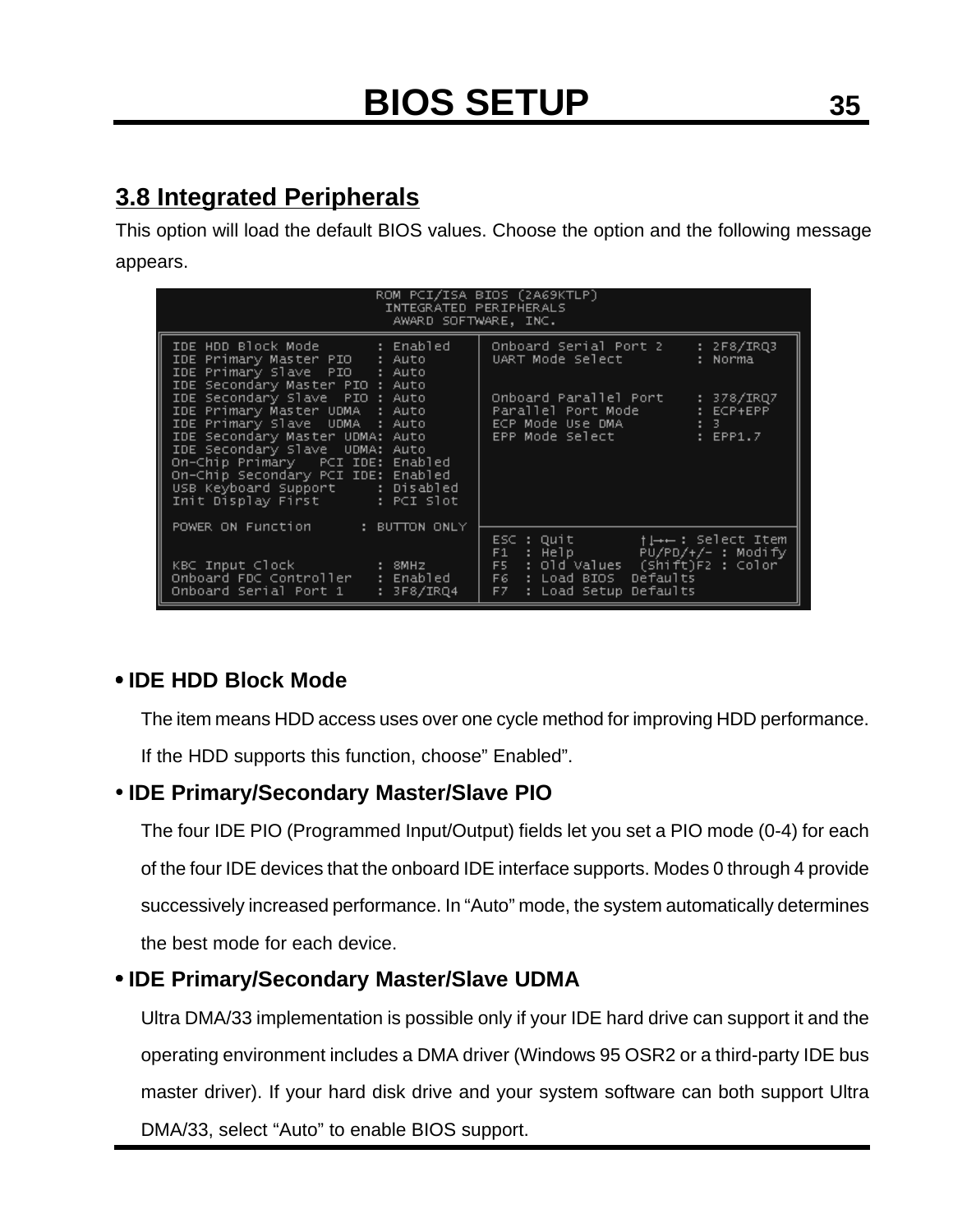### • **On-Chip IDE Primary / Secondary PCI IDE**

The chipset contains a PCI IDE interface which supports two IDE channels. Select "Enabled" to activate the first and/or second IDE interface. Select "Disabled" to deactivate an interface,

if you install a primary and/or secondary add-in IDE interface.

#### • **USB Keyboard Support**

Select "Enabled" if you have a USB keyboard.

#### • **Init Display First**

This item allows you to decide to activate PCI Slot or AGP first.

### • **POWER ON Function**

- 1 Button only : Power on only by pushing button on the case (Default).
- 2 Keyboard 98 : You can power on system by pushing Power-On key of keyboard 98.
- 3 Password : Power on only if you key in correct password.
- 4 Hot KEY : You can choose either of followings as hot key to power on the system.

A. [ CTRL ] + [ F1 ] ~ [ CTRL ] + [ F10 ]

- B. Mouse [ Left ]
- C. Mouse [ Right ]

### • **KBC Input Clock**

- 1 6MHz
- 2 8MHz
- $3 12M$ Hz $\rightarrow$  Default
- 4 16MHz

Set the frequency for the keyboard controller input clock.

#### • **Onboard FDC Controller**

You can use this function to enable or disable onboard FDC controller.

#### • **Onboard Serial Port 1**

Select an address and the corresponding interrupt for each of the first and second serial ports.

The Choice: 3F8/IRQ4, 2F8/IRQ3, 3E8/IRQ4, 2F8/IRQ3, Disabled, Auto.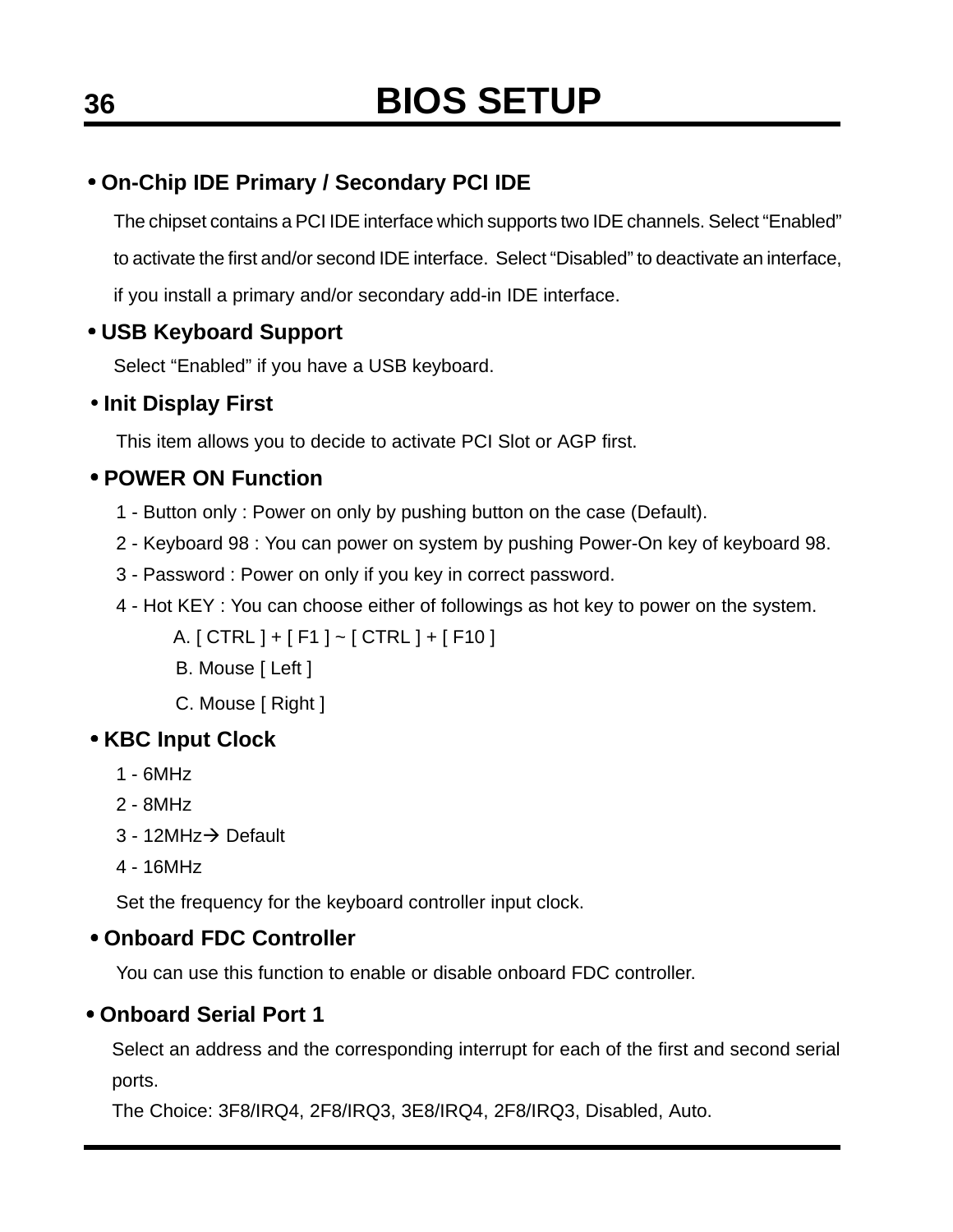#### • **Onboard Serial Port 2**

The second serial port shares resources (address and IRQ) with IrDA.

#### • **UART Mode Select**

Normal : Normal operation IrDA : IrDA compliant serial infrared port

ASKIR : Amplitude shift keyed infrared port

#### • **Onboard Parallel Port**

Select a logical LPT port name and matching address for the physical parallel (printer) port. The choices: 378H/IRQ7, 278H/IRQ5, 3BCH/IRQ7, Disabled.

#### • **Parallel Port Mode**

This field allows you to set the operation mode of the parallel port. The setting "Normal", allows normal-speed operation but in one direction only; "EPP" allows bidirectional parallel port operation at maximum speed; "ECP" allows the parallel port to operate in bidirectional mode and at a speed faster than the maximum data transfer rate; "ECP+EPP" allows normal speed operation in a two-way mode.

#### • **ECP Mode Use DMA**

This selection is available only if you select "ECP" or "ECP+EPP" in the Parallel Port Mode. Select either DMA Channel 1, 3, or Disable.

#### • **EPP Mode Select**

There are two versions, 1.7 and 1.9, available for EPP Mode. When setting the version, check if the device connected to the parallel port needs the specified version or not. If not, it's recommended you select version 1.9.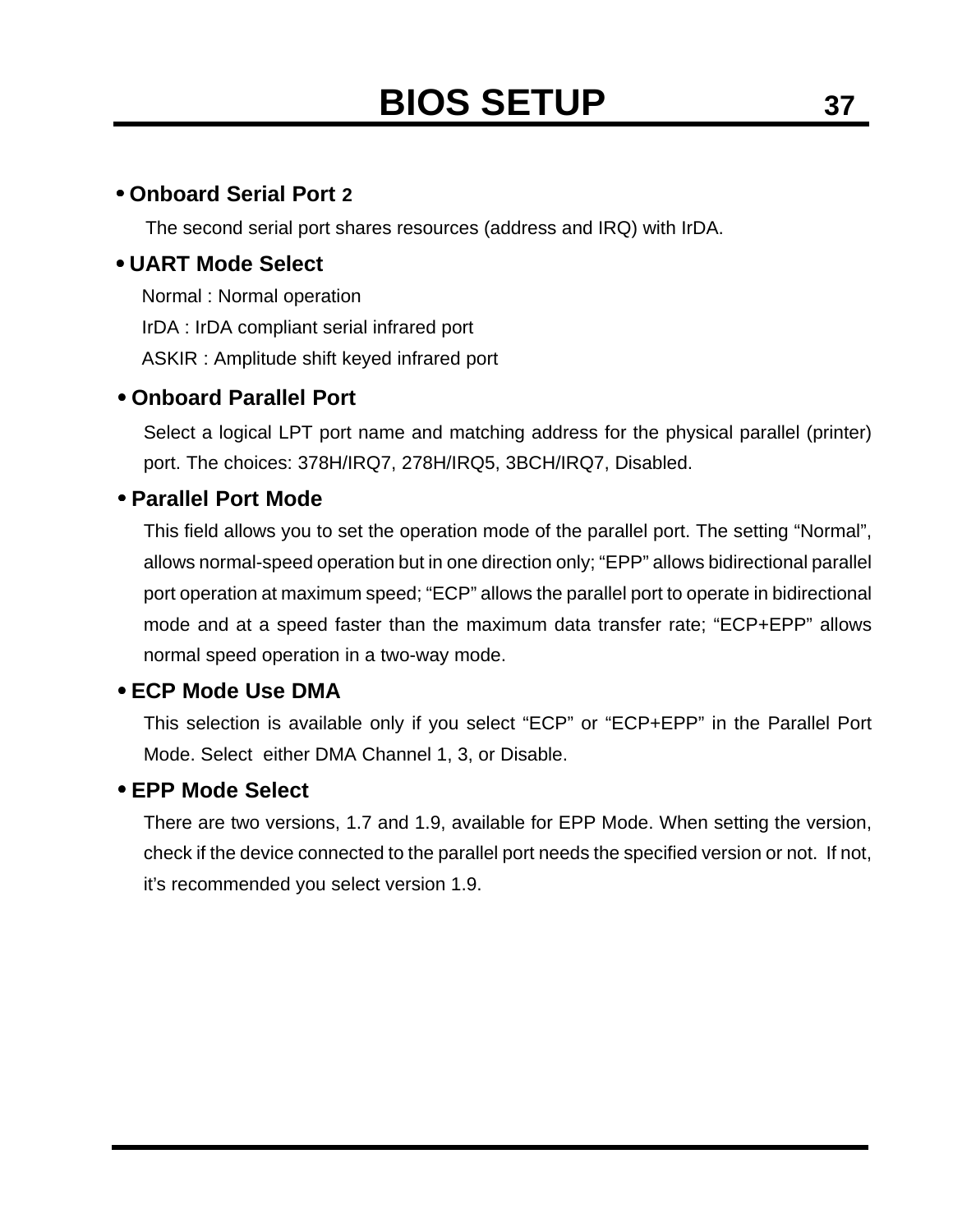## **3.9 Supervisor Password**

This option will set the password to prevent others from making changes to your system.

| ROM PCI/ISA BIOS (2A69KTLP)<br>CMOS SETUP UTILITY<br>AWARD SOFTWARE, INC. |                                                                      |  |  |  |
|---------------------------------------------------------------------------|----------------------------------------------------------------------|--|--|--|
| STANDARD CMOS SETUP                                                       | INTEGRATED PERIPHERALS                                               |  |  |  |
| <b>BIOS FEATURES SETUP</b>                                                | SUPERVISOR PASSWORD                                                  |  |  |  |
| CHIPSET FEATURES SETUP                                                    | USER PASSWORD                                                        |  |  |  |
| POWER MANAGEMENT SETUP                                                    | IDE HDD AUTO DETECTION                                               |  |  |  |
| PNP/PCI CONFIGURATION                                                     | SAVE & EXIT SETUP                                                    |  |  |  |
| LOAD BIOS DEFAULTS   Enter Password:                                      | UT SAVING                                                            |  |  |  |
| LOAD SETUP DEFAULTS                                                       |                                                                      |  |  |  |
| $ESC$ : Quit<br>F10 : Save & Exit Setup                                   | $\rightarrow$ $\leftarrow$ : Select Item<br>(Shitt)F2 : Change Color |  |  |  |
| Change/Set/Disable Password                                               |                                                                      |  |  |  |

Password prevents unauthorized use of your computer. If you set a password, the system prompts for the correct password before you boot or access to "Setup"

To set a password:

- 1. At the prompt, type your password. Your password can be up to 8 alphanumeric characters When you type the characters, they appear as asterisks on the password screen box.
- 2. After typing the password, press [Enter] key.
- 3. At the next prompt, re-type your password and press [Enter] key again to confirm the new password. After the password entry, the screen automatically reverts to the main screen.

To disable the password, press [Enter] key when prompted to enter the password. The screen displays a message confirming that the password has been disabled.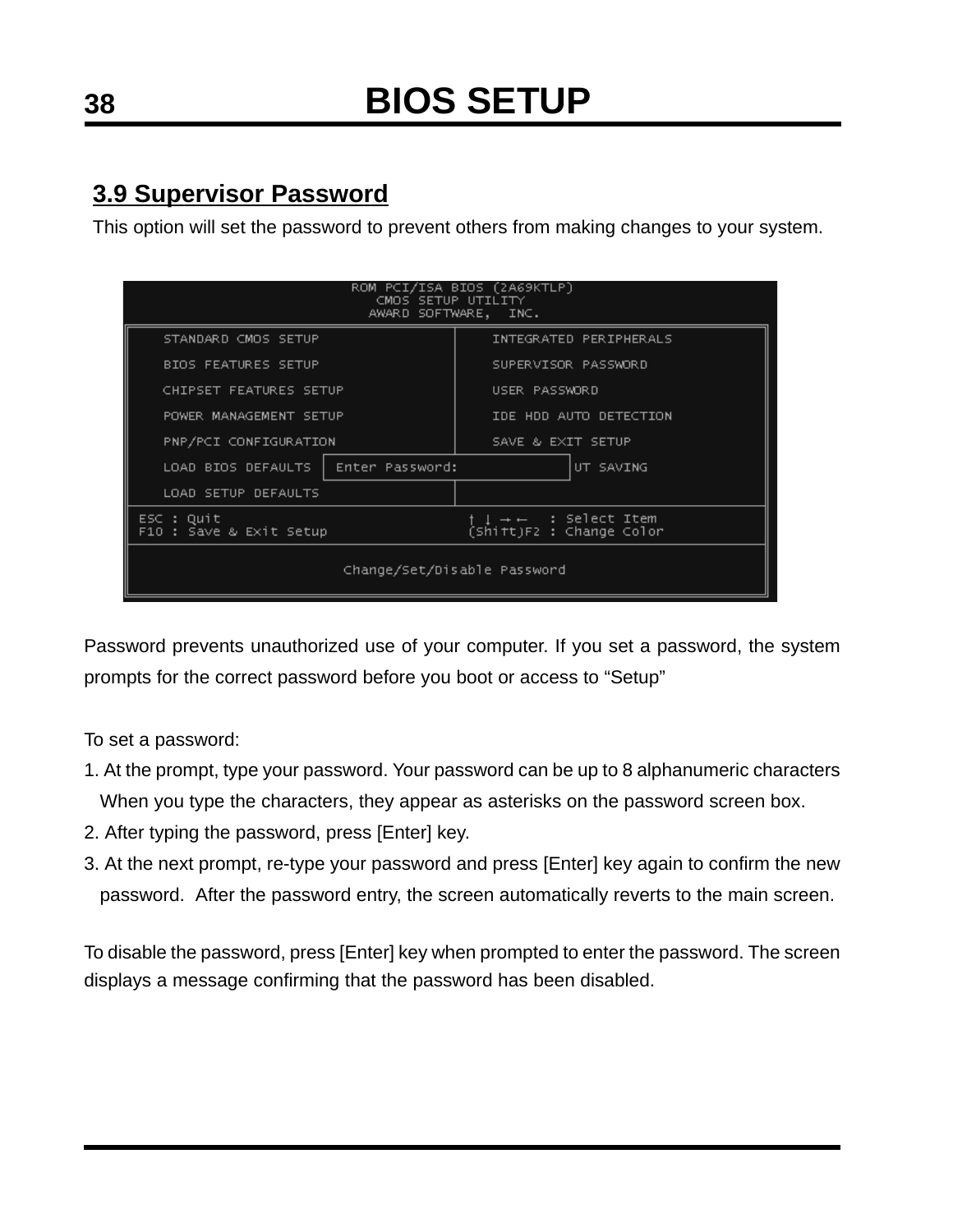## **3.10 User Password**

This option will set the password to prevent others from making changes to your system when accessed by POWER ON. This operation is same as SUPERVISOR PASSWORD.

| ROM PCI/ISA BIOS (2A69KTLP)<br>CMOS SETUP UTILITY<br>AWARD SOFTWARE, INC. |                                                             |  |  |  |
|---------------------------------------------------------------------------|-------------------------------------------------------------|--|--|--|
| STANDARD CMOS SETUP                                                       | INTEGRATED PERIPHERALS                                      |  |  |  |
| <b>BIOS FEATURES SETUP</b>                                                | SUPERVISOR PASSWORD                                         |  |  |  |
| CHIPSET FEATURES SETUP                                                    | USER PASSWORD                                               |  |  |  |
| POWER MANAGEMENT SETUP                                                    | IDE HDD AUTO DETECTION                                      |  |  |  |
| PNP/PCI CONFIGURATION                                                     | SAVE & EXIT SETUP                                           |  |  |  |
| Enter Password:<br>LOAD BIOS DEFAULTS                                     | UT SAVING                                                   |  |  |  |
| LOAD SETUP DEFAULTS                                                       |                                                             |  |  |  |
| $ESC$ : Quit<br>F10 : Save & Exit Setup                                   | $1 \rightarrow -$ : Select Item<br>(Shitt)F2 : Change Color |  |  |  |
| Change/Set/Disable Password                                               |                                                             |  |  |  |

## **3.11 IDE HDD Auto Detection**

Use the BIOS utility to detect the HDD type automatically. Press "Y" to accept, "N" to reject, and "ESC" to the next detection.

| ROM PCI/ISA BIOS (2A6LGTLC)<br>CMOS SETUP UTILITY<br>AWARD SOFTWARE, INC. |  |  |                         |  |                        |                       |                             |                                                                          |                                             |                                    |                         |
|---------------------------------------------------------------------------|--|--|-------------------------|--|------------------------|-----------------------|-----------------------------|--------------------------------------------------------------------------|---------------------------------------------|------------------------------------|-------------------------|
|                                                                           |  |  |                         |  |                        |                       |                             |                                                                          |                                             |                                    |                         |
|                                                                           |  |  | HARD DISKS <b>Andre</b> |  |                        |                       |                             | TYPE SIZE CYLS HEAD PRECOMP LANDZ                                        |                                             | <b>SECTOR</b>                      | <b>MODE</b>             |
|                                                                           |  |  | Primary Master :        |  |                        |                       |                             |                                                                          |                                             |                                    |                         |
|                                                                           |  |  |                         |  |                        |                       |                             | Select Primary Master Option (N=Skip) : N                                |                                             |                                    |                         |
|                                                                           |  |  | OPTION                  |  |                        |                       |                             | SIZE CYLS HEAD PRECOMP - LANDZ - SECTOR MODE                             |                                             |                                    |                         |
|                                                                           |  |  | 2 (Y).<br>1             |  | $0<\infty$<br>0<<br>0. | $0 \leq \alpha$<br>0. | $\circ$<br>$0$ 0<br>$\circ$ | $\mathbf{0}$<br>$\mathbf{0}$<br>$\Omega$                                 | $\mathbf{0}$<br>$0 \leq \alpha$<br>$\Omega$ | $\mathbf{0}$<br>$\mathbf{0}$<br>Ω. | LBA.<br>NORMAL<br>LANGE |
|                                                                           |  |  |                         |  |                        |                       | ESC : Skip                  | Note: Some OSes(SCO-UNIX Before v5.0) must use "NORMAL" for installation |                                             |                                    |                         |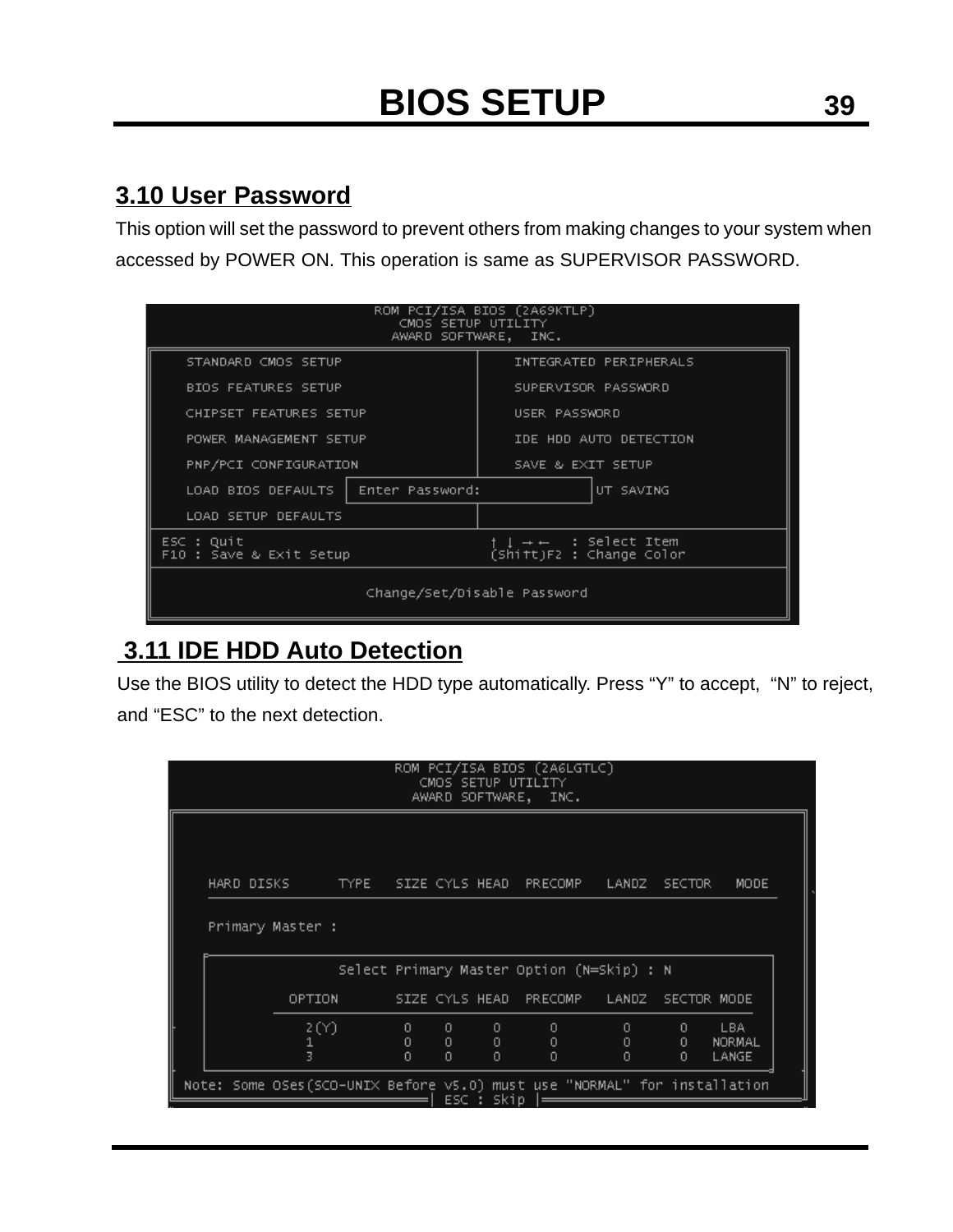## **3.12 Save & Exit Setup**

Save the setting and exit the BIOS utility.

| ROM PCI/ISA BIOS (2A69KTLP)<br>CMOS SETUP UTILITY<br>AWARD SOFTWARE, INC.                                      |                                               |  |  |  |
|----------------------------------------------------------------------------------------------------------------|-----------------------------------------------|--|--|--|
| STANDARD CMOS SETUP                                                                                            | INTEGRATED PERIPHERALS                        |  |  |  |
| <b>BIOS FEATURES SETUP</b>                                                                                     | SUPERVISOR PASSWORD                           |  |  |  |
| CHIPSET FEATURES SETUP                                                                                         | USER PASSWORD                                 |  |  |  |
| POWER MANAGEMENT SETUP                                                                                         | IDE HDD AUTO DETECTION                        |  |  |  |
| <b>ETUP</b><br>PNP/PCI CONFIGURA<br>SAVE to CMOS and $EXIT$ $(Y/N)$ ? N<br>LOAD BIOS DEFAULT<br><b>ISAVING</b> |                                               |  |  |  |
| <b>LOAD SETUP DEFAULTS</b>                                                                                     |                                               |  |  |  |
| $ESC$ : Quit<br>F10 : Save & Exit Setup                                                                        | $+$ : Select Item<br>(Shitt)F2 : Change Color |  |  |  |
| Load Setup Defaults Except Standard CMOS SETUP                                                                 |                                               |  |  |  |

## **3.13 Exit Without Saving**

Abort the current change and exit the BIOS utility.

| ROM PCI/ISA BIOS (2A69KTLP)<br>CMOS SETUP UTILITY<br>AWARD SOFTWARE, INC. |                                                   |  |  |  |
|---------------------------------------------------------------------------|---------------------------------------------------|--|--|--|
| STANDARD CMOS SETUP                                                       | INTEGRATED PERIPHERALS                            |  |  |  |
| BIOS FEATURES SETUP                                                       | SUPERVISOR PASSWORD                               |  |  |  |
| CHIPSET FEATURES SETUP                                                    | USER PASSWORD                                     |  |  |  |
| POWER MANAGEMENT SETUP                                                    | IDE HDD AUTO DETECTION                            |  |  |  |
| PNP/PCI CONFIGURA                                                         | <b>LETUP</b>                                      |  |  |  |
| LOAD BIOS DEFAULT                                                         | Quit Without Saving (Y/N) ? N<br>İSAVING          |  |  |  |
| LOAD SETUP DEFAULTS                                                       |                                                   |  |  |  |
| ESC : Quit<br>F10 : Save & Exit Setup                                     | $1 + 1$ : Select Item<br>(Shift)F2 : Change Color |  |  |  |
| Load Setup Defaults Except Standard CMOS SETUP                            |                                                   |  |  |  |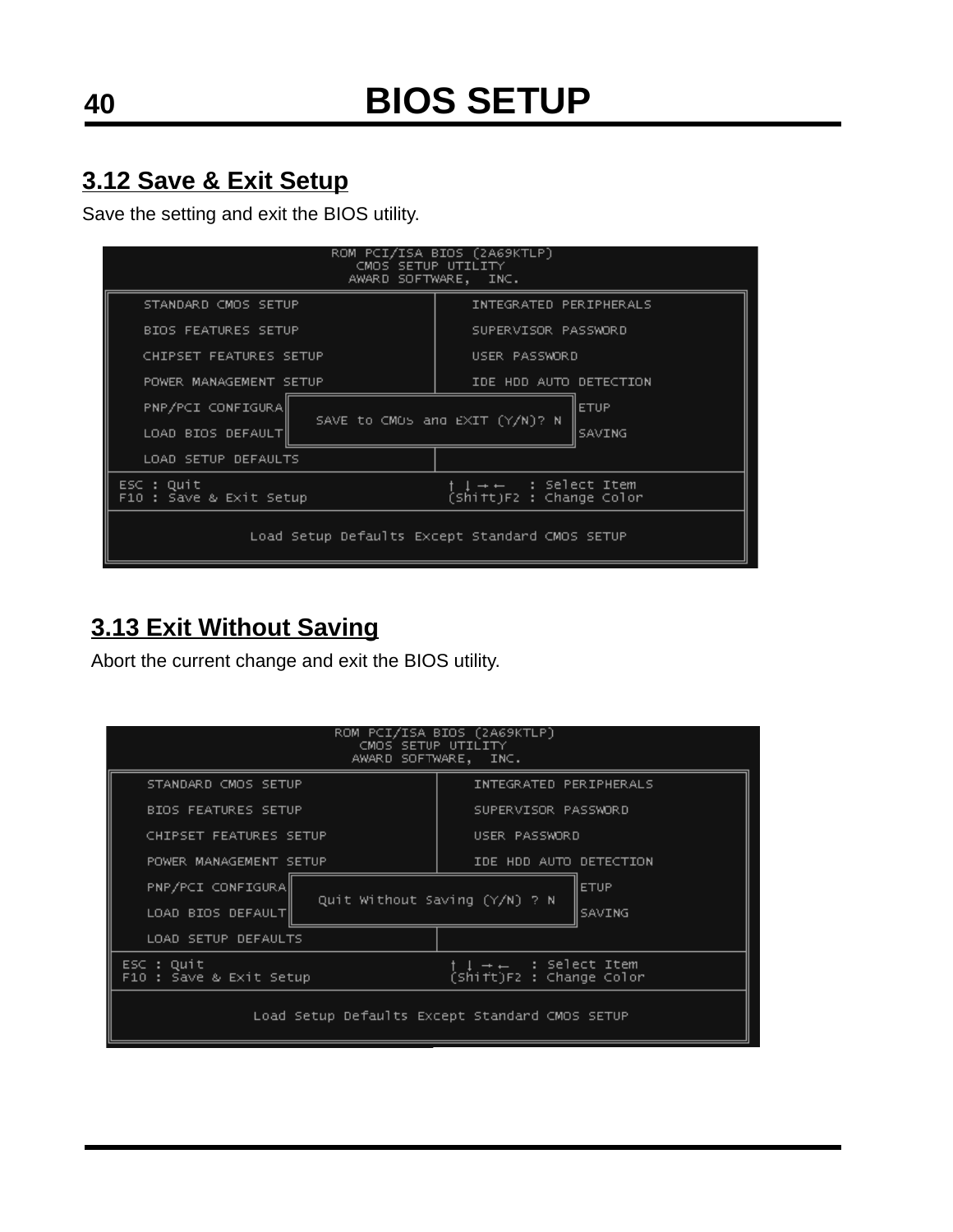### **3.14 Load BIOS Defaults**

**NOTE: This option allows you to load the troubleshooting default values permanently stored in the BIOS ROM. These default settings are non-optimal and disable all high performance features.**

| ROM PCI/ISA BIOS (2A69KTLP)<br>CMOS SETUP UTILITY<br>AWARD SOFTWARE, INC. |                                                                      |  |  |  |
|---------------------------------------------------------------------------|----------------------------------------------------------------------|--|--|--|
| STANDARD CMOS SETUP                                                       | INTEGRATED PERIPHERALS                                               |  |  |  |
| <b>BIOS FEATURES SETUP</b>                                                | SUPERVISOR PASSWORD                                                  |  |  |  |
| CHIPSET FEATURES SETUP                                                    | USER PASSWORD                                                        |  |  |  |
| POWER MANAGEMENT SETUP                                                    | IDE HDD AUTO DETECTION                                               |  |  |  |
| <b>ETUP</b><br>PNP/PCI CONFIGURA                                          |                                                                      |  |  |  |
| Load BIOS Defaults $(Y/N)$ ? N<br>LOAD BIOS DEFAULT<br>SAVING             |                                                                      |  |  |  |
| LOAD SETUP DEFAULTS                                                       |                                                                      |  |  |  |
| $ESC$ : Quit<br>F10 : Save & Exit Setup                                   | $\rightarrow$ $\leftarrow$ : Select Item<br>(Shift)F2 : Change Color |  |  |  |
| Load BIOS Defaults Except Standard CMOS SETUP                             |                                                                      |  |  |  |

## **3.15 Load Setup Defaults**

This option allows you to load the default values to the system configuration fields. These default values are the optimized configuration settings for the system.

| ROM PCI/ISA BIOS (2A69KTLP)<br>CMOS SETUP UTILITY<br>AWARD SOFTWARE, INC.                                 |                                                                      |  |  |  |
|-----------------------------------------------------------------------------------------------------------|----------------------------------------------------------------------|--|--|--|
| STANDARD CMOS SETUP                                                                                       | INTEGRATED PERIPHERALS                                               |  |  |  |
| <b>BIOS FEATURES SETUP</b>                                                                                | SUPERVISOR PASSWORD                                                  |  |  |  |
| CHIPSET FEATURES SETUP                                                                                    | USER PASSWORD                                                        |  |  |  |
| POWER MANAGEMENT SETUP                                                                                    | IDE HDD AUTO DETECTION                                               |  |  |  |
| PNP/PCI CONFIGURA<br><b>ETUP</b><br>Load SETUP Defaults $(Y/N)$ ? N<br>LOAD BIOS DEFAULT<br><b>SAVING</b> |                                                                      |  |  |  |
| LOAD SETUP DEFAULTS                                                                                       |                                                                      |  |  |  |
| $ESC$ : Quit<br>F10 : Save & Exit Setup                                                                   | $\rightarrow$ $\leftarrow$ : Select Item<br>(Shift)F2 : Change Color |  |  |  |
| Load BIOS Defaults Except Standard CMOS SETUP                                                             |                                                                      |  |  |  |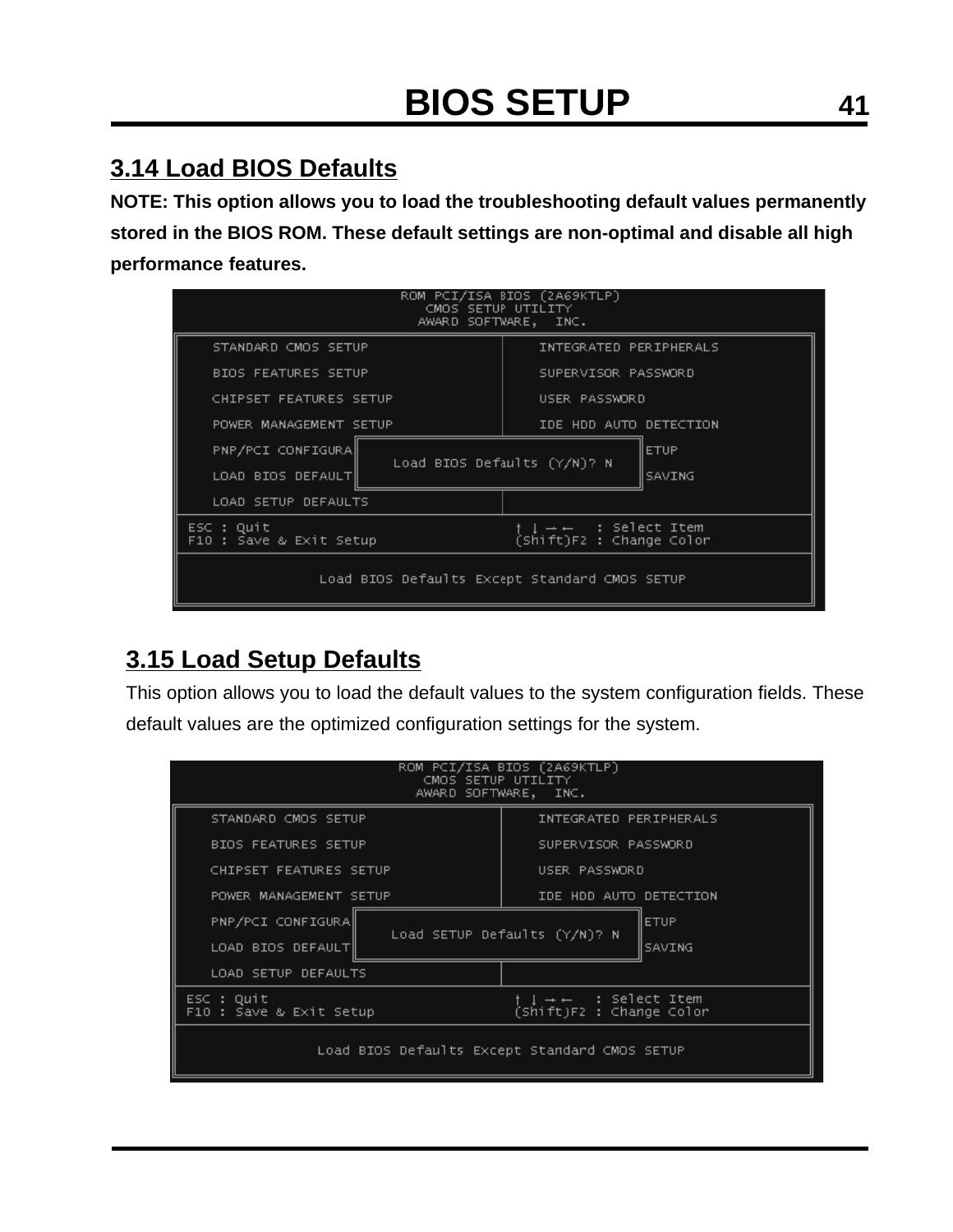## **CHAPTER 4 BIOS UPGRADE**

## **4.1 How to Check Your BIOS File Name and Version**

Please turn on PC first, the screen will display as follows :



TRANSCEND MODULAR BIOS : ABX1A-V10

You can see a description shows at the third line.



## **4.2 Download Correct BIOS File from Web**

Please enter Transcend is website : **http://www.transcendusa.com.**

Choose BIOS upgrade environment.

The BIOS file name consists of 5 characters. Check the exact BIOS to download. Your BIOS file name must exactly match the one shown on our web. Then download the suitable version to your disk.

**Your system could be damaged, if a wrong BIOS version is Warning: accidently used. If you are not sure what version you should choose, please contact us at techsupport@transcend.com.tw**